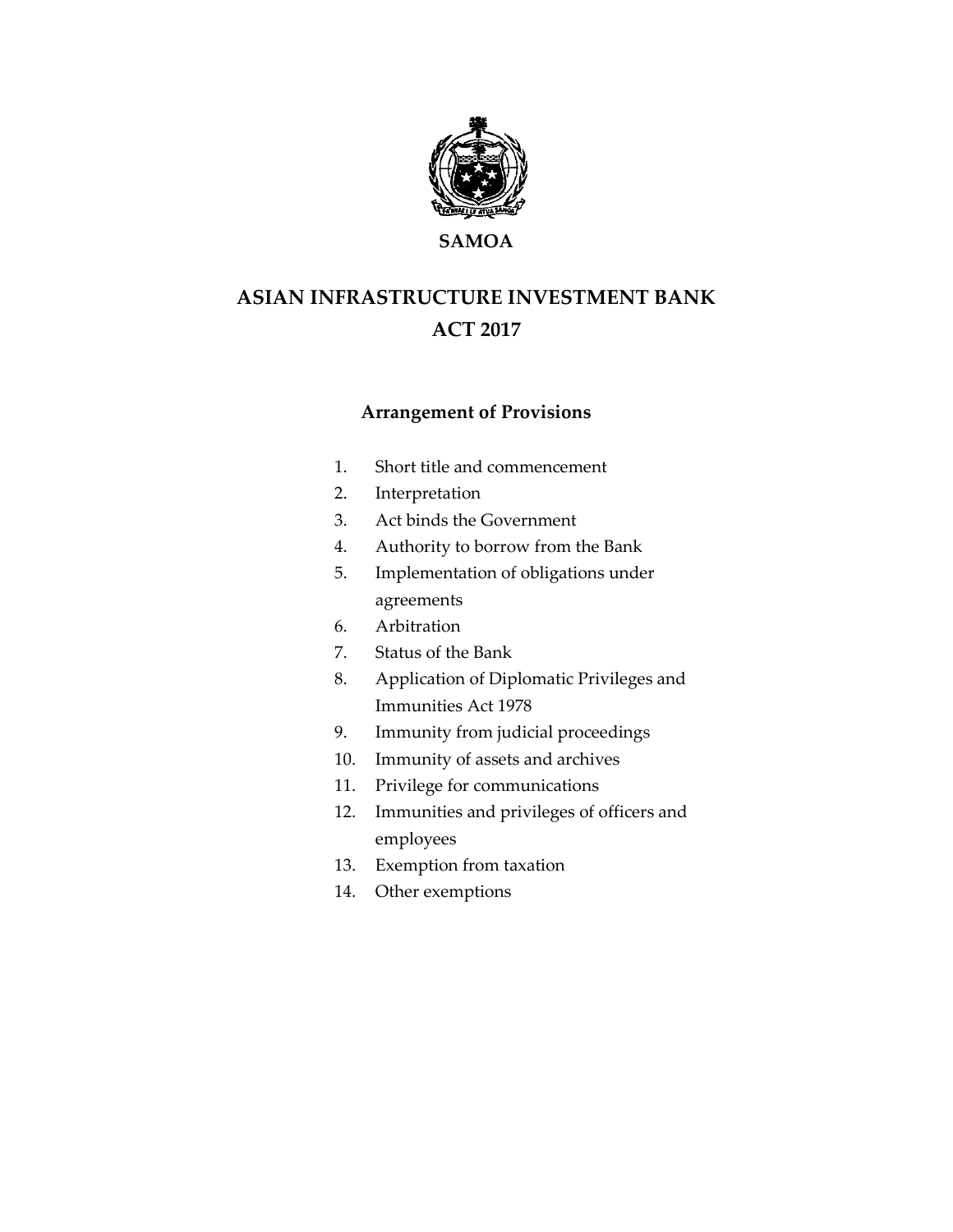- 15. Freedom of operations from restrictions
- 16. Waivers
- 17. Regulations

Schedule 1

# **ASIAN INFRASTRUCTURE INVESTMENT BANK ACT 2017**

\_\_\_\_\_\_\_\_\_\_

**2017, No. 22**

**AN ACT to provide for the raising of loans from the Asian Infrastructure Investment Bank, to give legal recognition to the status, privileges, immunities and exemptions to be accorded to the Bank, to give effect to the Articles of Agreement of the Bank, and for related purposes.**

*[Assent and Commencement Date: 21st December 2017]*

**BE IT ENACTED** by the Legislative Assembly of Samoa in Parliament assembled as follows:

### **1. Short title and commencement:**

- (1) This Act may be cited as the Asian Infrastructure Investment Bank Act 2017.
- (2) This Act commences on the date of assent by the Head of State.

### **2. Interpretation:**

In this Act, unless the context otherwise requires:

"Articles of Agreement" means the Articles of Agreement of the Bank signed and dated 29 June 2015, a copy of which is set out in Schedule 1;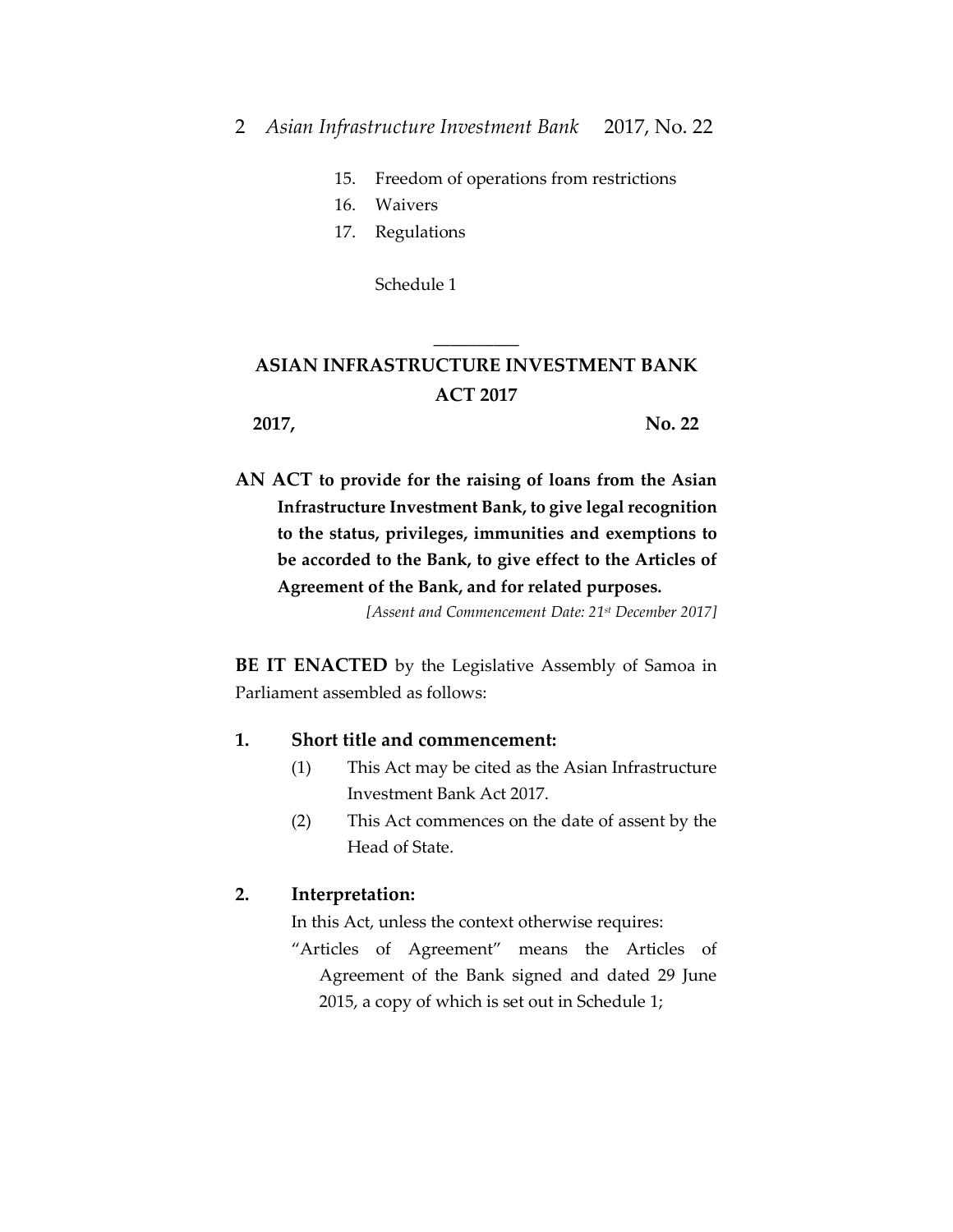"Bank" means the Asian Infrastructure Investment Bank; "Government" has the same meaning in the Acts Interpretation Act 2015;

"Minister" means the Minister responsible for Finance;

"principles of responsible fiscal management" means the principles specified in section 15(2) of the Public Finance Management Act 2001.

## **3. Act binds the Government:**

This Act binds the Government.

## **4. Authority to borrow from the Bank:**

- (1) Despite the Public Finance Management Act 2001, or in any other enactment, the Government may:
	- (a) on behalf of the Independent State of Samoa, borrow or otherwise acquire such sums from the Bank, in accordance with an agreement to that effect between the Government and the Bank ("Loan Agreement"); or
	- (b) on behalf of the Independent State of Samoa accept such sums from the Bank, in accordance with an agreement to that effect between the Government and the Bank ("Grant Agreement"); or
	- (c) approve, on the basis of no-objection the receipt of direct financing by any person or entity in Samoa (other than the Government) from the Bank, and in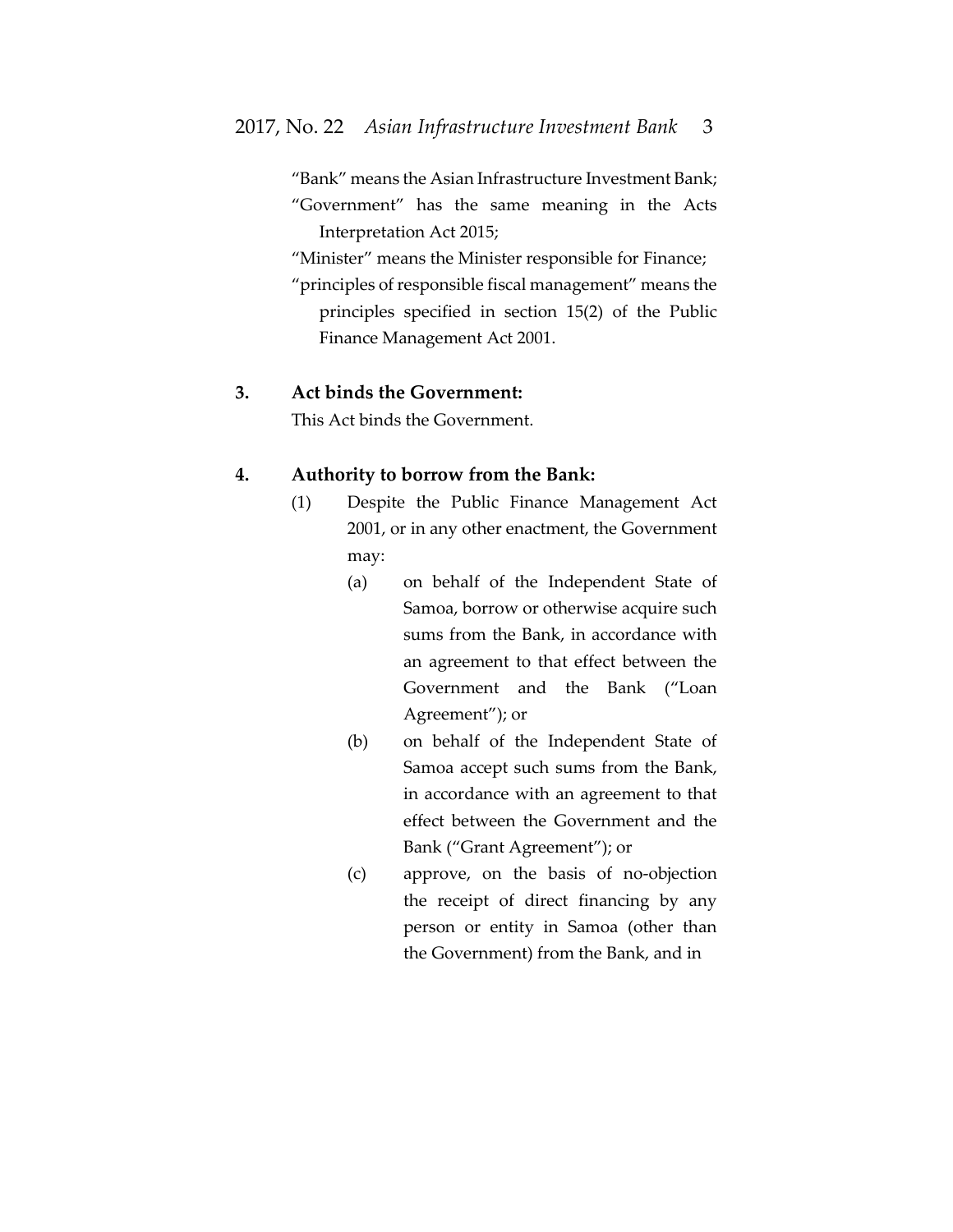which case, the Bank shall keep the Government informed on progress but the Government shall assume no responsibilities or risks in respect of such direct financing.

- (2) Any sum borrowed or acquired by the Government under subsection (1)(a):
	- (a) shall be determined by the Minister taking into account the following -
		- (i) that it is in the public interest to do so; and
		- (ii) that it is in line with the principles of responsible fiscal management; and
		- (iii) that it is consistent with the Government policy; and
		- (iv) that the Government has the financial ability to meet all the obligations under the relevant Loan Agreement (including future loan payments); and
		- (v) that it is consistent with Government's debt management strategy; and
		- (vi) that any purpose for borrowing is approved by the Cabinet;
	- (b) is to be paid into a special fund as may be designated by the Minister, and expended only for the purposes for which such sum is borrowed as specified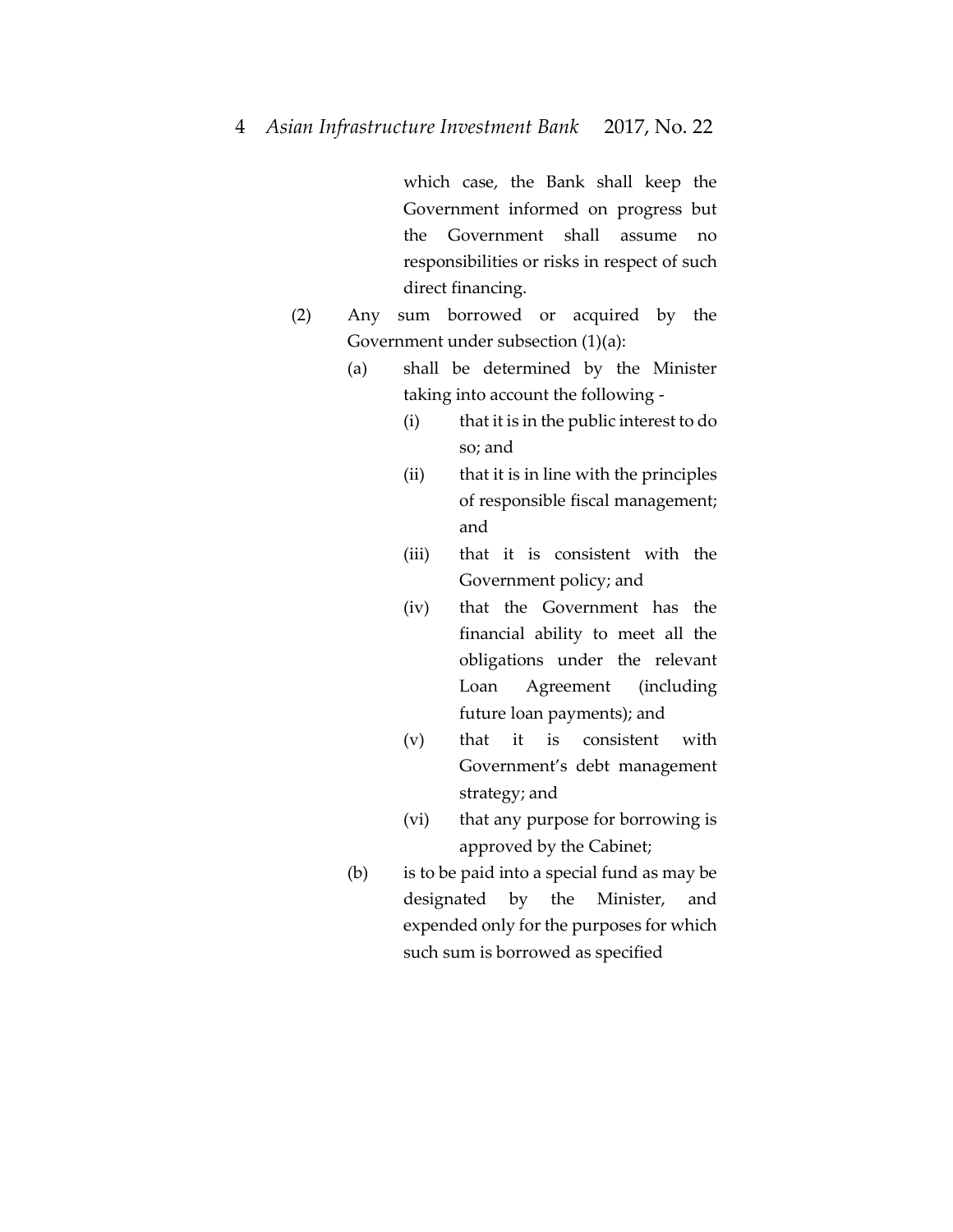in the relevant Loan Agreement, and any such expenditure is statutory expenditure.

- (3) The amount of the loan within the limit set by this Act, the rate of interest, the repayment dates, and other terms and conditions of the loan, shall be as determined between the Government and the Bank in the Loan Agreement, or between any other recipients (not the Government) and the Bank as approved by the Government.
- (4) Any agreement to which the Government is a party to under this section shall:
	- (a) be in the name of the Independent State of Samoa; and
	- (b) be (together with any other document evidencing the terms of the loan or grant) executed by the Minister (or a person authorised in writing by the Minister).

# **5. Implementation of obligations under agreements:**

(1) Despite any other enactment, the Government may issue bonds, promissory notes, or other instruments on such terms and conditions as may be necessary, to give effect to the terms of the relevant Loan Agreement, and such agreement or any such instrument, shall be valid and enforceable and have full force and effect in Samoa in accordance with its terms.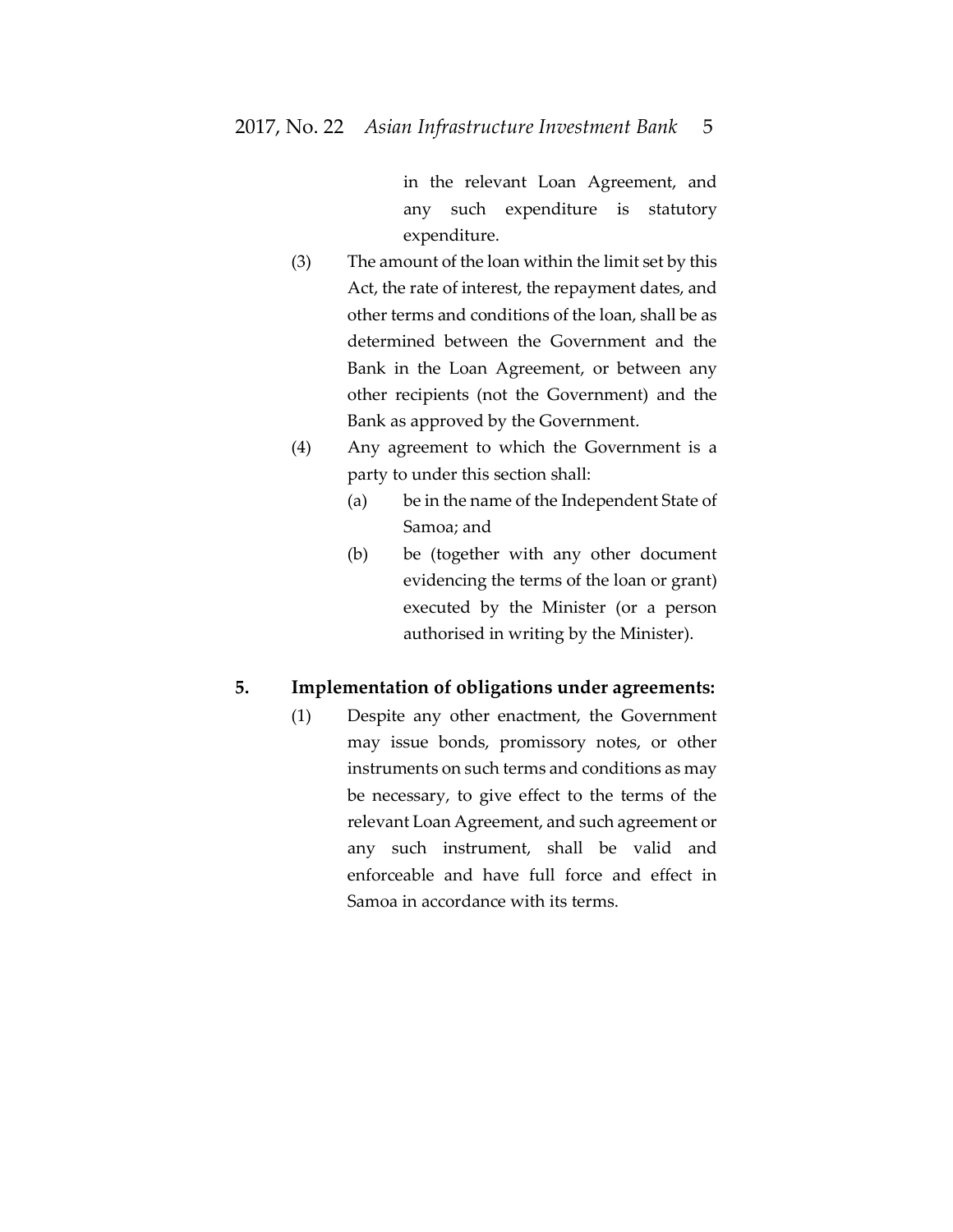- 6 *Asian Infrastructure Investment Bank* 2017, No. 22
	- (2) A bond, promissory note or other instrument issued under subsection (1), shall be signed on behalf of the Government by the Minister (or a person authorised in writing for that purpose by the Minister).
	- (3) Without prejudice to subsection (1):
		- (a) no stamp duty or tax or duty shall be payable on such agreement or on any bond, promissory note, or other instrument issued pursuant to any such agreement; and
		- (b) the principal of the loan obtained, including the interest and other money and charges thereon, shall be payable without deduction for and free from liability for income tax or any other tax, and free from any currency or exchange control restrictions.

# **6. Arbitration:**

If any dispute between the Bank and the Government arises under an agreement concluded in the exercise of the powers conferred by this Act or under any bond, promissory note, or instrument issued pursuant to any loan agreement, it shall be determined by arbitration in the manner provided in the General Conditions applicable to the Loan Agreement that is the subject of the dispute, despite any other law to the contrary.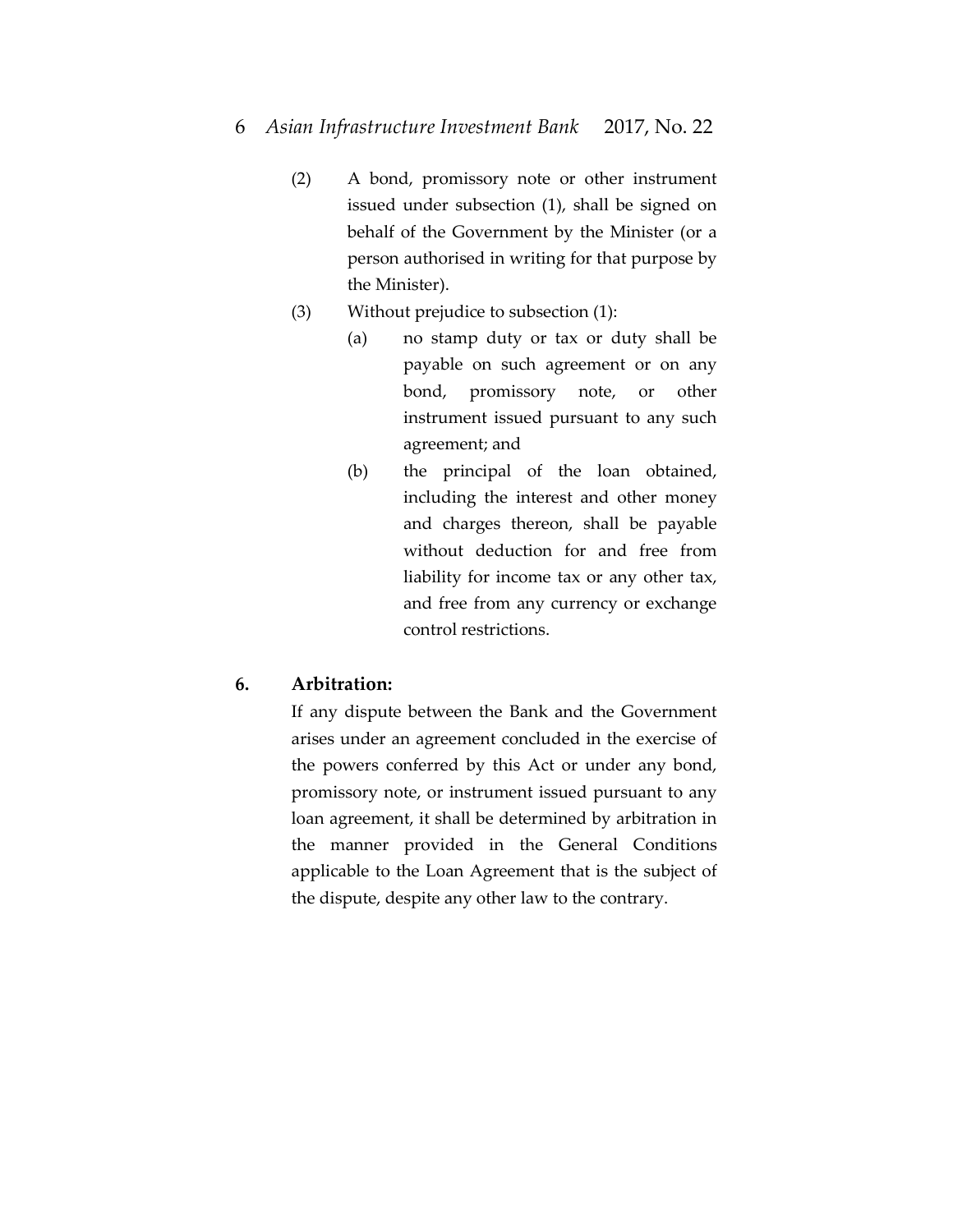# **7. Status of the Bank:**

- (1) The Bank shall possess full juridical personality and, in particular, the full legal capacity:
	- (a) to enter into contracts; and
	- (b) to acquire, and dispose of, immovable and movable property; and
	- (c) to institute and respond to legal proceedings; and
	- (d) to take such other action as may be necessary or useful for its purpose and activities.
- (2) Despite financial controls, regulations or moratoria of any kind that may otherwise be in place or implemented, the Bank, in accordance with the Articles of Agreement, may, in Samoa, freely:
	- (a) purchase, hold and dispose of any funds, currencies, financial instruments and security, operate accounts in any currency, engage in financial transactions and conclude financial contracts;
	- (b) transfer its funds, currencies, financial instruments and securities, including mortgages, to or from Samoa or within Samoa and convert any currency held by it into any other currency; and
	- (c) borrow and lend money in the lawful currency of Samoa and issue bonds and other securities denominated in the official currency of Samoa.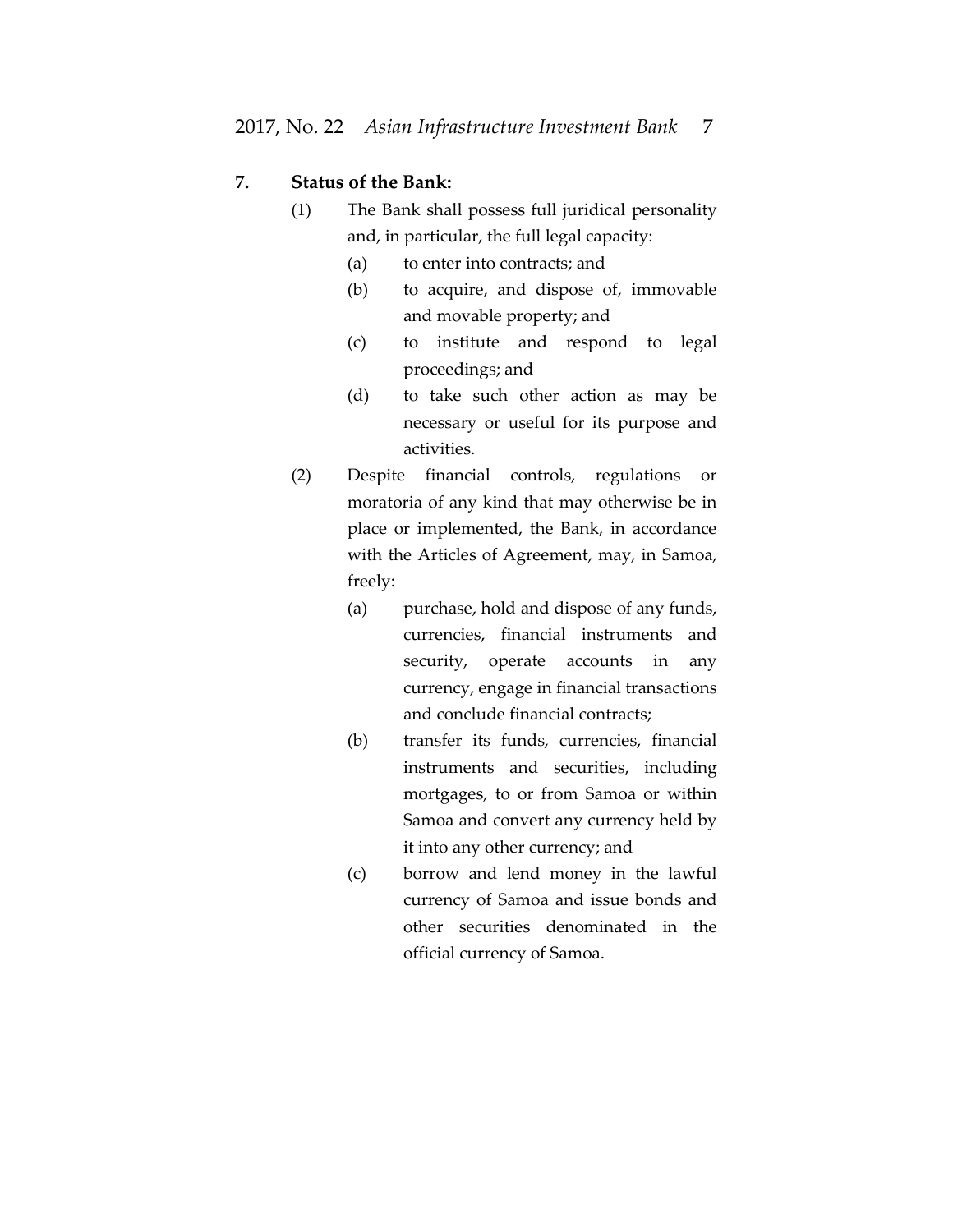# 8 *Asian Infrastructure Investment Bank* 2017, No. 22

# **8. Application of Diplomatic Privileges and Immunities Act 1978:**

Privileges and immunities accorded to international organisations under the Diplomatic Privileges and Immunities Act 1978 apply to the Bank.

# **9. Immunity from judicial proceedings:**

- (1) The Bank shall enjoy immunity from any form of legal process, except in cases arising out of or in connection with the exercise of its powers:
	- (a) to raise funds, through borrowings or other means; or
	- (b) to guarantee obligations; or
	- (c) to buy and sell or underwrite the sale of securities,

in which cases actions may be brought against the Bank only in a court of competent jurisdiction in Samoa if the Bank has an office, or has appointed an agent for the purpose of accepting service or notice of process, or has issued or guaranteed securities in Samoa.

- (2) Despite subsection (1), no action shall be brought against the Bank by Samoa, or by any agency or instrumentality of Samoa, or by any entity or person directly or indirectly acting for or deriving claims from Samoa or from any agency or instrumentality of Samoa.
- (3) For purpose of subsection (2), Samoa shall have the recourse to such special procedures for the settlement of controversies between the Bank and its members as may be prescribed in the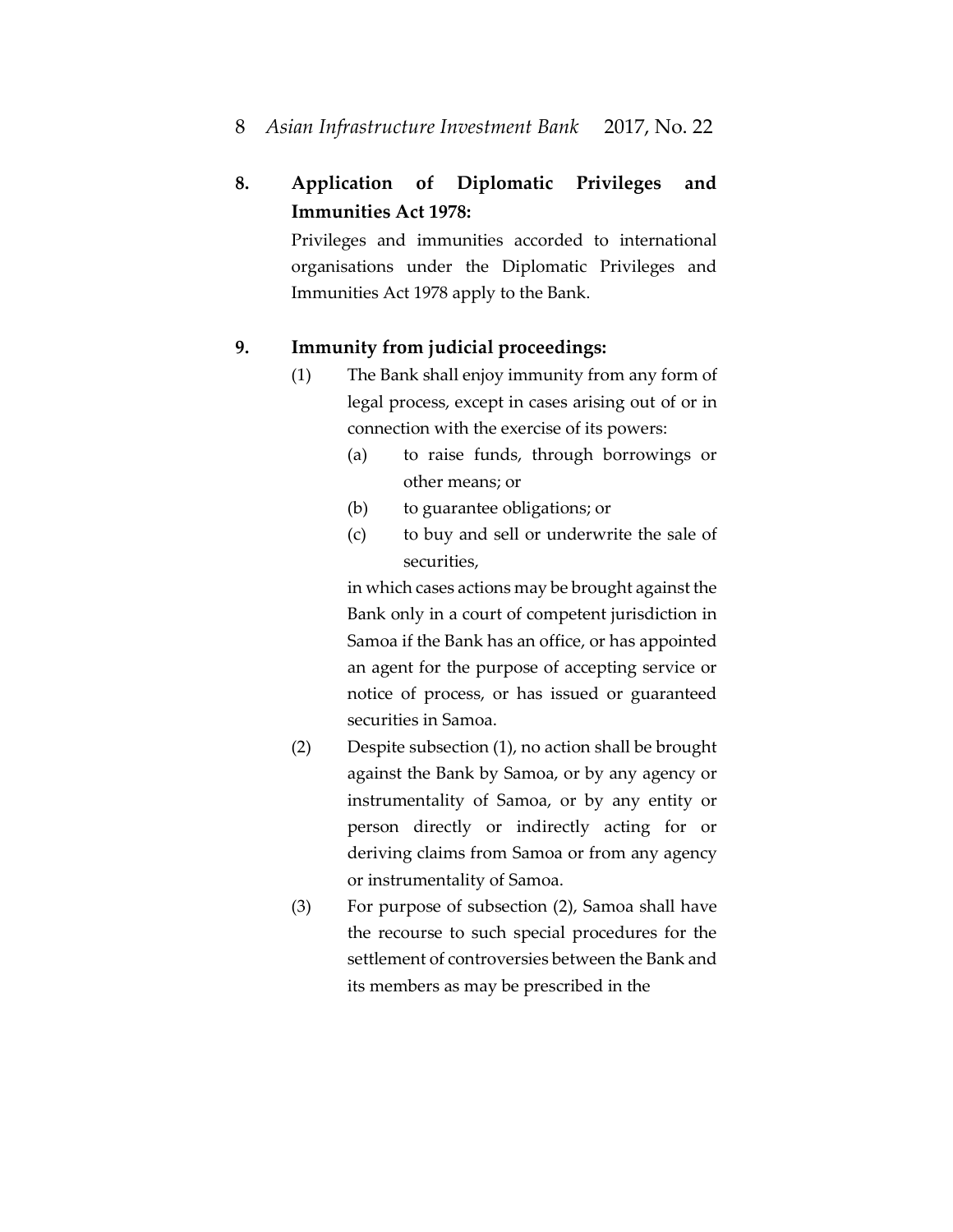Agreement, by-laws or regulations of the Bank, or in the contracts entered into with the Bank.

(4) Property and assets of the Bank (wheresoever located and by whomsoever held) shall be immune from all forms of seizure, attachment or execution before the delivery of final judgment against the Bank.

### **10. Immunity of assets and archives:**

- (1) Property and assets of the Bank shall be immune from search, requisition, confiscation, expropriation or any other form of interference or taking or foreclosure by executive or legislative action.
- (2) The archives of the Bank, and in general, all documents belonging to the Bank (wheresoever located and by whomsoever held), shall be inviolable.
- (3) To the extent necessary to carry out the purpose and functions of the Bank effectively, and subject to the Articles of Agreement, all property and assets of the Bank shall be free from restrictions, regulations, controls and moratoria of any nature.

### **11. Privilege for communications:**

(1) Official communications of the Bank shall be accorded by each member the same treatment that it accords to the official communications of any other member.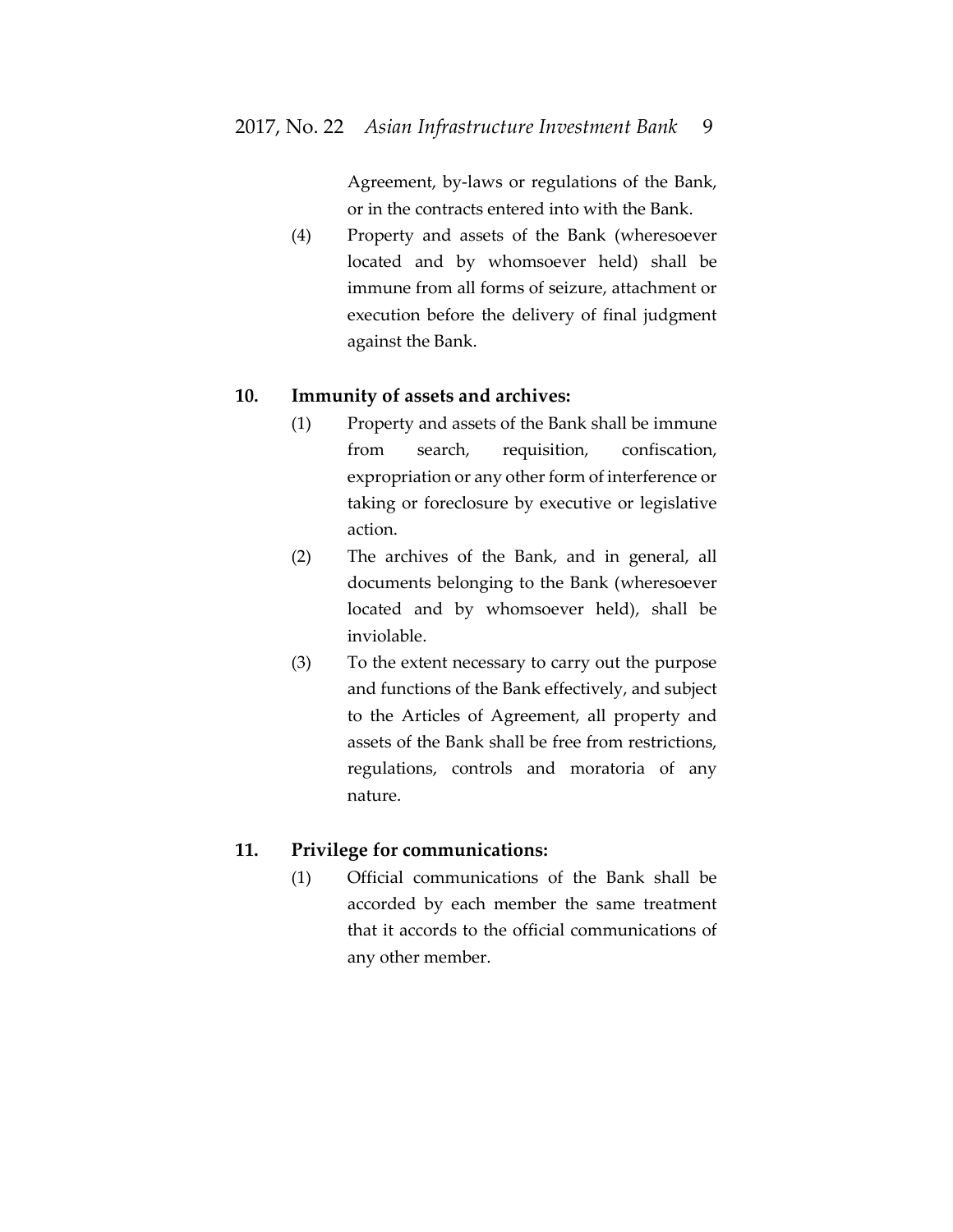# 10 *Asian Infrastructure Investment Bank* 2017, No. 22

- (2) The Bank shall have the right in Samoa to use codes and to dispatch and receive correspondence and other communications either by courier or in sealed bags, which shall have immunities, privileges and exemptions no less favourable than those accorded to diplomatic couriers and bags.
- (3) The Bank and its officers and employees:
	- (a) shall have access to appropriate communication networks and equipment of Samoa; and
	- (b) may use their own communication equipment, including satellite, mobile or other communication equipment,

provided that such networks and equipment comply with the technical requirement of the relevant regulatory framework of Samoa, and such technical requirements applicable to networks or equipment used by diplomatic missions in Samoa.

# **12. Immunities and privileges of officers and employees:**

(1) All Governors, directors, alternates, the President, Vice-Presidents and other officers and employees of the Bank, including experts and consultants performing missions or services for the Bank, while on mission in Samoa or in transit therein: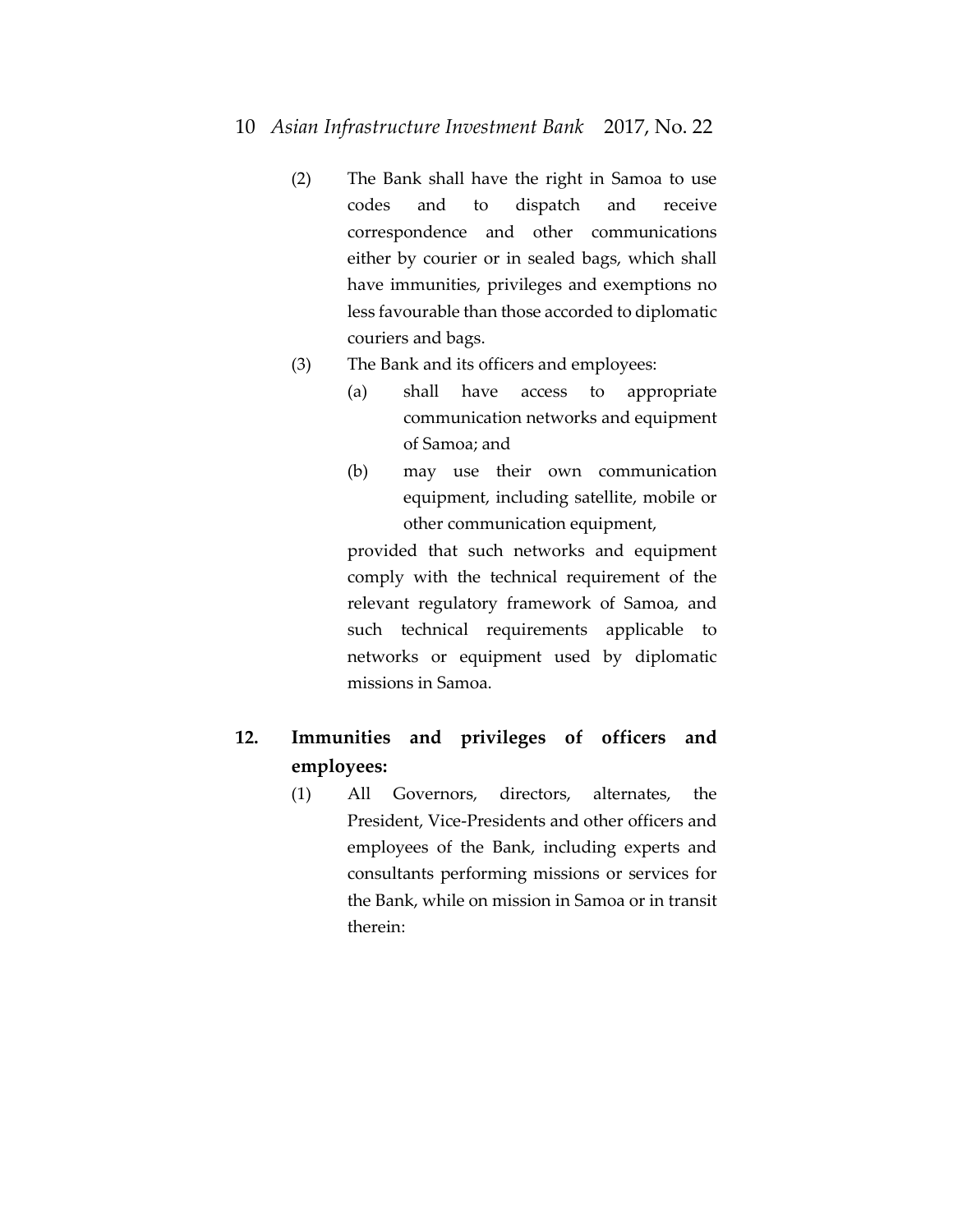- (a) shall be immune from legal process with respect to acts performed by them in their official capacity (except when the Bank waives the immunity) and shall enjoy inviolability of all their official papers, documents and records;
- (b) shall be immune from personal arrest or detention;
- (c) shall be exempt from inspection, in respect of personal baggage, unless there are serious grounds for presuming that it contains articles the import or export of which is prohibited by law or controlled by the quarantine regulations of Samoa, and any inspection warranted must be conducted in the presence of the person concerned or of his or her representative;
- (d) where they are not local citizens or nationals, shall be accorded the same immunities from immigration restrictions, alien registration requirements and national service obligations, and the same facilities as regards exchange regulations, as are accorded by the Government to the representatives, officials and employees of comparable rank of other members of the Bank; and
- (e) shall be granted the same treatment in respect of travelling facilities as is accorded by the Government to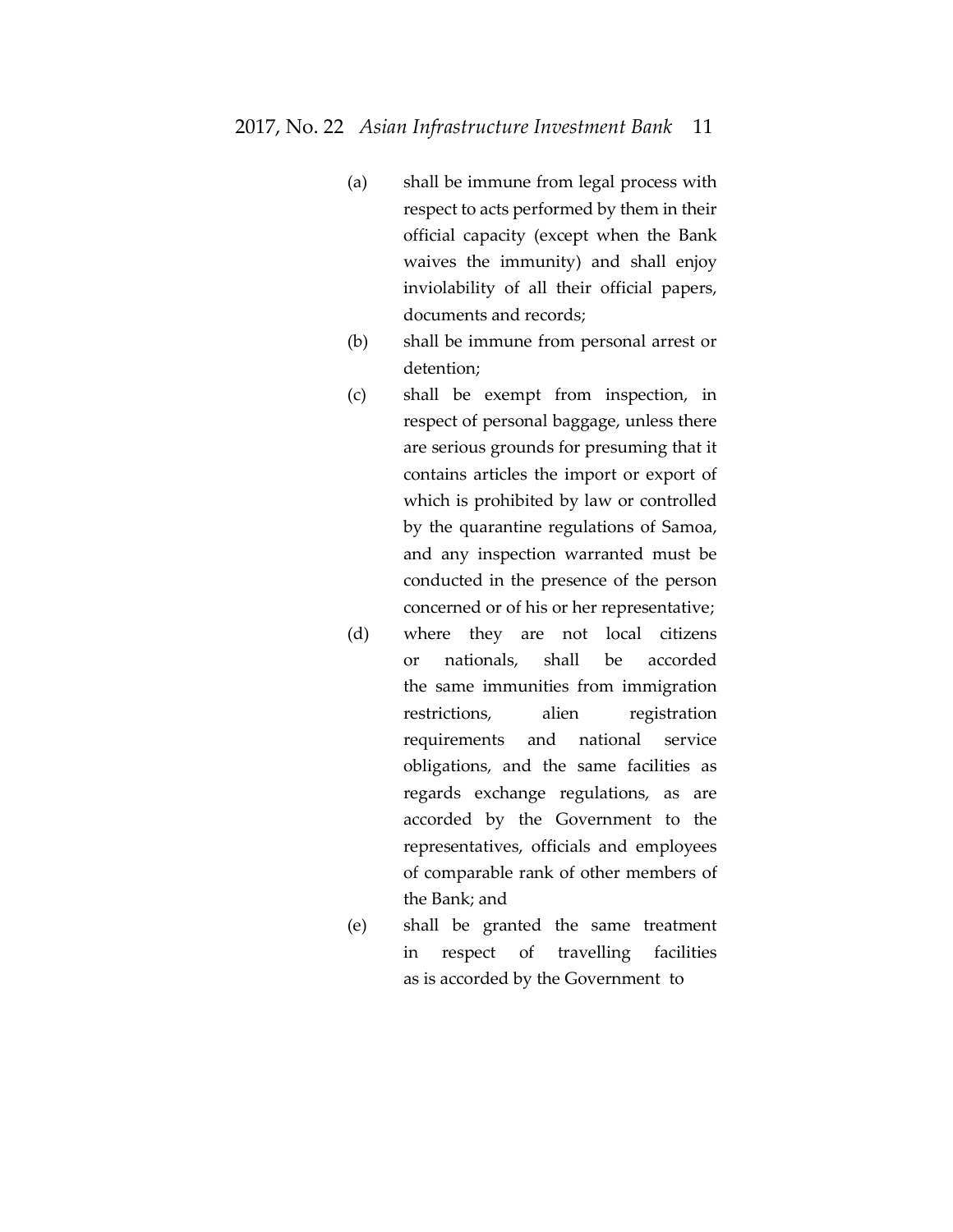representatives, officials and employees comparable rank of other members of the Bank.

- (2) For purpose of subsection (1), "inspection" means physical search or examination of a personal baggage, but does not include machine screening.
- (3) The Government or a person or agency authorised by the Government shall ensure unimpeded entry into and departure from Samoa of all officers and employees of the Bank entering Samoa on official business.
- (4) Officers and employees of the Bank shall have the same freedom of movement and travel within Samoa, subject to Samoa's laws and regulations concerning access to locations requiring special authorisation, and the same treatment in respect of travelling facilities as is accorded to officials of comparable rank of diplomatic missions in Samoa.
- (5) The Government shall take appropriate steps to authorise the entry into Samoa and shall issue general instructions to its concerned officials to grant visas to any officers and employees of the Bank without delay or payment, as required and for the duration of their official business.

### **13. Exemption from taxation:**

(1) The Bank, its assets, property, income and its operations and transactions shall be exempt from all taxation and custom duties.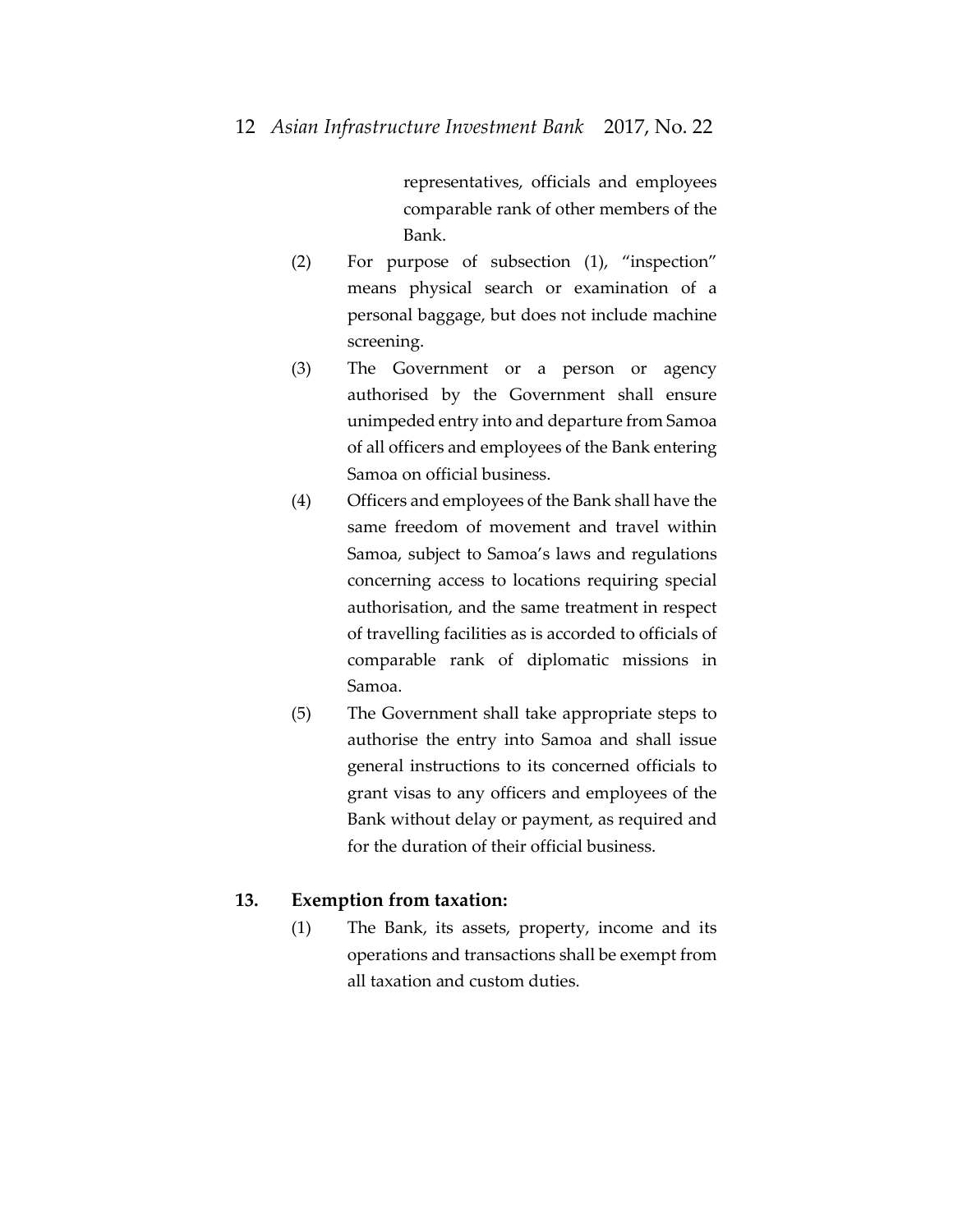- (2) The Bank shall be exempt from any obligation for the payment, withholding or collection of any tax or duty, and any payments to the Bank in Samoa shall be made without deduction of, or withholding for, any taxes, fees or charges of whatever nature.
- (3) No tax of any kind shall be levied on or in respect of salaries, emoluments and expenses, as the case may be, paid by the Bank to Directors, Alternate Directors, the President, Vice-Presidents and other officers or employees of the Bank (including experts and consultants performing missions or services for the Bank), who are not local citizens, local subjects or local nationals.
- (4) For purpose of subsection (3), the Independent State of Samoa reserves the right to tax salaries, and emoluments, as the case may be, paid by the Bank to citizens or nationals or subjects of the Independent State of Samoa locally recruited or residing in Samoa.
- (5) No tax of any kind shall be levied on any obligation or security issued by the Bank, including any dividend or interest thereon, by whomsoever held:
	- (a) which discriminates against such obligation or security solely because it is issue by the Bank; or
	- (b) if the sole jurisdictional basis for such taxation is the place or currency in which it is issued, made payable or paid, or the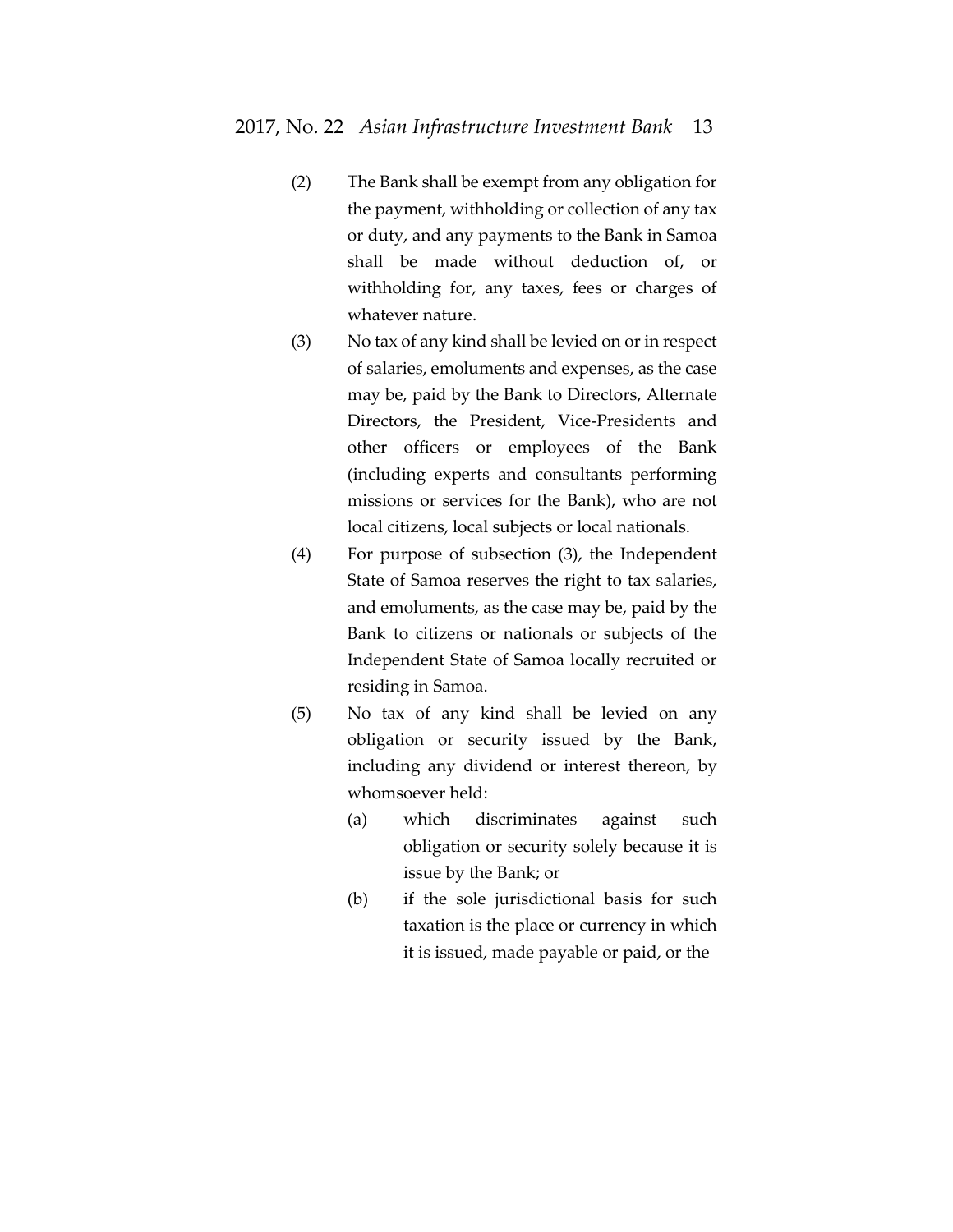location of any office or place of business maintained by the Bank.

- (6) No tax of any kind shall be levied on any obligation or security guaranteed by the Bank, including any dividend or interest thereon, by whomsoever held:
	- (a) which discriminates against such obligation or security solely because it is guaranteed by the Bank; or
	- (b) if the sole jurisdictional basis for such taxation is the location of any office or place of business maintained by the Bank.

## **14. Other exemptions:**

- (1) The Government shall exempt from all taxes, fees or charges or mandatory payments of whatever nature:
	- (a) purchases made or services used in the exercise of the Bank's official activities (and where necessary provide for reimbursement of payments of any such made by the Bank); and
	- (b) services provided by the Bank in Samoa in the exercise of its official activities.
- (2) Consistent with the terms of the Articles of Agreement, the Government shall make available, as and when required, the convertible currency needed for the purpose of payment of all amounts due to the Bank, including the foreign currency equivalent of dividends and the proceeds of investment, in respect of any: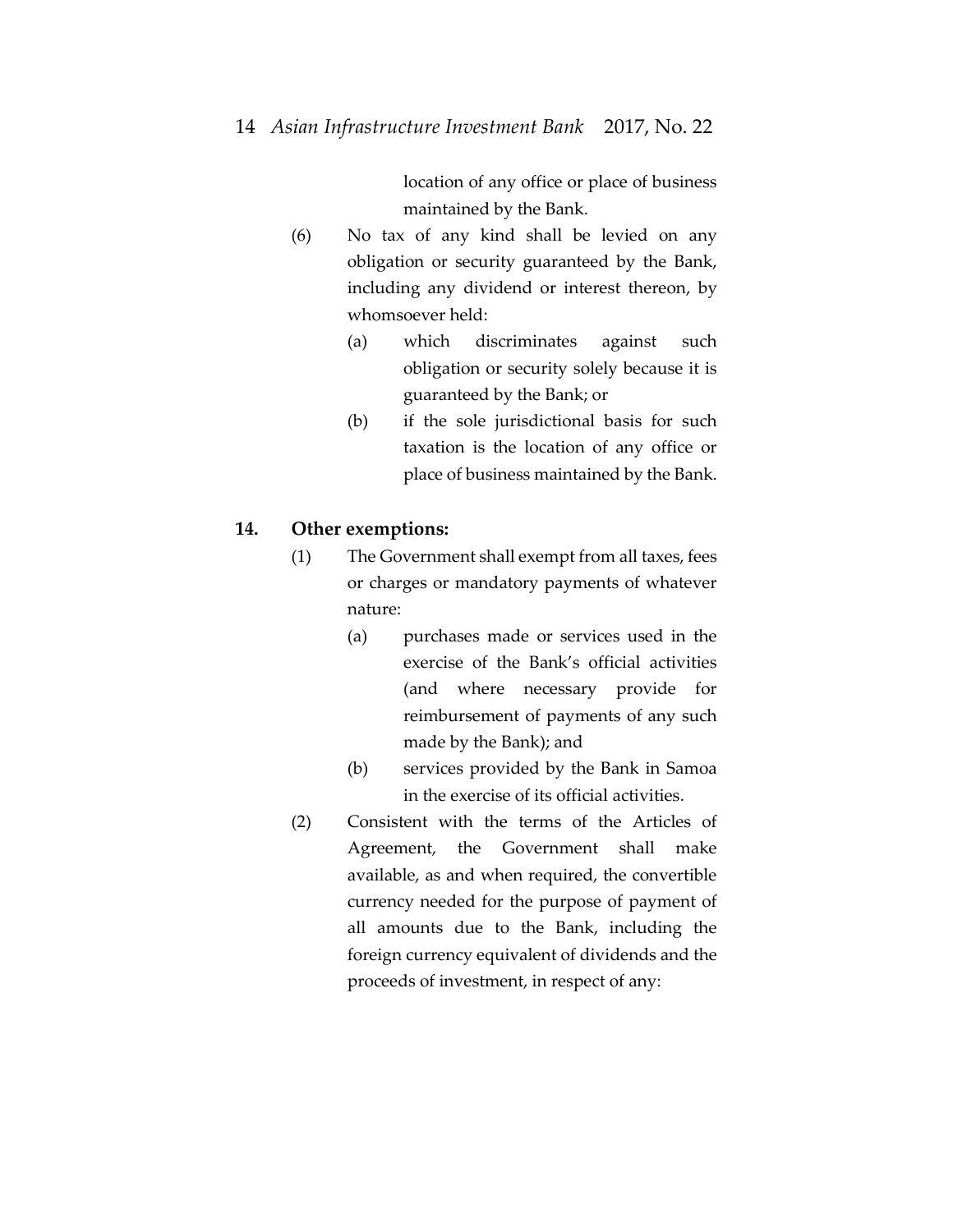- (a) loan, whether financed from the Bank's own resources or funded by banks or other financial institutions participating in such loan;
- (b) equity investment;
- (c) guarantee; or
- (d) other financing facilities by the Bank.
- (3) All transfers of such amounts in subsection (2), including any financing provided by the commercial banks or other financial institutions as participants in the Bank's loans, shall be exempted from withholding tax or other direct tax imposed in Samoa.
- (4) Goods imported by the Bank into Samoa and necessary for the exercise of the Bank's official activities shall be imported under the Bank's name and shall be exempt from all import duties, taxes, charges, fees and levies, and from all import prohibitions and restrictions.
- (5) Goods exported by the Bank from Samoa shall be exempt from all export duties, taxes, charges, fees and levies and from all export prohibitions and restrictions.
- (6) Except where VAGST and duties are paid by the Government in respect of goods imported under a project and which are not exempted, or where a project requires taxes to be paid, all goods and services imported for the purpose of any project financed by the Bank, shall not be subject to local taxes, duties, levies or other charges, to the extent permitted under sections 103 of the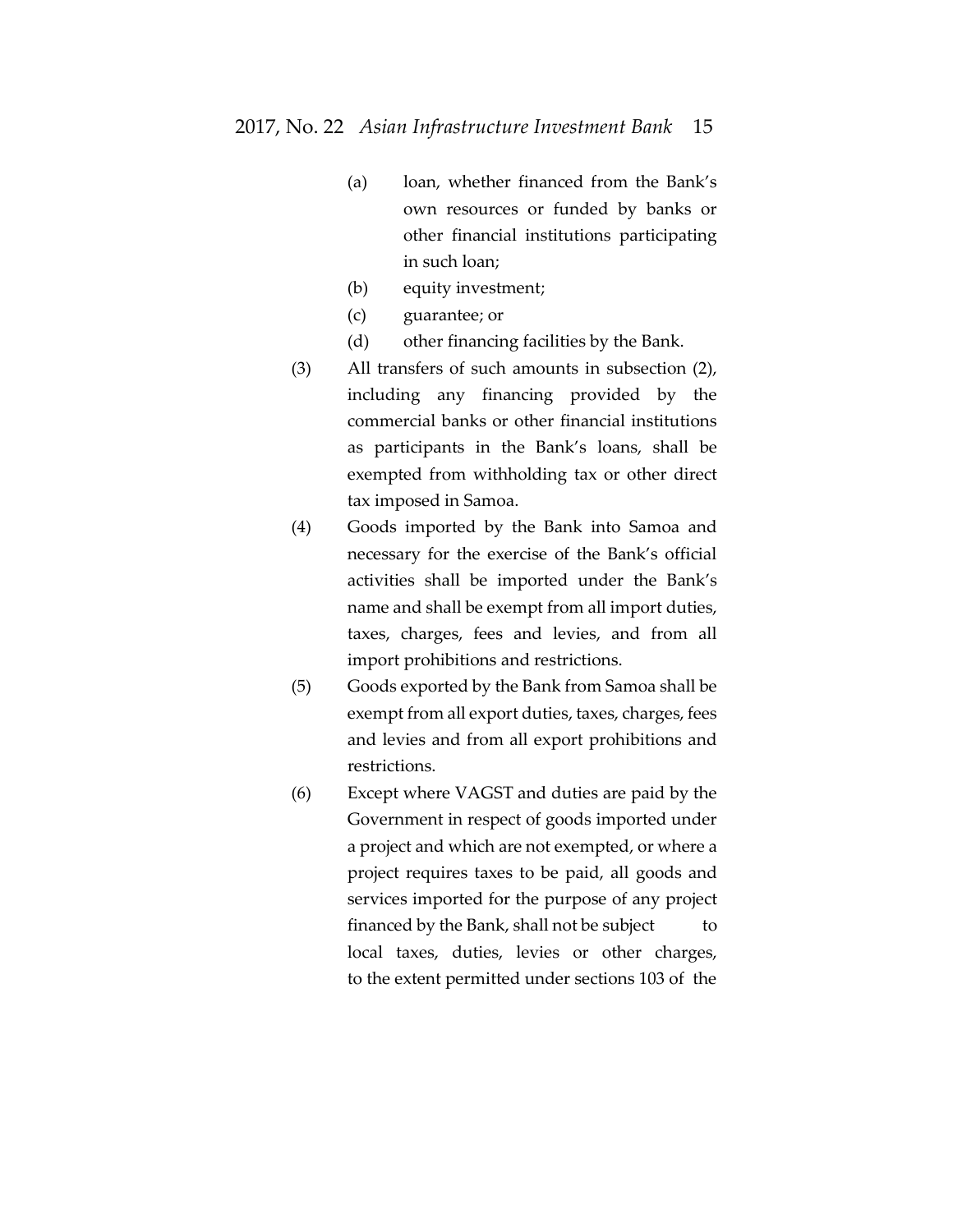Customs Act 2014, sections 2, 7 and Schedules 1 and 2 of the Value Added Goods and Services Tax Act 2015, section 17 and Schedule 2 of the Income Tax Act 2012, and section 18 of the Diplomatic Privileges and Immunities Act 1978.

(7) The value of any incentive payments, goods, equipment, works, related services or material provided as a result of financial investments made by the Bank shall be exempt from corporate tax levied by, or in Samoa, and shall not be deemed to be a taxable benefit or taxable income of the entity that may directly or indirectly benefit from such financial investment.

# **15. Freedom of operations from restrictions:**

- (1) Subject to the Articles of Agreement, the Bank may freely pursue all official activities within Samoa without any restrictions and the necessity for further permits or authorisations from the authorities of Samoa, including but not limited to anti-monopoly authorities, central bank, or other regulators or entities responsible for oversight of a particular sector, types of operations, or acquisitions.
- (2) The provision of the Bank's services or loans to entities within Samoa, including without limitation, sub-sovereign or municipal entities or private sectors, shall not be subject to competitive tender.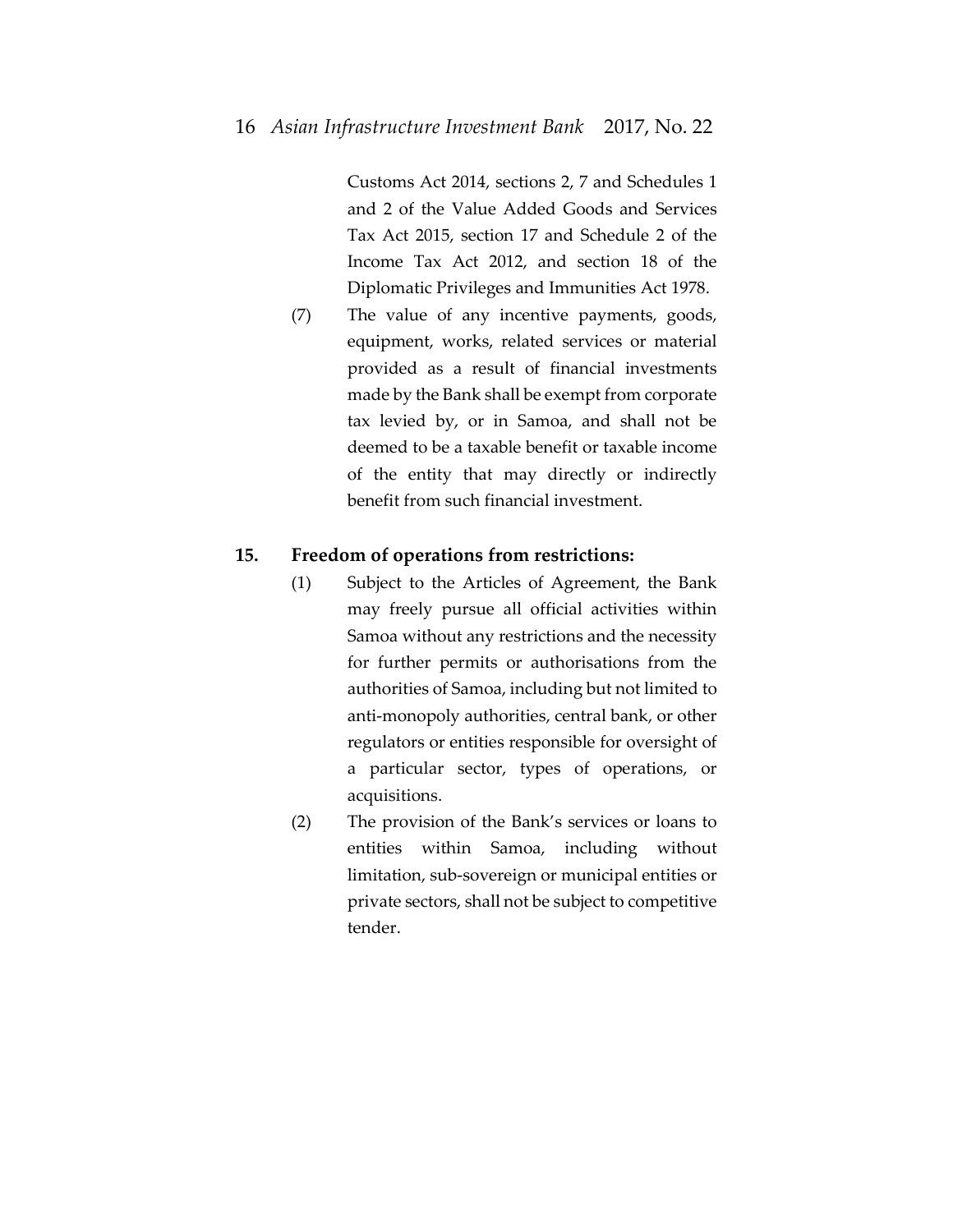# **16. Waivers:**

The Bank at its discretion may waive any of the privileges, immunities and exemptions conferred under this Act in any case or instance, in such manner and upon such conditions as it may determine to be appropriate in the best interest of the Bank.

# **17. Regulations:**

The Head of State, acting on the advice of Cabinet, may make regulations as are necessary or expedient for the purpose of giving full effect and for the due administration of to this Act, and for anything required in this Act to be prescribed.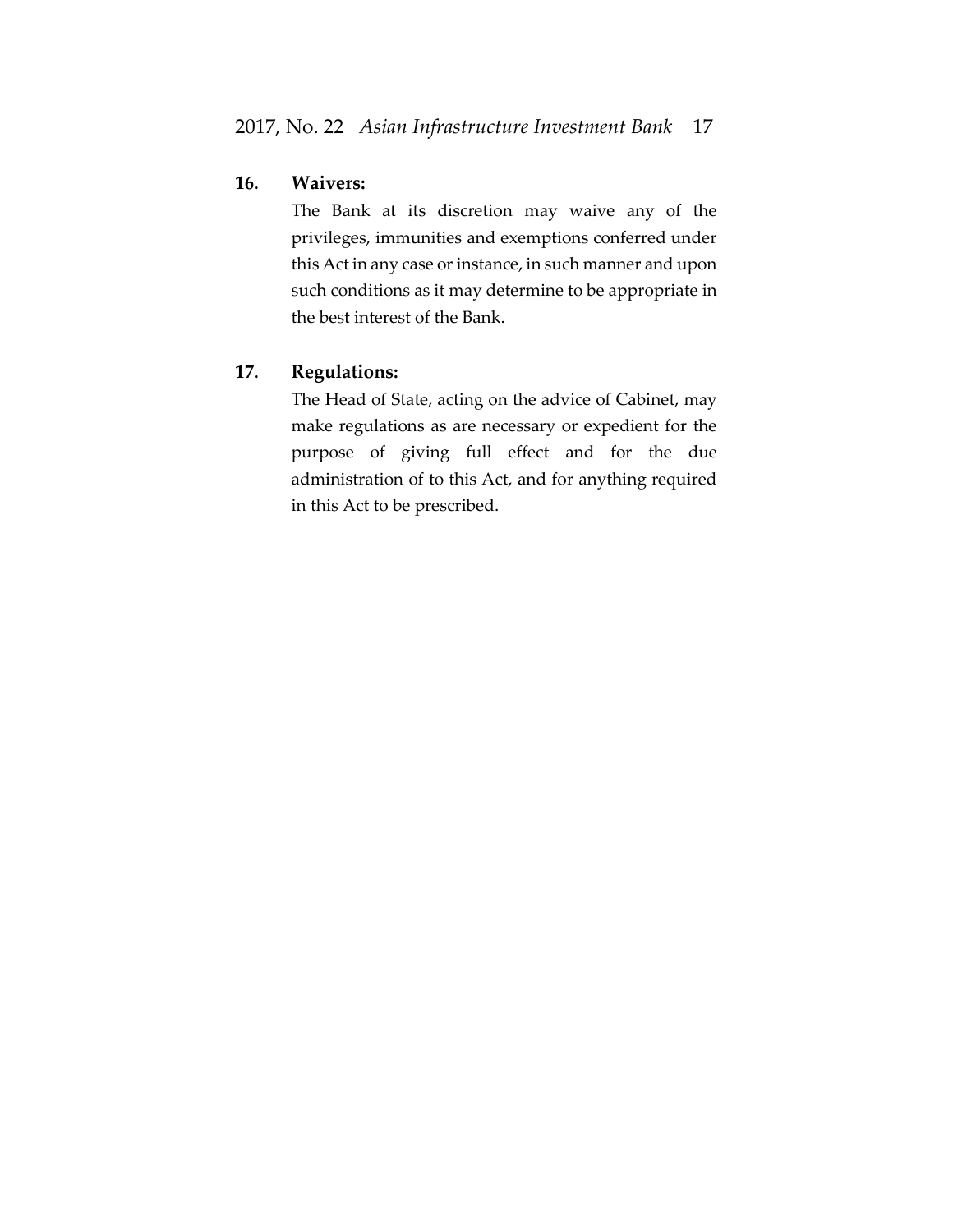### **SCHEDULE 1**

#### **ARTICLES OF AGREEMENT**

# **The countries on whose behalf the present Agreement is signed agree as follows:**

**CONSIDERING** the importance of regional cooperation to sustain growth and promote economic and social development of the economies in Asia and thereby contribute to regional resilience against potential financial crises and other external shocks in the context of globalization;

**ACKNOWLEDGING** the significance of infrastructure development in expanding regional connectivity and improving regional integration, thereby promoting economic growth and sustaining social development for the people in Asia, and contributing to global economic dynamism;

**REALIZING** that the considerable long-term need for financing infrastructure development in Asia will be met more adequately by a partnership among existing multilateral development banks and the Asian Infrastructure Investment Bank (hereinafter referred to as the "Bank");

**CONVINCED** that the establishment of the Bank as a multilateral financial institution focused on infrastructure development will help to mobilize much needed additional resources from inside and outside Asia and to remove the financing bottlenecks faced by the individual economies in Asia, and will complement the existing multilateral development banks, to promote sustained and stable growth in Asia;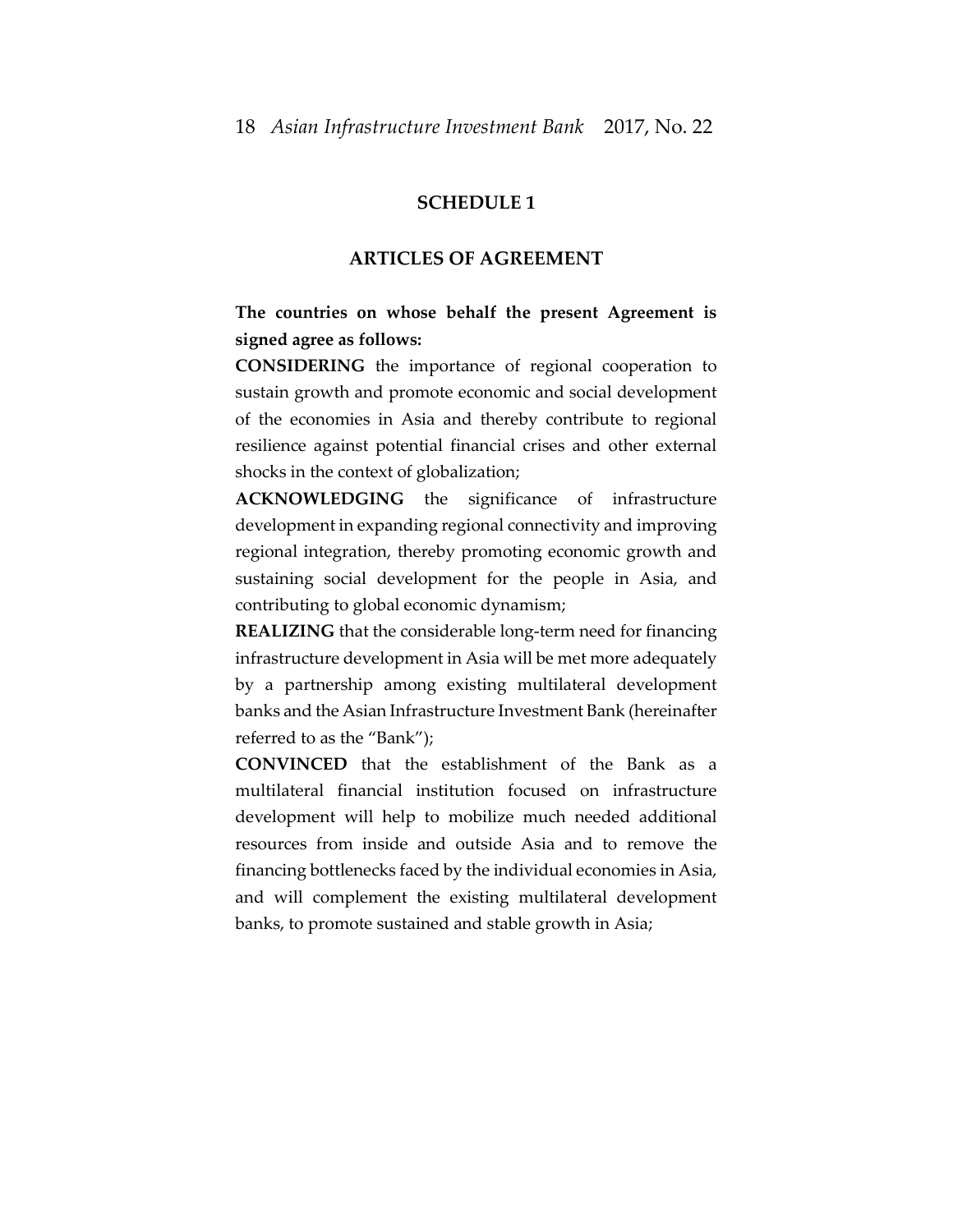**HAVE AGREED** to establish the Bank, which shall operate in accordance with the following:

# **Chapter I PUROPSE, FUNCTIONS AND MEMBERSHIP**

# **Article 1 Purpose**

1. The purpose of the Bank shall be to: (i) foster sustainable economic development, create wealth and improve infrastructure connectivity in Asia by investing in infrastructure and other productive sectors; and (ii) promote regional cooperation and partnership in addressing development challenges by working in close collaboration with other multilateral and bilateral development institutions.

2. Wherever used in this Agreement, references to "Asia" and "region" shall include the geographical regions and composition classified as Asia and Oceania by the United Nations, except as otherwise decided by the Board of Governors.

# **Article 2 Functions**

To implement its purpose, the Bank shall have the following functions:

- (i) to promote investment in the region of public and private capital for development purposes, in particular for development of infrastructure and other productive sectors;
- (ii) to utilize the resources at its disposal for financing such development in the region, including those projects and programs which will contribute most effectively to the harmonious economic growth of the region as a whole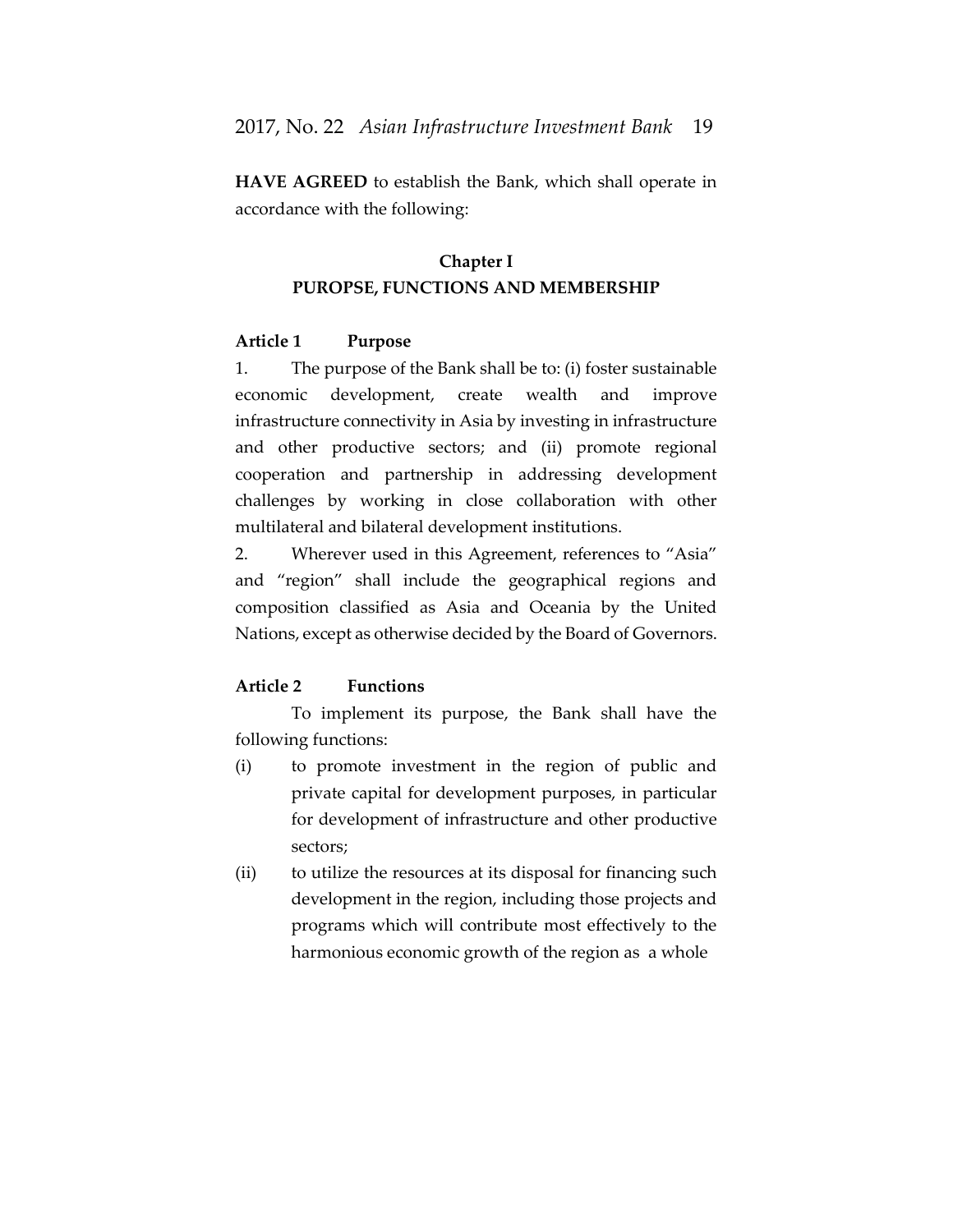and having special regard to the needs of less developed members in the region;

- (iii) to encourage private investment in projects, enterprises and activities contributing to economic development in the region, in particular in infrastructure and other productive sectors, and to supplement private investment when private capital is not available on reasonable terms and conditions; and
- (iv) to undertake such other activities and provide such other services as may further these functions.

### **Article 3 Membership**

1. Membership in the Bank shall be open to members of the International Bank for Reconstruction and Development of the Asian Development Bank.

- (a) Regional members shall be those members listed in Part A of Schedule A and other members included in the Asia region in accordance with paragraph 2 of Article 1. All other members shall be non-regional members.
- (b) Founding Members shall be those members listed in Schedule A which, on or before the date specified in Article 57, shall have signed this Agreement and shall have fulfilled all other conditions of membership before the final date specified under paragraph 1 of Article 58.

2. Members of the International Bank for Reconstruction and Development or the Asian Development which do not become members in accordance with Article 58 may be admitted, under such terms and conditions as the Bank shall determine, to membership in the Bank by a Special Majority vote of the Board of Governors as provided in Article 28.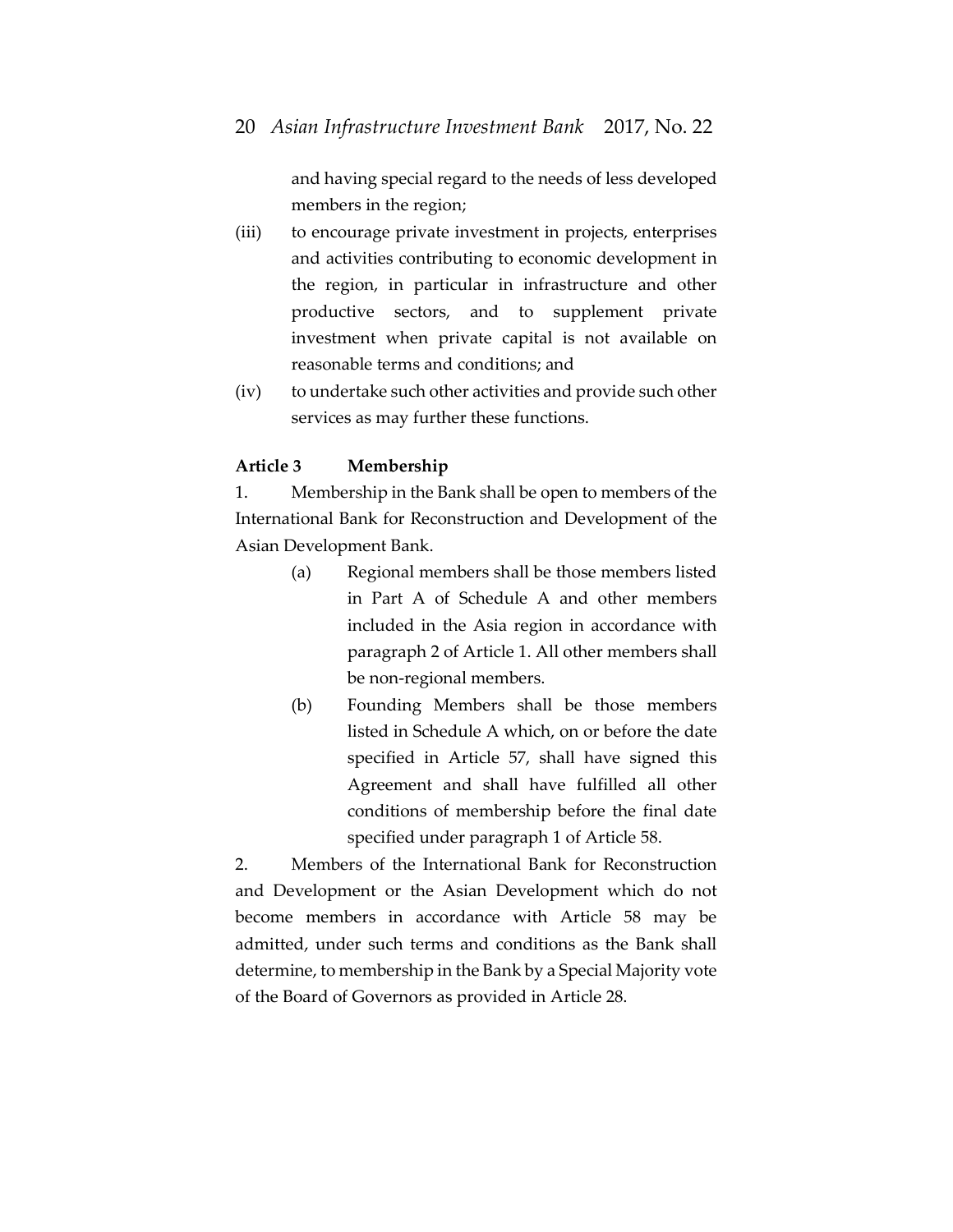3. In the case of an applicant which is not sovereign or not responsible for the conduct of its international relations, application for membership in the Bank shall be presented or agreed by the member of the Bank responsible for its international relations.

# **CHAPTER II CAPITAL**

### **Article 4 Authorized Capital**

1. The authorized capital stock of the Bank shall be on hundred billion United States dollars (\$100,000,000,000), dividend into one million (1,000,000) shares having a par value of 100,000 dollars (\$100,000) each, which shall be available for subscription only by members in accordance with the provisions of Article 5.

2. The original authorized capital stock shall be divided into paid-in shares and callable shares. Shares having an aggregate par value of twenty billion dollars (\$20,000,000,000) shall be paid-in shares, and shares having an aggregate par value of eighty billion dollars (\$80,000,000,000) shall be callable. 3. The authorized capital stock of the Bank may be increased by the Board of Governors by a Super Majority vote as provided in Article 28, at such time and under such terms and conditions as it may deem advisable, including the proportion between paid-in and callable shares.

4. The term "dollar" and the symbol "\$" wherever used in this Agreement shall be understood as being the official currency of payment of the United States of America.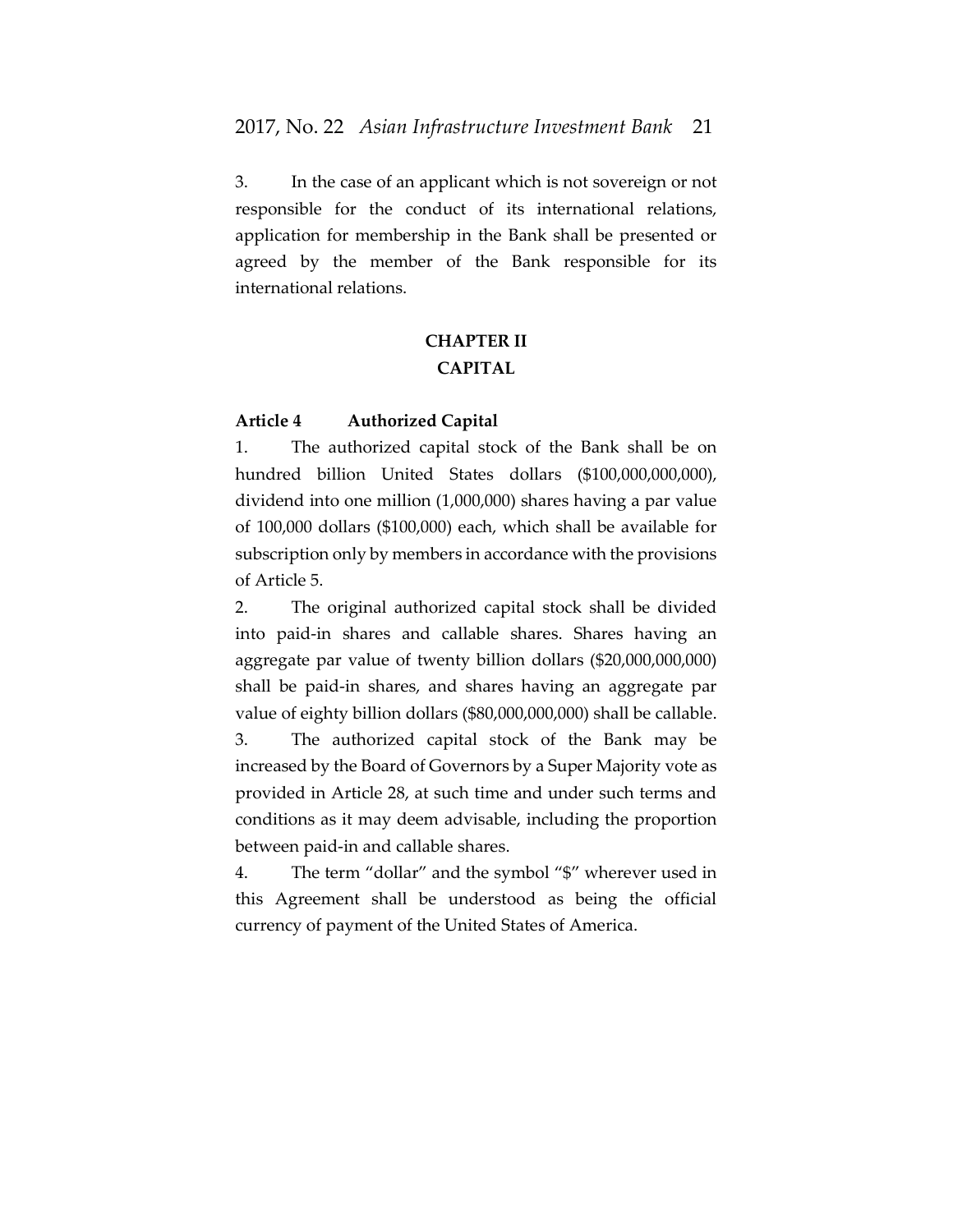### **Article 5 Subscription of Shares**

1. Each member shall subscribe to shares of the capital stock of the Bank. Each subscription to the original authorized capital stock shall be for paid-in shares and callable shares in the proportion two (2) to eight (8). The initial number of shares available to be subscribed by countries which become members in accordance with Article 58 shall be that set forth in Schedule A.

2. The initial number of shares to be subscribed by countries which are admitted to membership in accordance with paragraph 2 of Article 3 shall be determined by the Board of Governors; provided, however, that no such subscription shall be authorized which would have the effect of reducing the percentage of capital stock held by regional members below seventy-five (75) per cent of the total subscribed capital stock, unless otherwise agreed by the Board of Governors by a Super Majority vote as provided in Article 28.

3. The Board of Governors may, at the request of a member, increase the subscription of such member on such terms and conditions as the Board may determine by a Super Majority vote as provided in Article 28; provided, however, that no such increase in the subscription of any member shall be authorized which would have the effect of reducing the percentage of capital stock held by regional members below seventy-five (75) per cent of the total subscribed capital stock, unless otherwise agreed by the Board of Governors by a Super Majority vote as provided in Article 28.

4. The Board of Governors shall at intervals of not more than five (5) years review the capital stock of the Bank. In case of an increase in the authorized capital stock, each member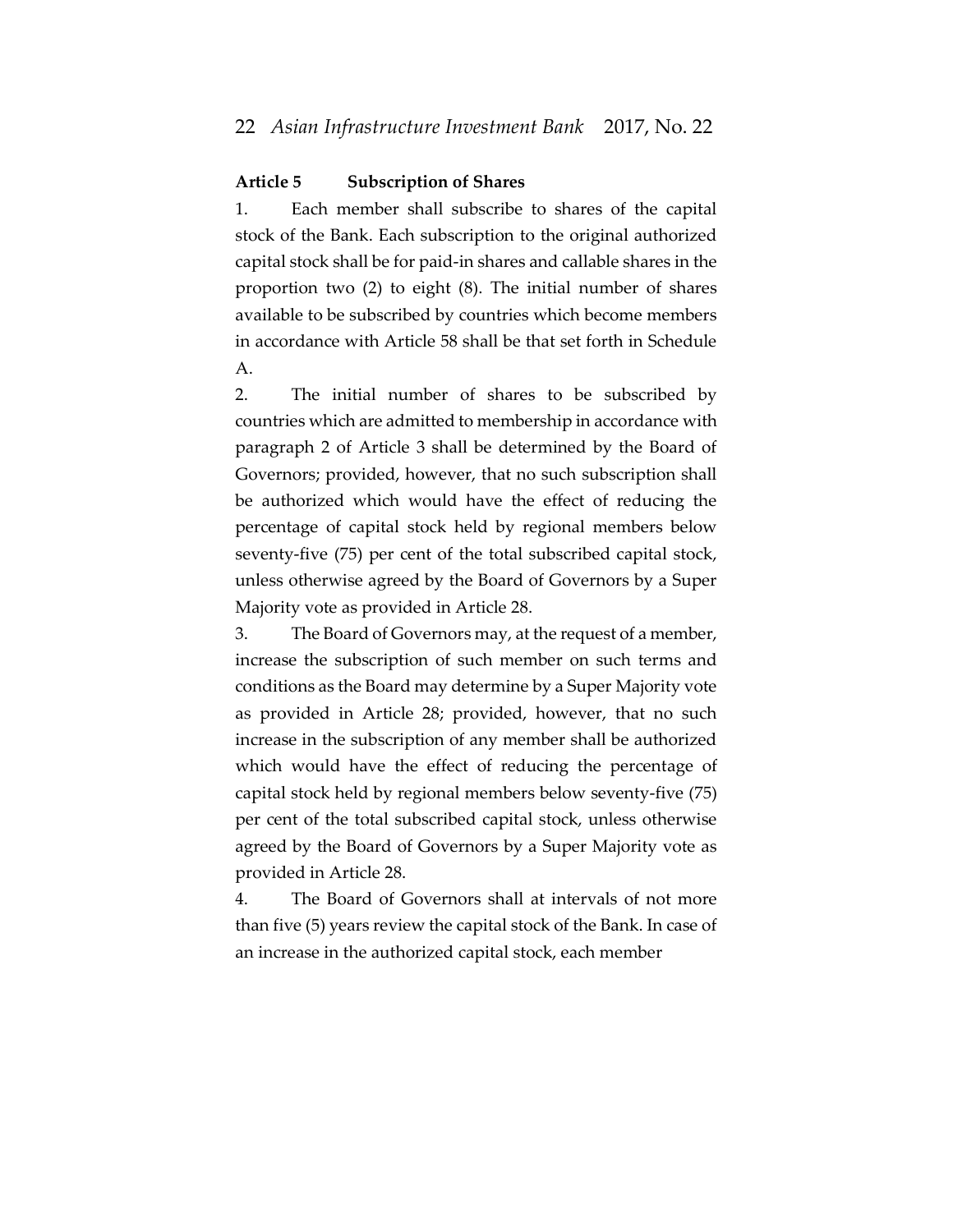shall have a reasonable opportunity to subscribe, under such terms and conditions as the Board of Governors shall determine, to a proportion of the increase of stock equivalent to the proportion which its stock theretofore subscribed bears to the total subscribed capital stock immediately prior to such increase. No member shall be obligated to subscribe to any part of an increase of capital stock.

#### **Article 6 Payment of Subscriptions**

1. Payment of the amount initially subscribed by each Signatory to this Agreement which becomes a member in accordance with Article 58 to the paid-in capital stock of the Bank shall be made in five (5) installments, of twenty (20) per cent each of such amount, except as provided in paragraph 5 of this Article. The first installment shall be paid by each member within thirty (30) days after entry into force of this Agreement, or on or before the date of deposit on its behalf of its instrument of ratification, acceptance or approval in accordance with paragraph 1 of Article 58, whichever is later. The second installment shall become due one (1) year from the entry into force of this Agreement. The remaining three (3) installments shall become due successively one (1) year from the date on which the preceding installment becomes due.

2. Each installment of the payment of initial subscriptions to the original paid-in capital stock shall be paid in dollars or other convertible currency, except as provided in paragraph 5 of this Article. The Bank may at any time convert such payments into dollars. All rights, including voting rights, acquired in respect of paid-in and associated callable shares for which such payments are due but have not been received shall be suspended until full payment is received by the Bank.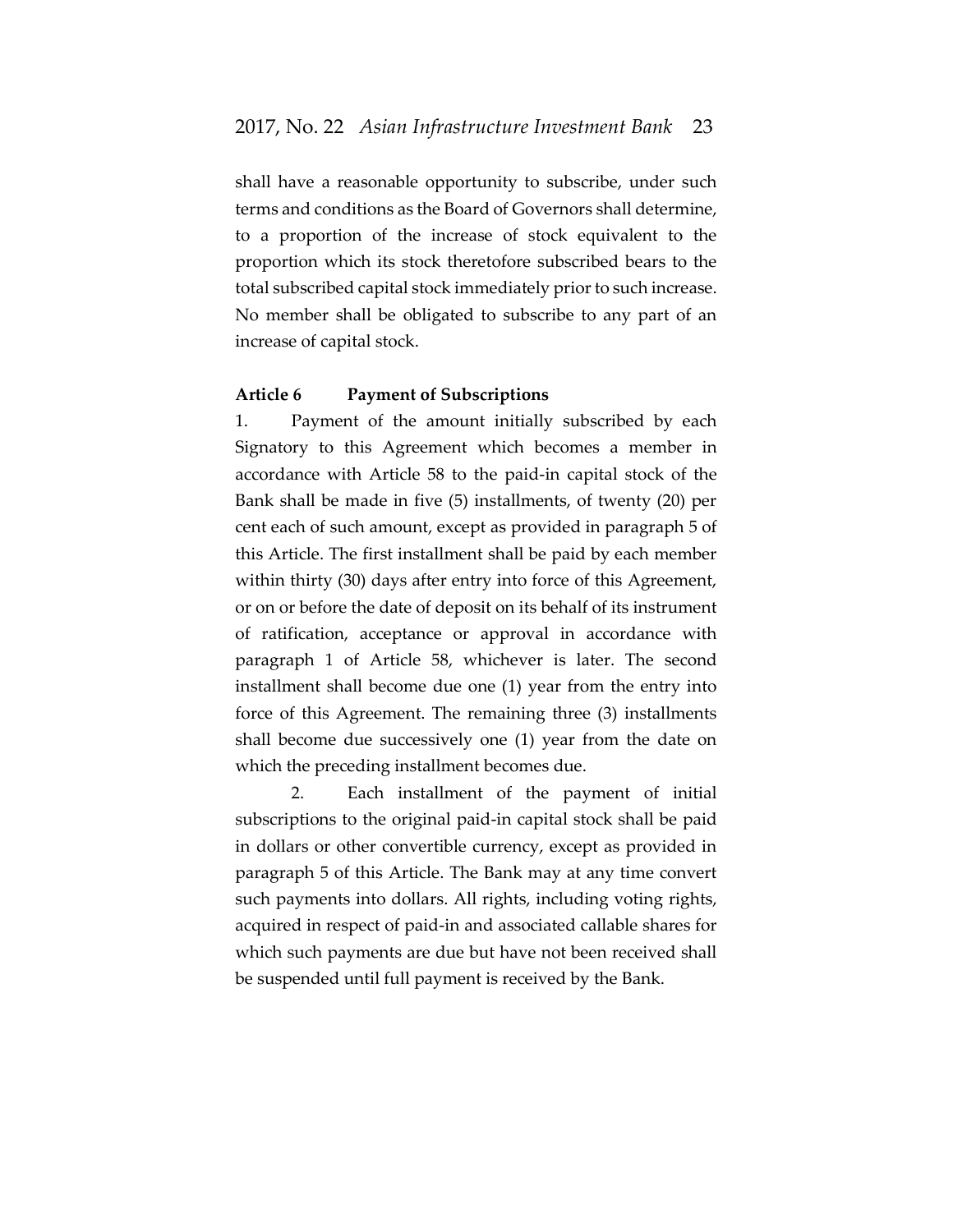3. Payment of the amount subscribed to the callable capital stock of the Bank shall be subject to call only as and when required by the Bank to meet its liabilities. In the event of such a call, payment may be made at the option of the member in dollars or in the currency required to discharge the obligations of the Bank for the purpose of which the call is made. Calls on unpaid subscriptions shall be uniform in percentage on all callable shares.

4. The Bank shall determine the place for any payment under this Article, provided that, until the inaugural meeting of the Board of Governors, the payment of the first installment referred to in paragraph 1 of this Article shall be made to the Government of the People's Republic of China, as Trustee for the Bank.

5. A member considered as a less developed country for purposes of this paragraph may pay its subscription under paragraphs 1 and 2 of this Article, as an alternative, either:

- (a) entirely in dollars or other convertible currency in up to ten (10) installments, with each such installment equal to ten (10) percent of the total amount, the first and second installments due as provided in paragraph 1, and the third through tenth installments due on the second and subsequent anniversary dates of the entry into force of this Agreement; or
- (b) with a portion in dollars or other convertible currency and a portion of up to fifty (50) per cent of each installment in the currency of the member, following the schedule of installments provided in paragraph 1 of this Article. The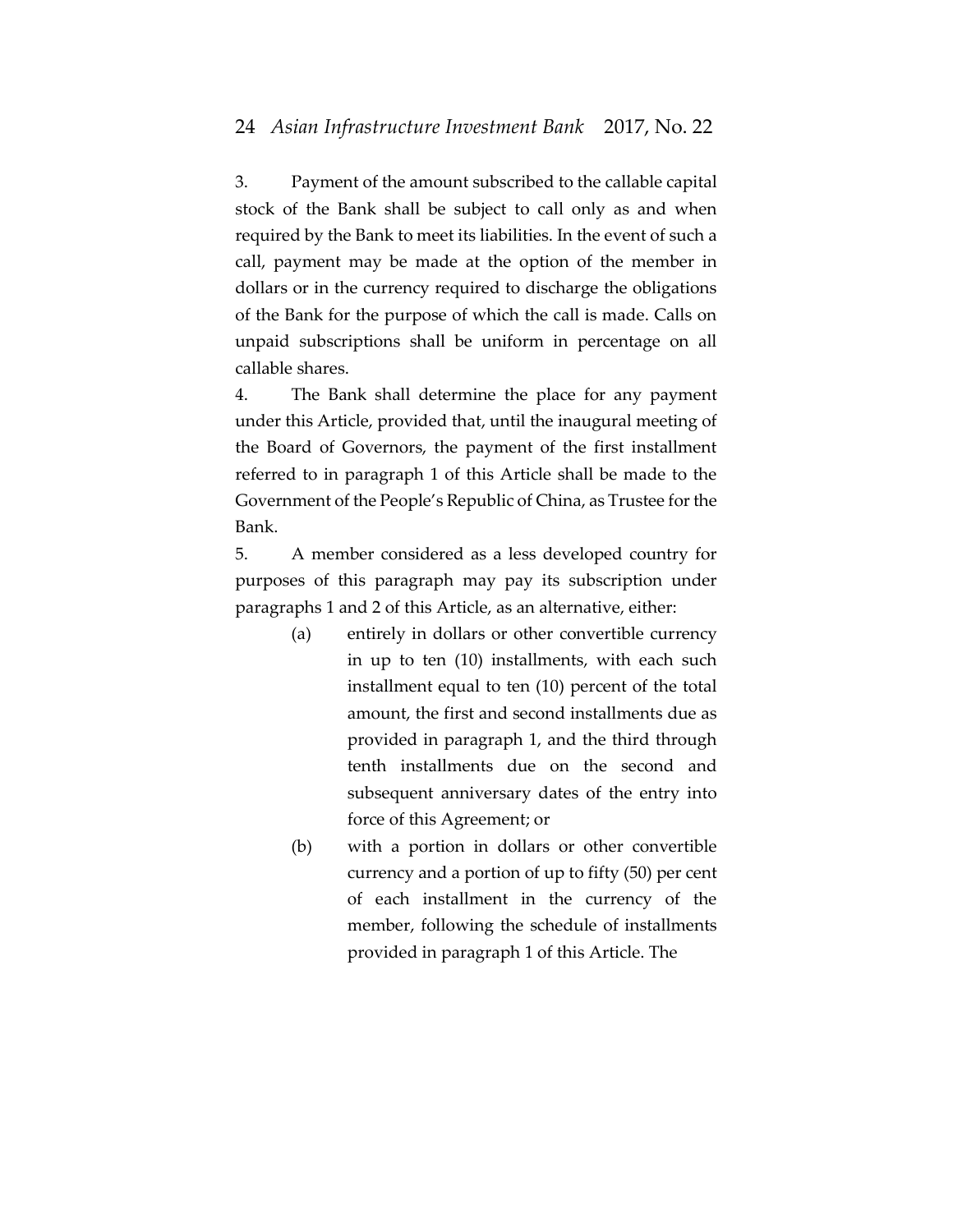following provisions shall apply to payments under this sub-paragraph (b):

- (i) The member shall advise the Bank at the time of subscription under paragraph 1 of this Article of the proportion of payments to be made in its own currency.
- (ii) Each payment of a member in its own currency under this paragraph 5 shall be in such amount as the Bank determines to be equivalent to the full value in terms of dollars of the portion of the subscription being paid. The initial payment shall be in such amount as the member considers appropriate hereunder but shall be subject to such adjustment, to be effected within ninety (90) days of the date on which such payment was due, as the Bank shall determine to be necessary to constitute the full dollar equivalent of such payment.
- (iii) Whenever in the opinion of the Bank, the foreign exchange value of a member's currency has depreciated to a significant extent, that member shall pay to the Bank within a reasonable time an additional amount of its currency required to maintain the value of all such currency held by the Bank on account of its subscription.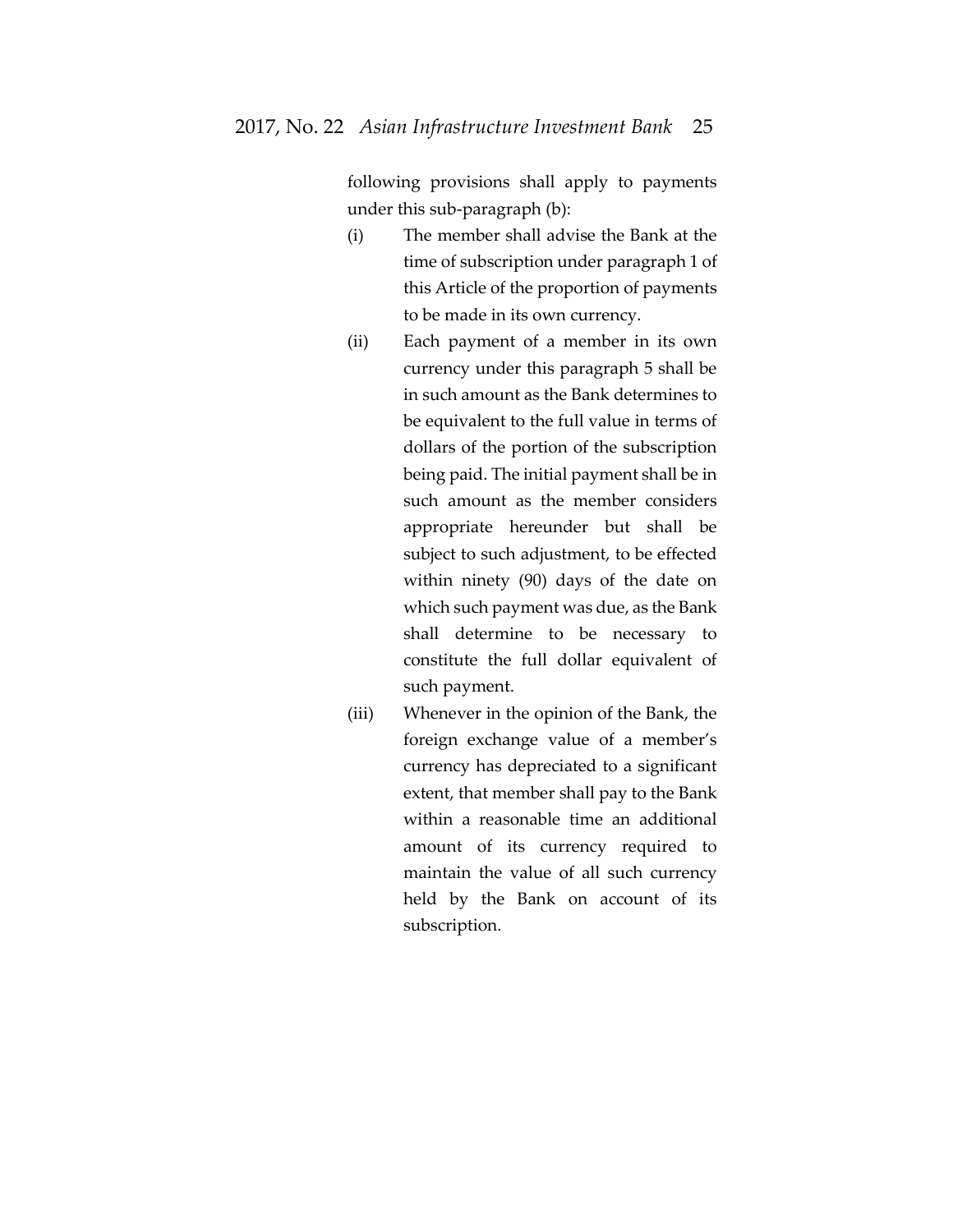- (iv) Whenever in the opinion of the Bank, the foreign exchange value of a member's currency has appreciated to a significant extent, the Bank shall pay to that member within a reasonable time an amount of that currency required to adjust the value of all such currency held by the Bank on account of its subscription.
- (v) The Bank may waive its rights to payment under sub-paragraph (iii) and the member may waive its rights to payment under sub-paragraph (iv).
- 6. The Bank shall accept from any member paying its subscription under sub-paragraph 5 (b) of this Article promissory notes or other obligations issued by the Government of the member, or by the depository designated by such member, in lieu of the amount to be paid in the currency of the member, provided such amount is not required by the Bank for the conduct of its operation. Such notes or obligations shall be nonnegotiable, non-interest-bearing, and payable to the Bank at par value upon demand.

# **Article 7 Terms of Shares**

1. Shares of stock initially subscribed by members shall be issued at par. Other shares shall be issued at par unless the Board of Governors by a Special Majority vote as provided in Article 28 decides in special circumstances to issue them on other terms.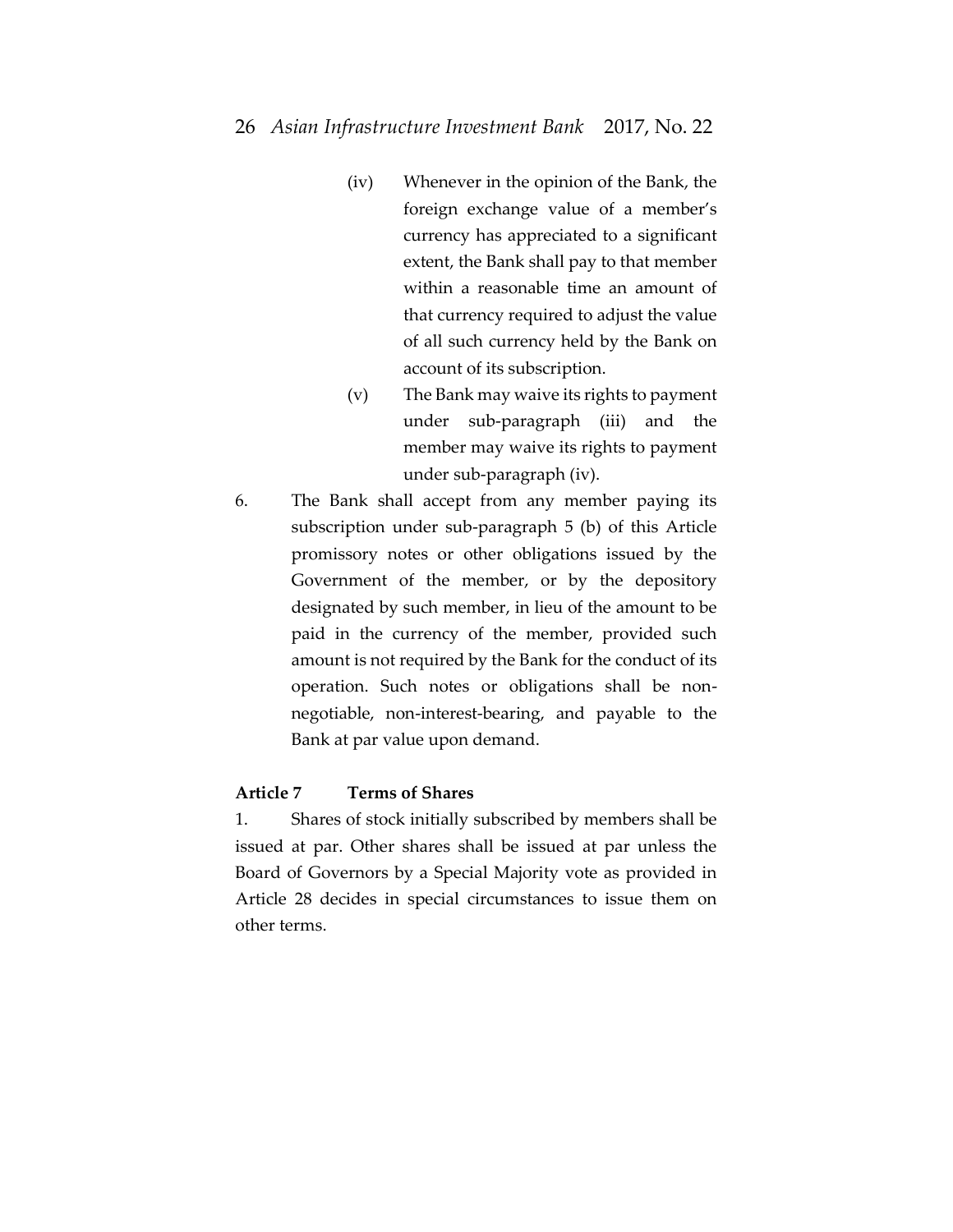2. Shares of stock shall not be pledged or encumbered in any manner whatsoever, and they shall be transferable only to the Bank.

3. The liability of the members on shares shall be limited to the unpaid portion of their issue price.

4. No member shall be liable, by reason of its membership, for obligations of the Bank.

## **Article 8 Ordinary Resources**

As used in this Agreement, the term "ordinary resources" of the Bank shall include the following:

- (i) authorized capital stock of the Bank, including both paid-in and callable shares, subscribed pursuant to Article 5;
- (ii) funds raised by the Bank by virtue of powers conferred by paragraph 1 of Article 16, to which the commitment to calls provided for in paragraph 3 of Article 6 is applicable;
- (iii) funds received in repayment of loans of guarantees made with the resources indicated in sub-paragraphs (i) and (ii) of this Article or as returns on equity investments and other types of financing approved under subparagraph 2 (vi) of Article 11 made with such resources;
- (iv) income derived from loans made from the aforementioned funds or from guarantees to which the commitment to calls set forth in paragraph 3 of Article 6 is applicable; and
- (v) any other funds or income received by the Bank which do not form part of its Special Funds resources referred to in Article 17 of this Agreement.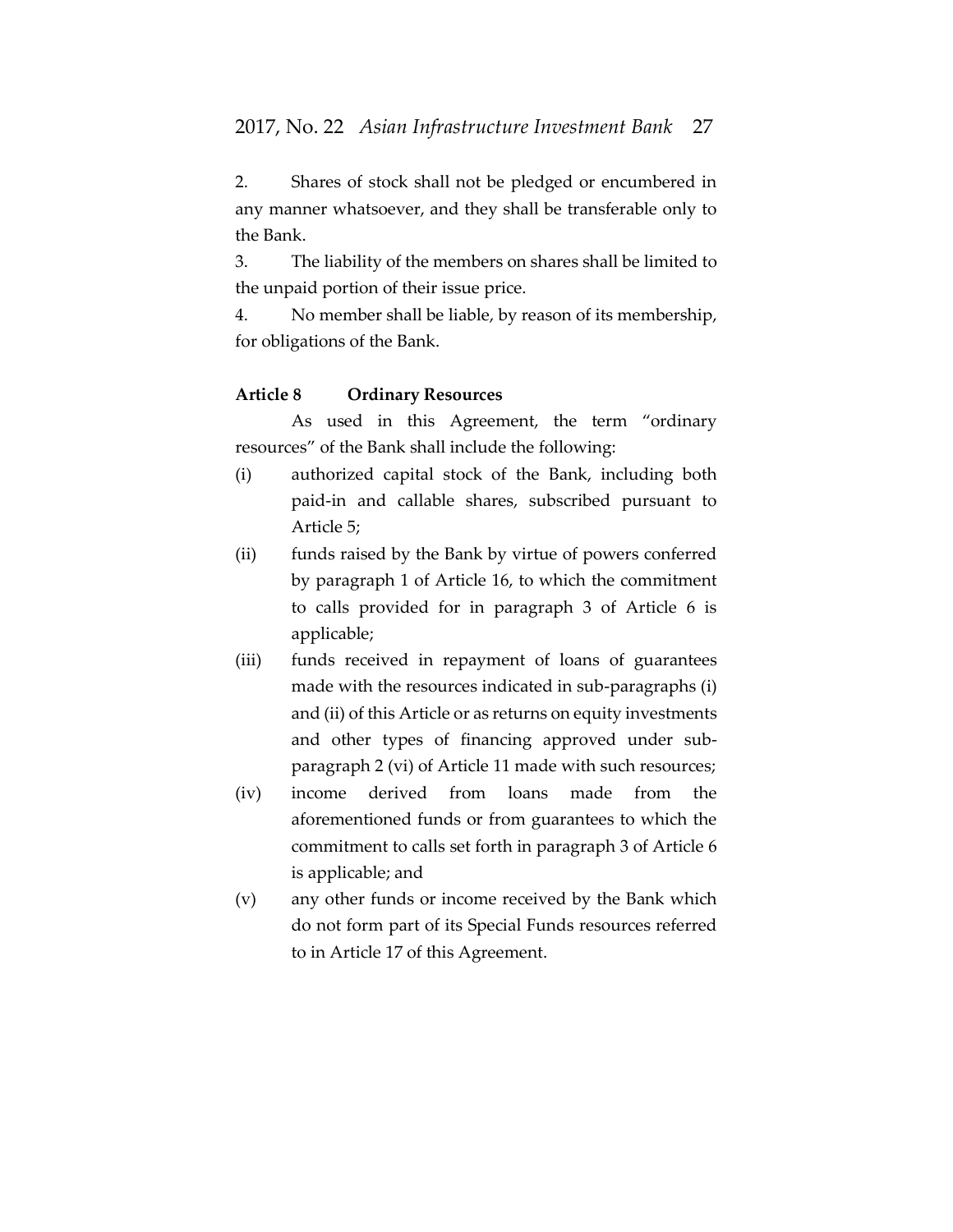# **CHAPTER III OPERATIONS OF THE BANK**

# **Article 9 Use of Resources**

The resources and facilities of the Bank shall be used exclusively to implement the purpose and functions set forth, respectively, in Articles 1 and 2, and in accordance with sound banking principles.

#### **Article 10 Ordinary and Special Operations**

1. The operations of the Bank shall consist of:

- (i) ordinary operations financed from the ordinary resources of the Bank, referred to in Article 8; and
- (ii) special operations financed from the Special Funds resources referred to in Article 17.

The two types of operations may separately finance elements of the same project or program.

2. The ordinary resources and the Special Funds resources of the Bank shall at all times and in all respects be held, used, committed, invested or otherwise disposed of entirely separately from each other. The financial statements of the Bank shall show the ordinary operations and special operations separately.

3. The ordinary resources of the Bank shall, under no circumstances, be charged with, or used to discharge, losses or liabilities arising out of special operations or other activities for which Special Funds resources were originally used or committed.

4. Expenses appertaining directly to ordinary operations shall be charged to the ordinary resources of the Bank. Expenses appertaining directly to special operations shall be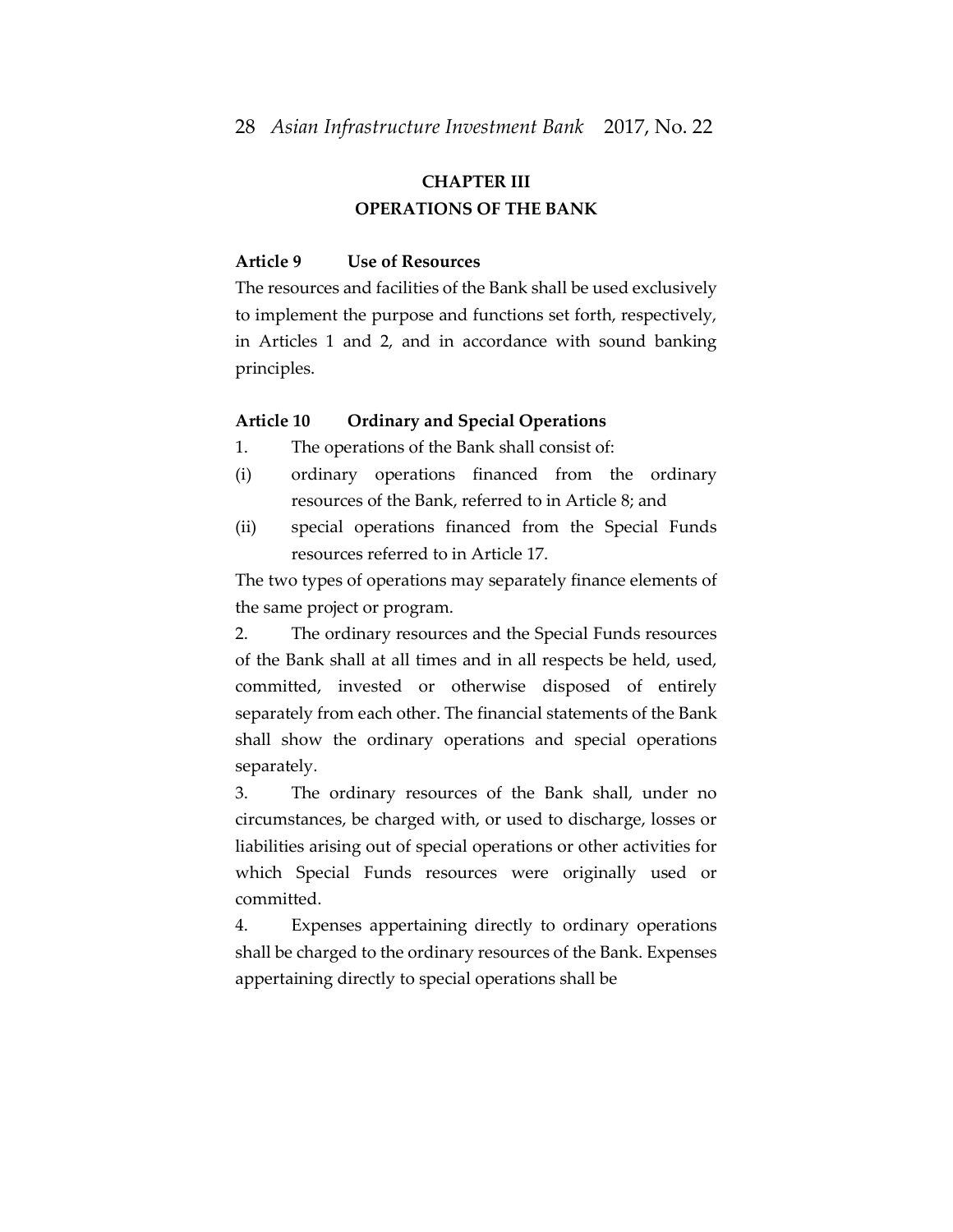charged to the Special Funds resources. Any other expenses shall be charged as the Bank shall determine.

### **Article 11 Recipients and Methods of Operation**

1. (a) The Bank may provide or facilitate financing to any member, or any agency, instrumentality or political subdivision thereof, or any entity or enterprise operating in the territory of a member, as well as to international or regional agencies or entities concerned with economic development of the region.

(b) The Bank may, in special circumstances, provide assistance to a recipient not listed in sub-paragraph (a) above only if the Board of Governors, by such assistance is designed to serve the purpose and come within the functions of the Bank and is in the interest of the Bank's membership; and (ii) shall have specified the types of assistance under paragraph 2 of this Article that may be provided to such recipient.

2. The Bank may carry out its operations in any of the following ways:

- (i) by making, co-financing or participating in direct loans;
- (ii) by investment of funds in the equity capital of an institution or enterprise;
- (iii) by guaranteeing, whether as primary or secondary obligor, in whole or in part, loans for economic development;
- (iv) by deploying Special Funds resources in accordance with the agreements determining their use;
- (v) by providing technical assistance in accordance with Article 15; or
- (vi) through other types of financing as may be determined by the Board of Governors, by a Special Majority vote as provided in Article 28.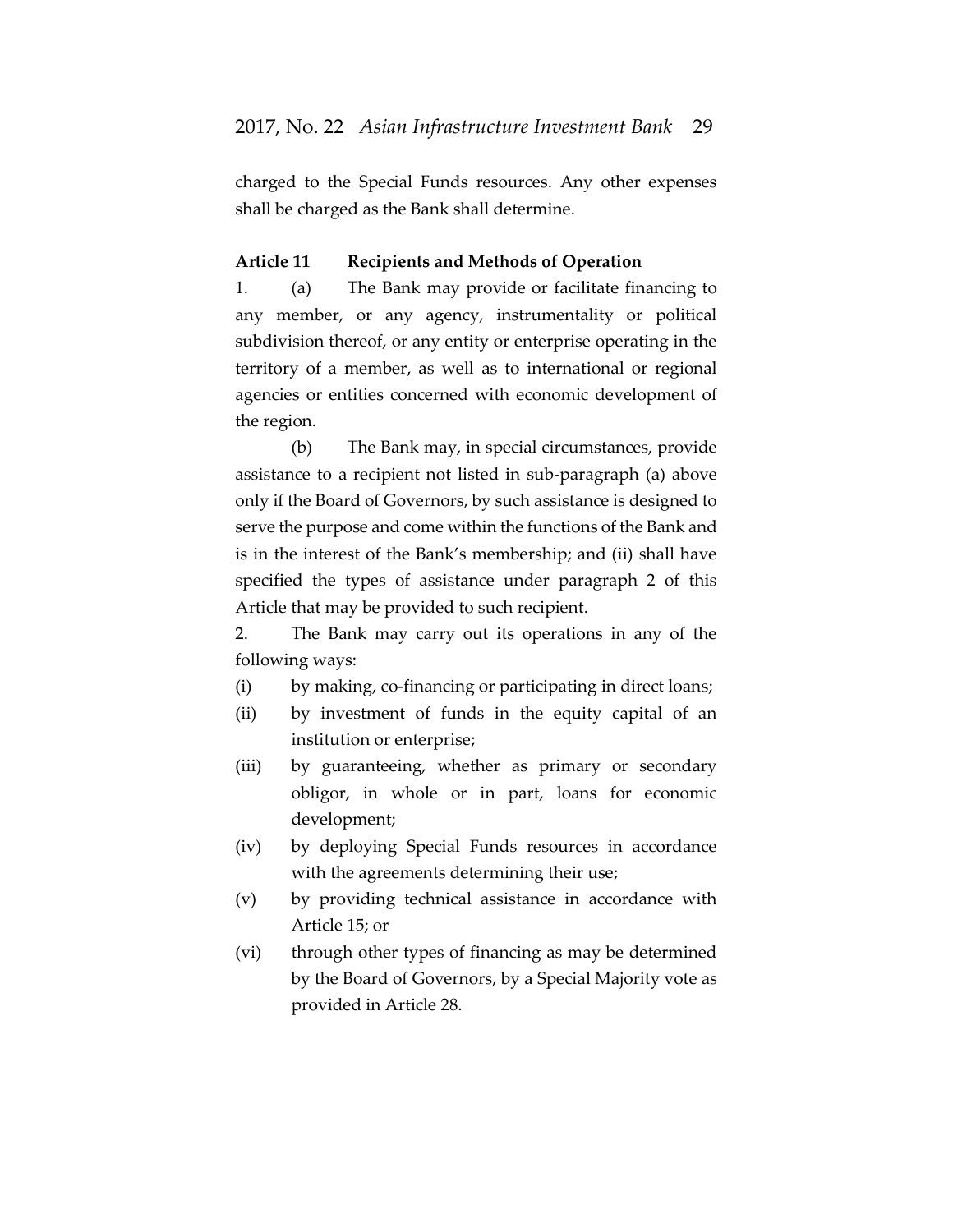## **Article 12 Limitations on Ordinary Operations**

1. The total amount outstanding of loans, equity investments, guarantees and other types of financing provided by the Bank in its ordinary operations under sub-paragraphs 2 (i), (ii), (iii) and (vi) of Article 11 shall not at any time be increased, if by such increase the total amount of its unimpaired subscribed capital, reserves and retained earnings included in its ordinary resources would be exceeded. Notwithstanding the provisions of the preceding sentence, the Board of Governors may, by a Super Majority vote as provided in Article 28, determine at any time that, based on the Bank's financial position and financial standing, the limitation under this paragraph may be increased, up to 250% of the Bank's unimpaired subscribed capital, reserves and retained earnings included in its ordinary resources.

2. The amount of the Bank's disbursed equity investments shall not at any time exceed an amount corresponding to its total unimpaired paid-in subscribed capital and general reserves.

#### **Article 13 Operating Principles**

The operations of the Bank shall be conducted in accordance with the principles set out below.

1. The Bank shall be guided by sound banking principles in its operations.

2. The operations of the Bank shall provide principally for the financing of specific projects or specific investment programs, for equity investment, and for technical assistance in accordance with Article 15.

3. The Bank shall not finance any undertaking in the territory of a member if that member objects to such financing.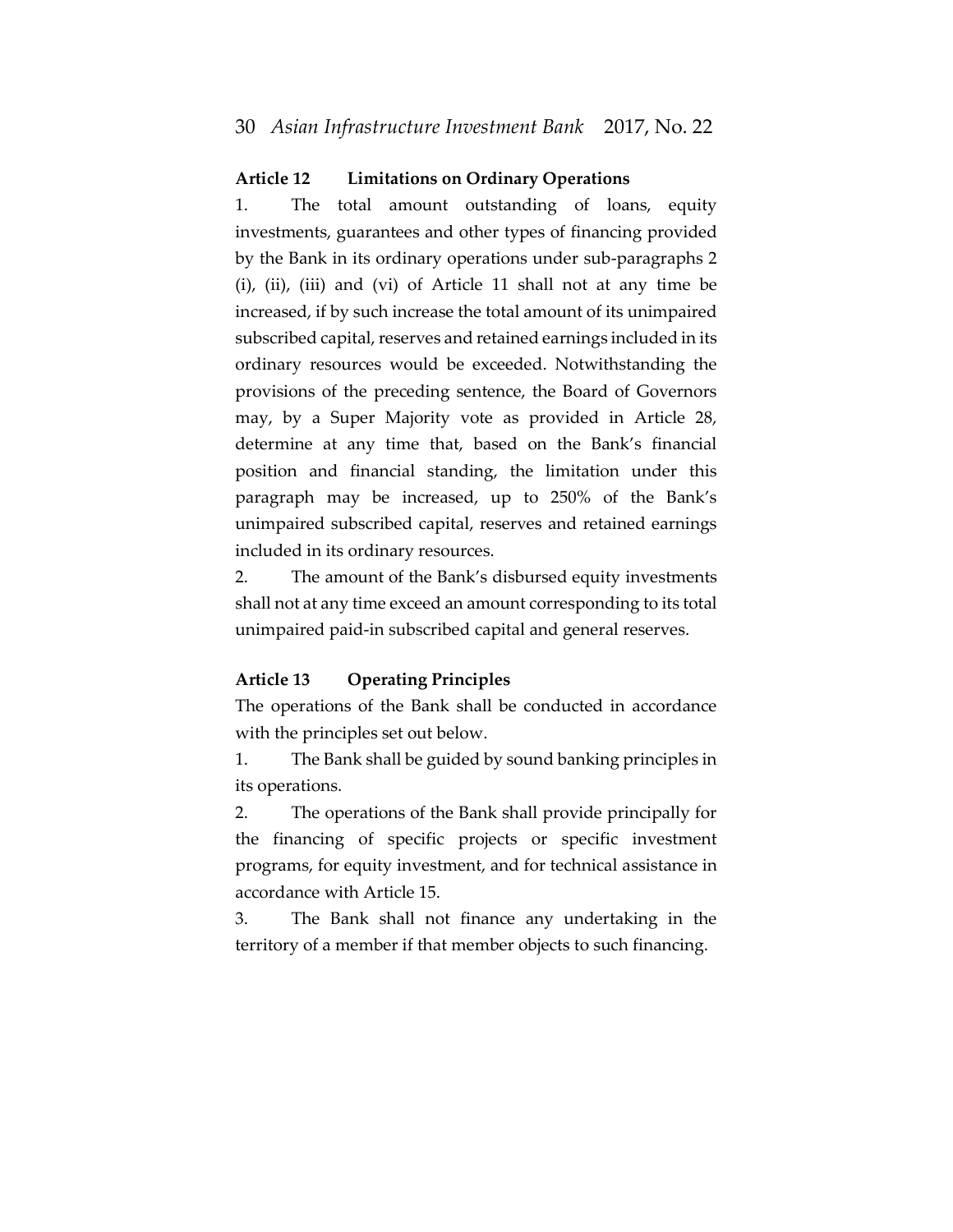4. The Bank shall ensure that each of its operations complies with the Bank's operational and financial policies, including without limitation, policies addressing environmental and social impacts.

5. In considering an application for financing, the Bank shall pay due regard to the ability of the recipient to obtain financing or facilities elsewhere on terms and conditions that the Bank considers reasonable for the recipient, taking into account all pertinent factors.

6. In providing or guaranteeing financing, the Bank shall pay due regard to the prospects that the recipient and guarantor, if any, will be in a position to meet their obligations under the financing contract.

7. In providing or guaranteeing financing, the financial terms, such as rate of interest and other charges and the schedule for repayment of principal shall be such as are, in the opinion of the Bank, appropriate for the financing concerned and the risk to the Bank.

8. The Bank shall place no restriction upon the procurement of goods and services from any country from the proceeds of any financing undertaken in the ordinary or special operations of the Bank.

9. The Bank shall take the necessary measures to ensure that the proceeds of any financing provided, guaranteed or participated in by the Bank are used only for the purposes for which the financing was granted and with due attention to considerations of economy and efficiency.

10. The Bank shall pay due regard to the desirability of avoiding a disproportionate amount of its resources being used for the benefit of any member.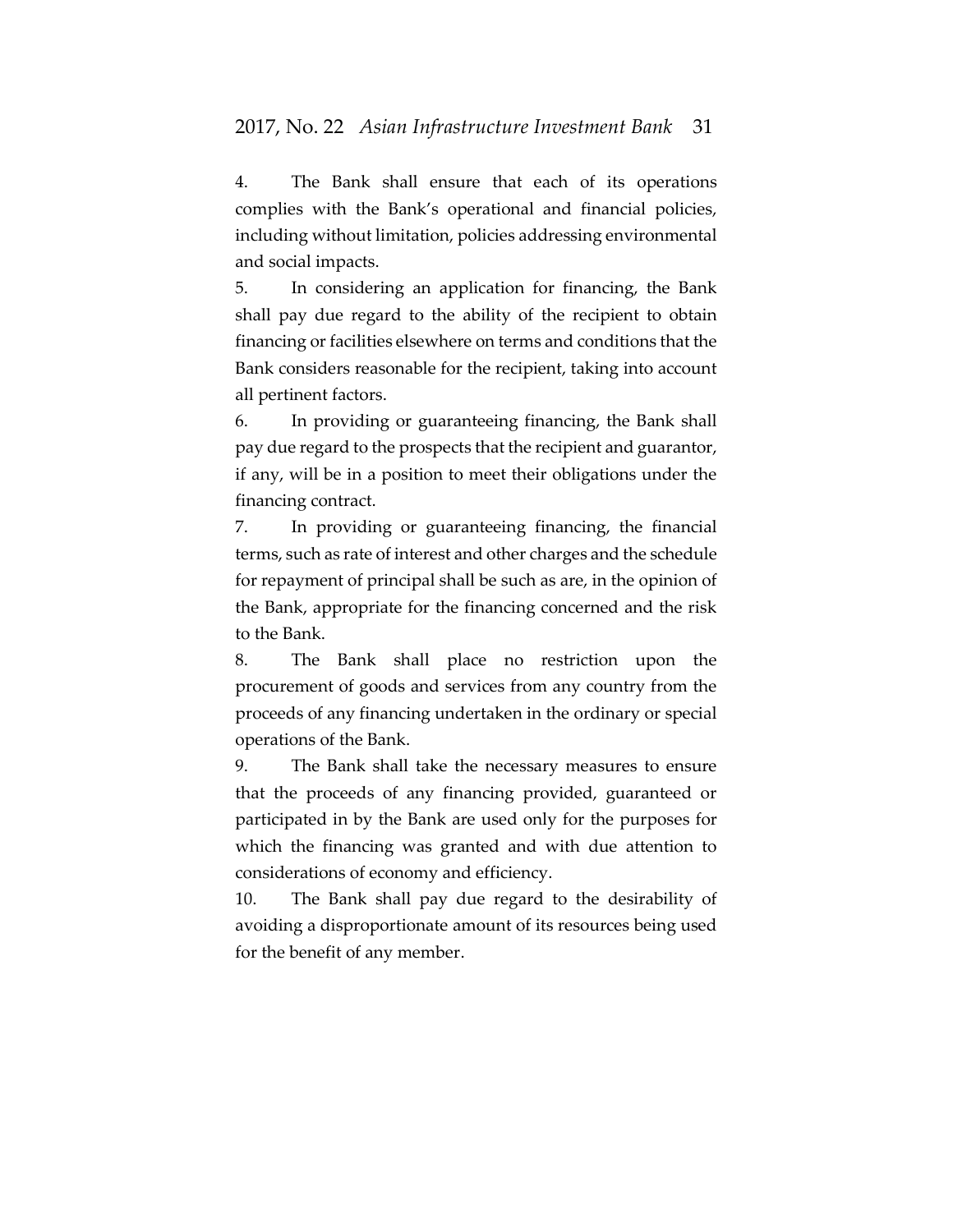### 32 *Asian Infrastructure Investment Bank* 2017, No. 22

11. The Bank shall seek to maintain reasonable diversification in its investments in equity capital. In its equity investments, the Bank shall not assume responsibility for managing any entity or enterprise in which it has an investment and shall not seek a controlling interest in the entity or enterprise concerned, except where necessary to safeguard the investment of the Bank.

### **Article 14 Terms and Conditions for Financing**

1. In the case of loans made or participated in or loans guaranteed by the Bank, the contract shall establish, in conformity with the operating principles set forth in Article 13 and subject to the other provisions of this Agreement, the terms and conditions for the loan or the guarantee concerned. In setting such terms and conditions, the Bank shall take fully into account the need to safeguard its income and financial position.

2. Where the recipient of loans or guarantees of loans is not itself a member, the Bank may, when it deems it advisable, require that the member in whose territory the project concerned is to be carried out, or a public agency or any instrumentality of that member acceptable to the Bank, guarantee the repayment of the principal and the payment of interest and other charges on the loan in accordance with the terms thereof.

3. The amount of any equity investment shall not exceed such percentage of the equity capital of the entity or enterprise concerned as permitted under policies approved by the Board of Directors.

4. The Bank may provide financing in its operations in the currency of the country concerned, in accordance with policies that minimize currency risk.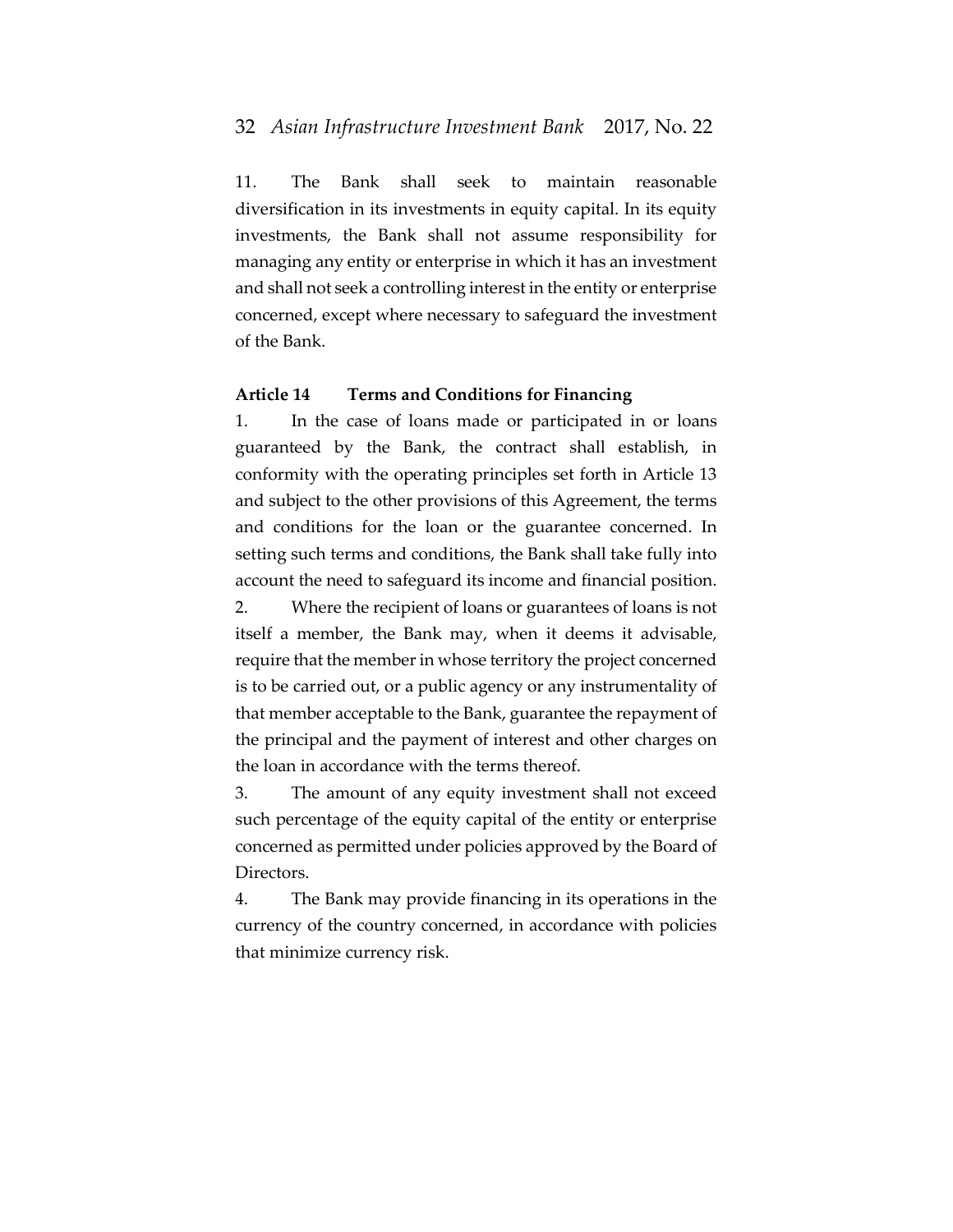# **Article 15 Technical Assistance**

1. The Bank may provide technical advice and assistance and other similar forms of assistance which serve its purpose and come within its functions. 2. Where expenditures incurred in furnishing such services are not reimbursable, the Bank shall charge such expenditures to the income of the Bank.

# **CHAPTER IV FINANCES OF THE BANK**

#### **Article 16 General Powers**

In addition to the powers specified elsewhere in this Agreement, the Bank shall have the powers set out below.

1. The Bank may raise funds, through borrowing or other means, in member countries or elsewhere, in accordance with the relevant legal provisions.

2. The Bank may buy and sell securities the Bank has issued or guaranteed or in which it has invested.

3. The Bank may guarantee securities in which it has invested in order to facilitate their sale.

4. The Bank may underwrite, or participate in the underwriting of, securities issued by any entity or enterprise for purposes consistent with the purpose of the Bank.

5. The Bank may invest or deposit funds not needed in its operations.

6. The Bank shall ensure that every security issued or guaranteed by the Bank shall bear on its face a conspicuous statement to the effect that it is not an obligation of any Government, unless it is in fact the obligation of a particular Government, in which case it shall so state.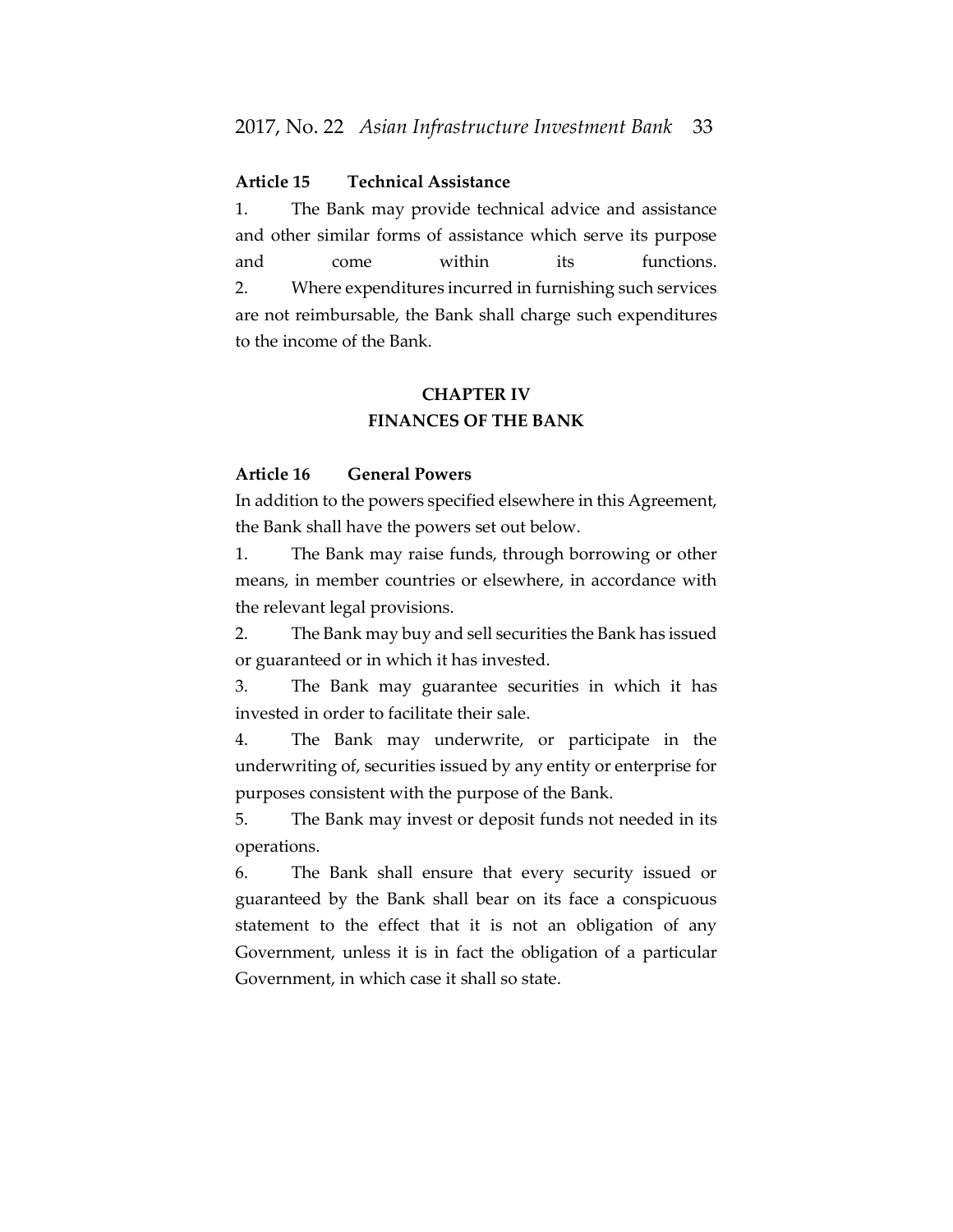7. The Bank may establish and administer funds held in trust for other parties, provided such trust funds are designed to serve the purpose and come within the functions of the Bank, under a trust fund framework which shall have been approved by the Board of Governors.

8. The Bank may establish subsidiary entities which are designed to serve the purpose and come within the functions of the Bank, only with the approval of the Board of Governors by a Special Majority vote as provided in Article 28.

9. The Bank may exercise such other powers and establish such rules and regulations as may be necessary or appropriate in furtherance of its purpose and functions, consistent with the provisions of this Agreement.

#### **Article 17 Special Funds**

1. The Bank may accept Special Funds which are designed to serve the purpose and come within the functions of the Bank; such Special Funds shall be resources of the Bank. The full cost of administering any Special Funds shall be charged to that Special Fund.

2. Special Funds accepted by the Bank may be used on terms and conditions consistent with the purpose and functions of the Bank and with the agreement relating to such Funds.

3. The Bank shall adopt such special rules and regulations as may be required for the establishment, administration and use of each Special Fund. Such rules and regulations shall be consistent with the provisions of this Agreement, except for those provisions expressly applicable only to ordinary operations of the Bank.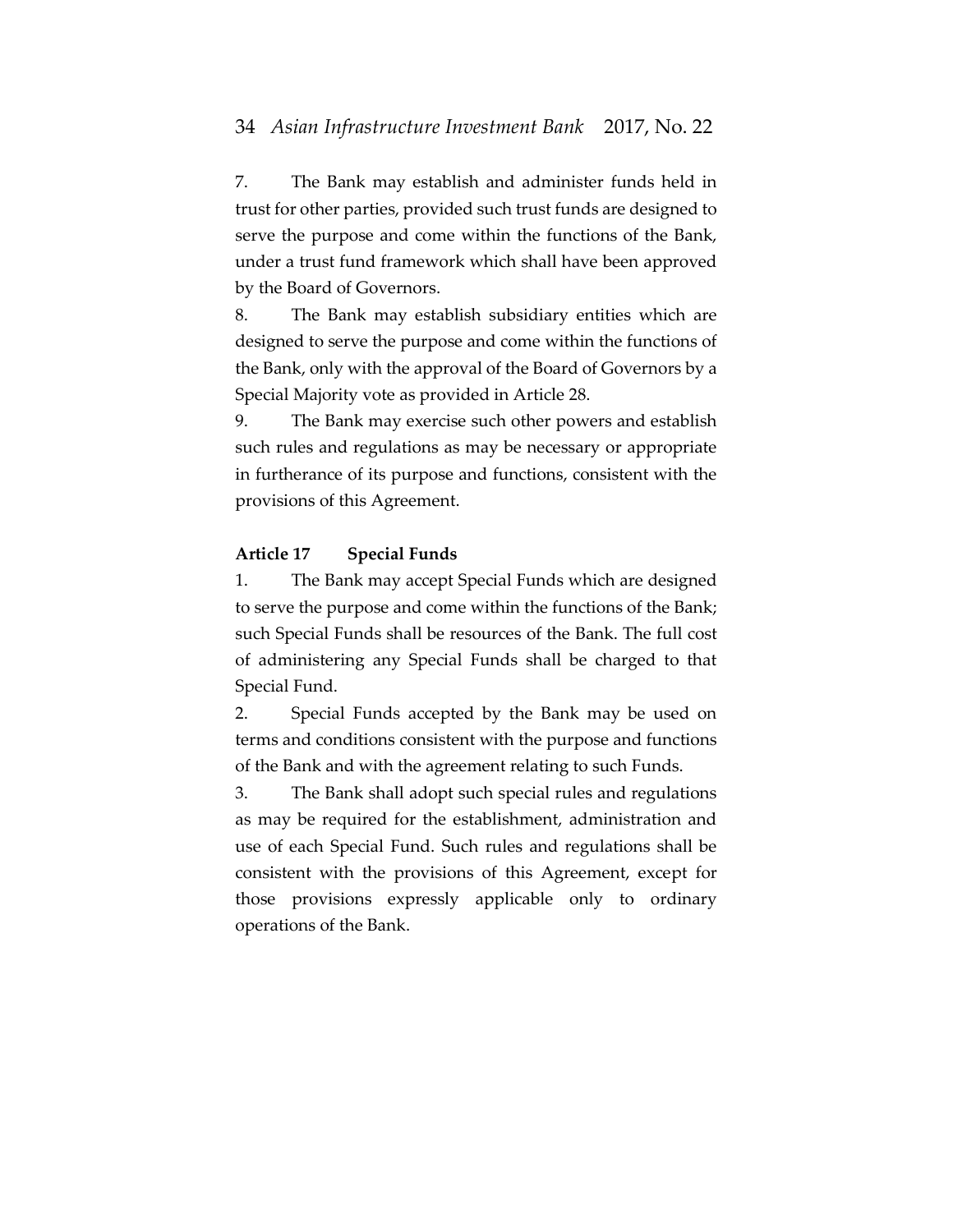4. The term "Special Funds resources" shall refer to the resources of any Special Fund and shall include:

(i) funds accepted by the Bank for inclusion in any Special Fund;

(ii) funds received in respect of loans or guarantees, and the proceeds of any equity investments, financed from the resources of any Special Fund which, under the rules and regulations of the Bank governing that Special Fund, are received by such Special Fund;

(iii) income derived from investment of Special Funds resources; and

(iv) any other resources placed at the disposal of any Special Fund.

## **Article 18 Allocation and Distribution of Net Income**

1. The Board of Governors shall determine at least annually what part of the net income of the Bank shall be allocated, after making provision for reserves, to retained earnings or other purposes and what part, if any, shall be distributed to the members. Any such decision on the allocation of the Bank's net income to other purposes shall be taken by a Super Majority vote as provided in Article 28.

2. The distribution referred to in the preceding paragraph shall be made in proportion to the number of shares held by each member, and payments shall be made in such manner and in such currency as the Board of Governors shall determine.

# **Article 19 Currencies**

1. Members shall not impose any restrictions on currencies, including the receipt, holding, use or transfer by the Bank or by any recipient from the Bank, for payments in any country.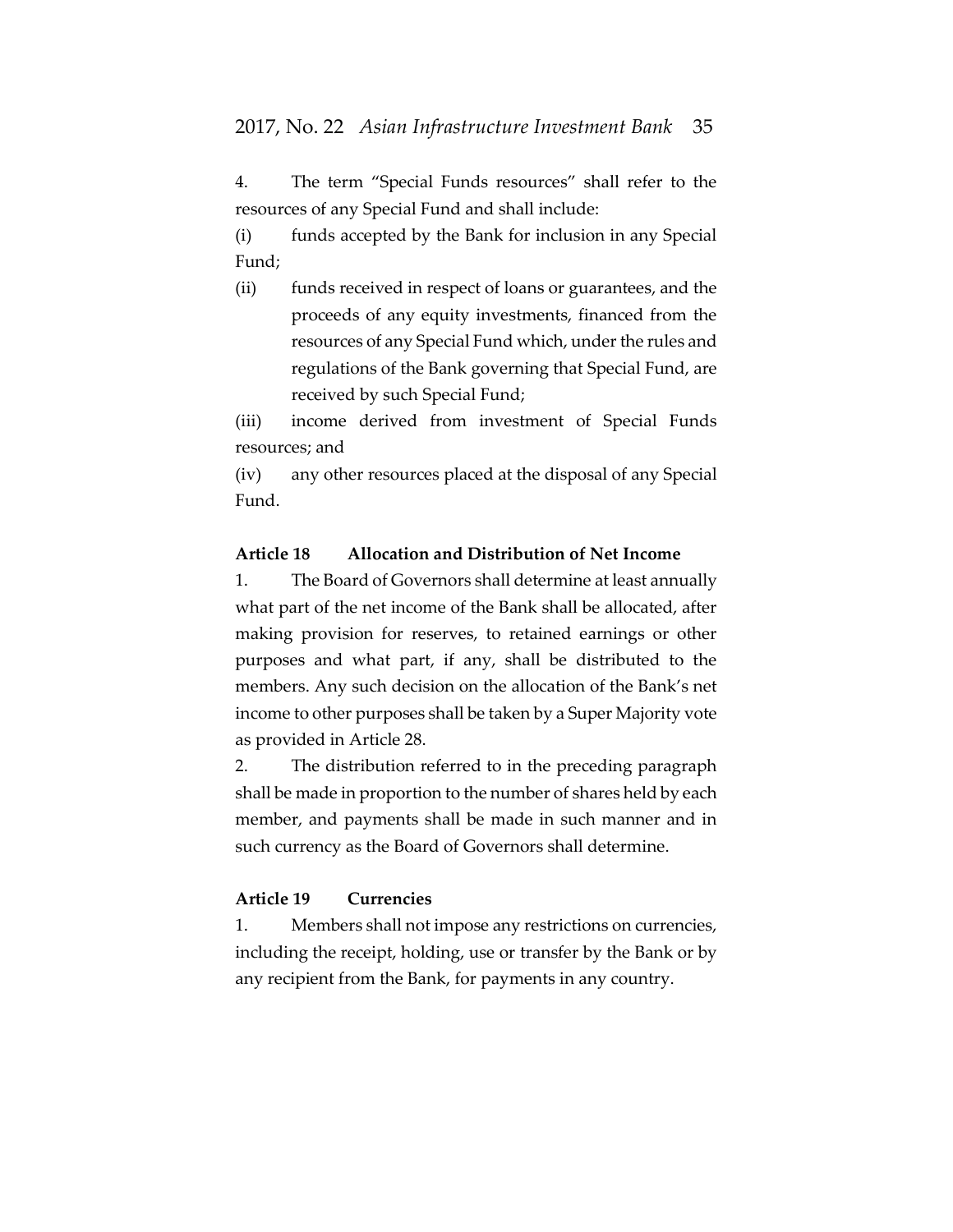2. Whenever it shall become necessary under this Agreement to value any currency in terms of another or determine whether any currency is convertible, such valuation or determination shall be made by the Bank.

## **Article 20 Methods of Meeting Liabilities of the Bank**

1. In the Bank's ordinary operations, in cases of arrears or default on loans made, participated in, or guaranteed by the Bank, and in cases of losses on equity investment or other types of financing under sub-paragraph 2(vi) of Article 11, the Bank shall take such action as it deems appropriate. The Bank shall maintain appropriate provisions against possible losses.

2. Losses arising in the Bank's ordinary operations shall be charged:

- (i) first, to the provisions referred to in paragraph 1 above;
- (ii) second, to net income;
- (iii) third, against reserves and retained earnings;
- (iv) fourth, against unimpaired paid-in capital; and
- (v) last, against an appropriate amount of the uncalled subscribed callable capital which shall be called in accordance with the provisions of paragraph 3 of Article 6.

# **CHAPTER V GOVERNANCE**

# **Article 21 Structure**

The Bank shall have a Board of Governors, a Board of Directors, a President, one or more Vice-Presidents, and such other officers and staff as may be considered necessary.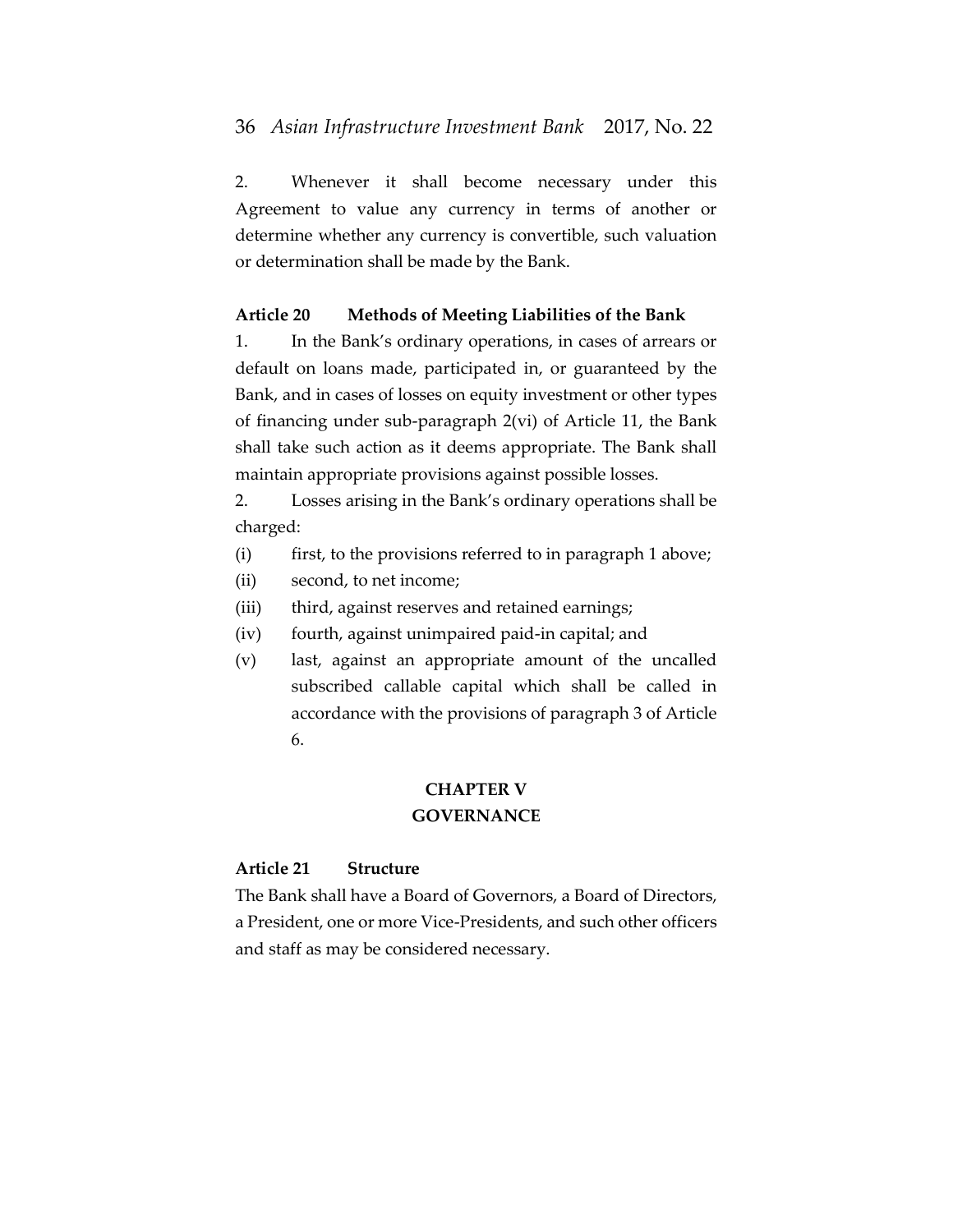### **Article 22 Board of Governors: Composition**

1. Each member shall be represented on the Board of Governors and shall appoint one Governor and one Alternate Governor. Each Governor and Alternate Governor shall serve at the pleasure of the appointing member. No Alternate Governor may vote except in the absence of his principle.

2. At each of its annual meeting, the Board shall elect one of the Governors as Chairman who shall hold office until the election of the next Chairman.

3. Governors and Alternate Governors shall serve as such without remuneration from the Bank, but the Bank may pay them reasonable expenses incurred in attending meetings.

#### **Article 23 Board of Governors: Powers**

1. All the powers of the Bank shall be vested in the Board of Governors.

2. The Board of Governors may delegate to the Board of Directors any or all its powers, except the power to:

- (i) admit new members and determine the conditions of their admission;
- (ii) increase or decrease the authorized capital stock of the Bank;
- (iii) suspended a member;
- (iv) decide appeals from interpretations or application of this Agreement given by the Board of Directors;
- (v) elect the Directors of the Bank and determine the expenses to be paid for Directors and Alternate Directors and Alternate remuneration, if any, pursuant to paragraph 6 of Article 25;
- (vi) elect the President, suspend or remove him from office, and determine his remuneration and other conditions of service;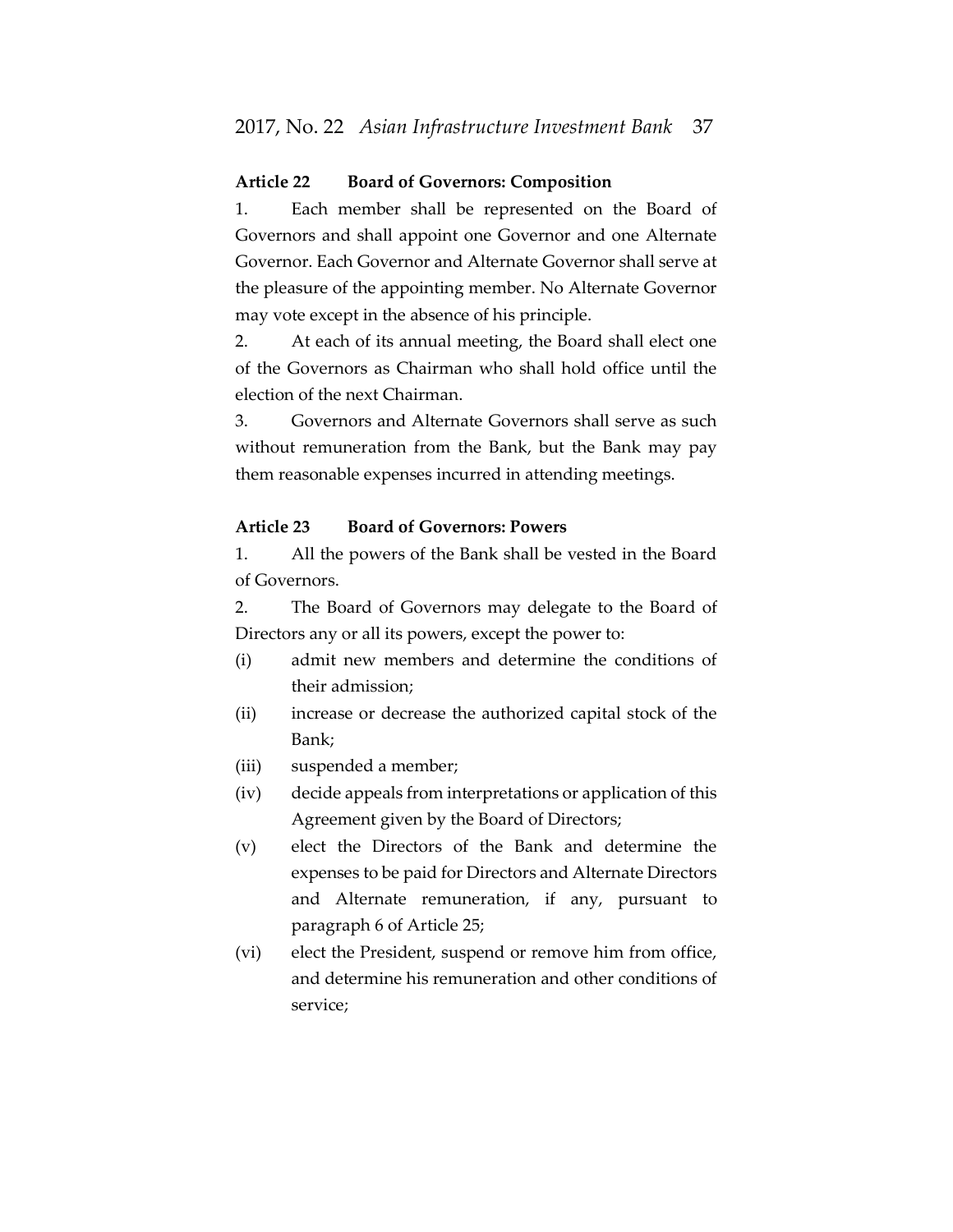- (vii) approve, after reviewing the auditors' report, the general balance sheet and the statement or profit and loss of the Bank;
- (viii) determine the reserves and the allocation and distribution of the net profits of the Bank;
- (ix) amend this Agreement;
- (x) decide to terminate the operations of the Bank and to distribute its assets;
- (xi) exercise such other powers as are expressly assigned to the Board of Governors in this Agreement.

3. The Board of Governors shall retain full power to exercise authority over any matter delegated to the Board of Directors under paragraph 2 of this Article.

#### **Article 24 Board of Governors: Procedure**

1. The Board of Governors shall hold an annual meeting and such other meetings as may be provided for by the Board of Governors or called by the Board of Directors. Meeting of the Board of Governors or called by the Board of Directors whenever requested by five (5) members of the Bank.

2. A majority of the Governors shall constitute a quorum for any meeting of the Board of Governors, provided such majority represents not less than two-thirds of the total voting power of the members.

3. The Board of Governors shall by regulation establish procedures whereby the Board of Directors may obtain a vote of the Governors on a specific question without a meeting and provide for electronic meetings of the Board of Governors in special circumstances.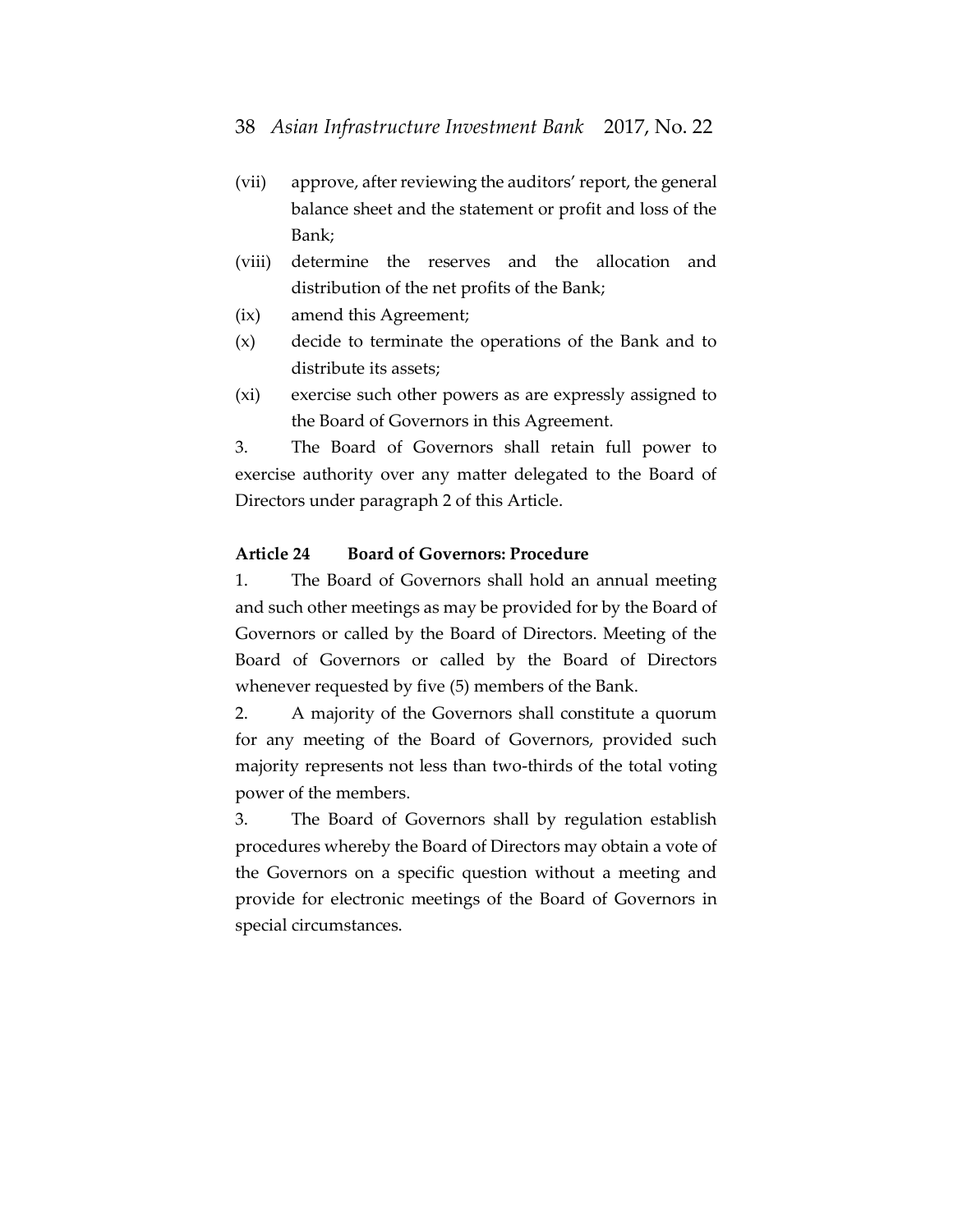4. The Board of Governors, and the Board of Directors to the extent authorized, may establish such subsidiary entities, and adopt such rules and regulations, as may be necessary or appropriate to conduct the business of the Bank.

#### **Article 25 Board of Directors: Composition**

1. The Board of Directors shall be composed of twelve (12) members who shall not be members of the Board of Governors, and of whom:

- (i) Nine (9) shall be elected by the Governors representing regional members; and
- (ii) Three (3) shall be elected by the Governors representing non-regional members.

Directors shall be persons of high competence in economic and financial matters and shall be elected in accordance with Schedule B. Directors shall represent members whose Governors have elected them as well as members whose Governors assign their voted to them.

2. The Board of Governors shall, from time to time, review the size and composition of the Board of Directors, and may increase or decrease the size or revise the composition as appropriate, by a Super Majority vote as provided in Article 28. 3. Each Director shall appoint an Alternate Director with

full power to act for him when he is not present. The Board of Governors shall adopt rules enabling a Director elected by more than a specified number of members to appoint an additional Alternate Director.

4. Directors and Alternate Directors shall be nationals of member countries. No two or more directors may be of the same nationality nor may any two or more Alternate Directors be of the same nationality, alternate Directors may participate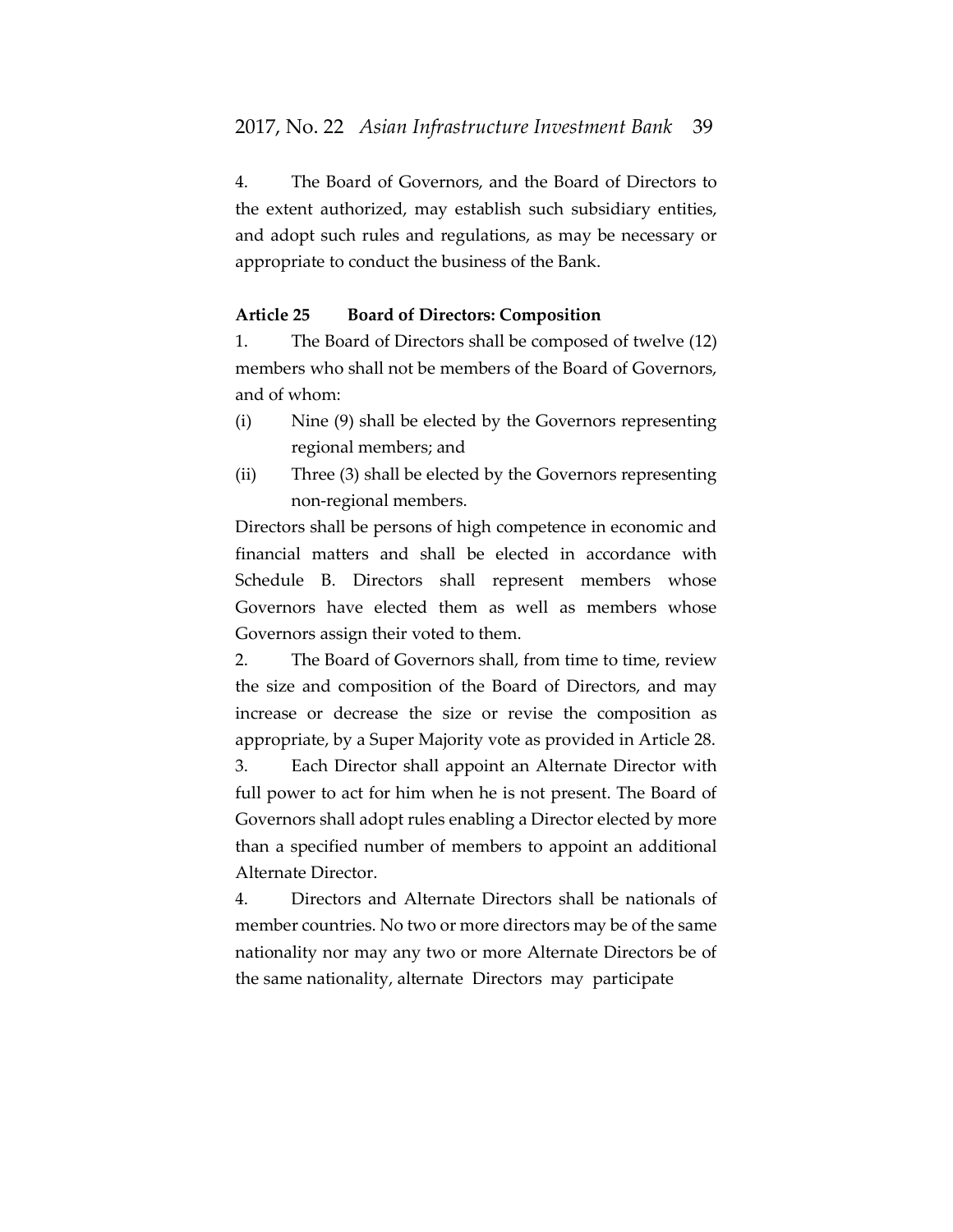in meetings of the Board but may vote only when the Alternate Director is acting in place of the Director.

5. Directors shall hold office for a term of two (2) years and may be re-elected.

- (a) Directors shall continue in office until their successors shall have been chosen and assumed office.
- (b) If the office of a Director becomes vacant more than one hundred and eighty (180) days before the end of his term, a successor shall be chosen in accordance with Schedule B, for the remainder of the term, by the Governors who elected the former Director. A majority of the votes cast by such Governors shall be required for such election. The Governors who elected a Director may similarly choose a successor if the office of a Director becomes vacant one hundred and eighty (180) days or less before the end of his term.
- (c) While the office of a Director remains vacant, an Alternate Director of the former Director shall exercise the powers of the latter, except that of appointing an Alternate Director.

6. Directors and Alternate Directors shall serve without remuneration from the Bank, unless the Board of Governors shall decide otherwise, but the Bank may pay them reasonable expenses incurred in attending meetings.

# **Article 26 Board of Director: Powers**

The Board of Directors shall be responsible for the direction of the general operations of the Bank and, for this purpose, shall,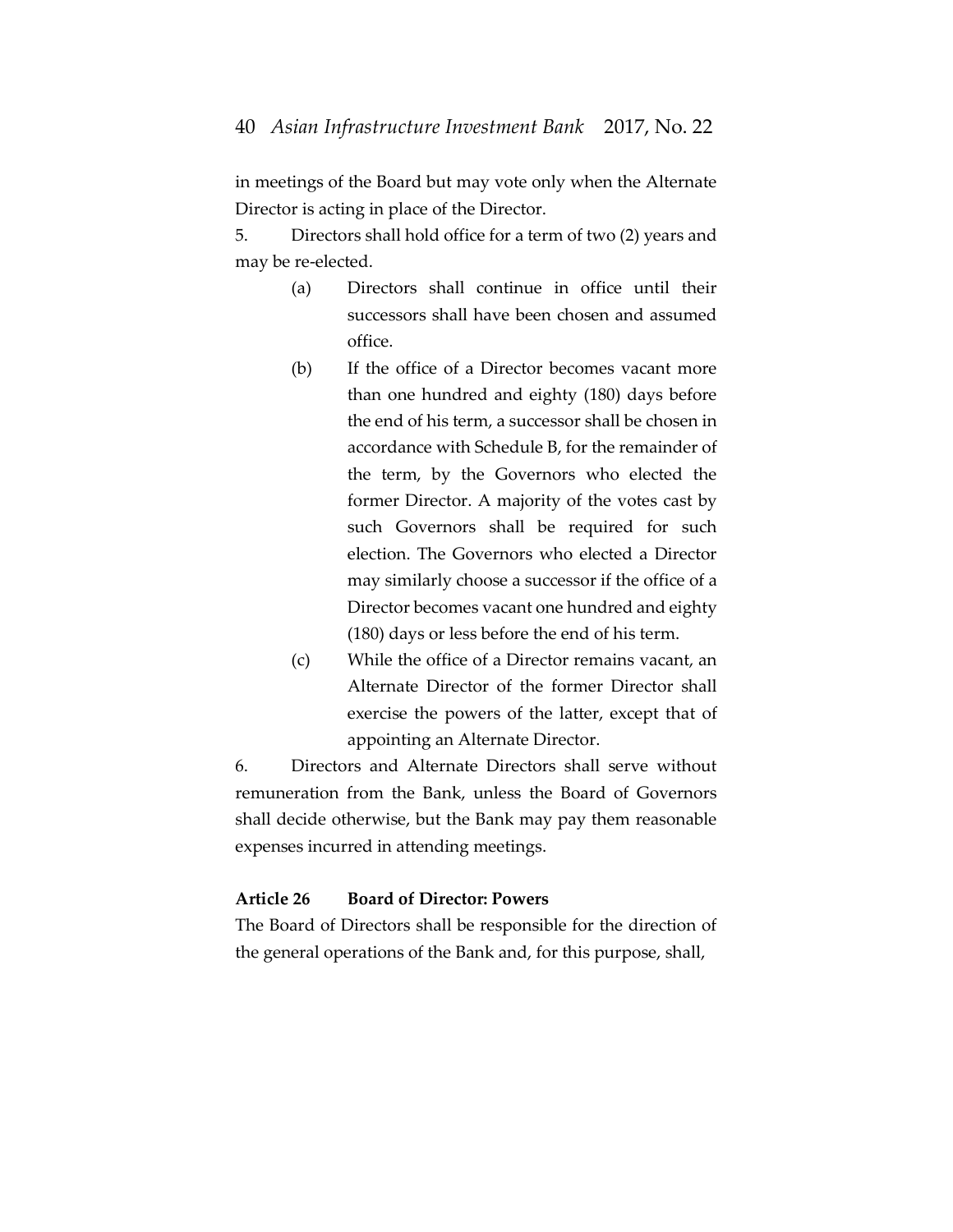in addition to the powers assigned to it expressly by this Agreement, exercise all the powers delegated to it by the Board of Governors, and in particular:

- (i) prepare the work of the Board of Governors;
- (ii) establish the policies of the Bank, and, by a majority representing not less than three-fourths of the total voting power of the members, take decisions on major operational and financial policies and on delegation of authority to the President under Bank policies;
- (iii) take decisions concerning operations of the Bank under paragraph 2 of Article 11, and, by a majority representing not less than three-fourths of the total voting power of the members, decide on the delegation of such authority to the President;
- (iv) supervise the management and the operation of the Bank on a regular basis, and establish an oversight mechanism for that purpose, in line with principles of transparency, openness, independence and accountability;
- (v) approve the strategy, annual plan and budget of the Bank;
- (vi) appoint such committees as deemed advisable; and
- (vii) submit the audited accounts for each financial year for approval of the Board of Governors.

#### **Article 27 Board of Governors: Procedure**

1. The Board of Directors shall meet as often as the business of the Bank may require, periodically throughout the year. The Board of Directors shall function on a non-resident basis except as otherwise decided by the Board of Governors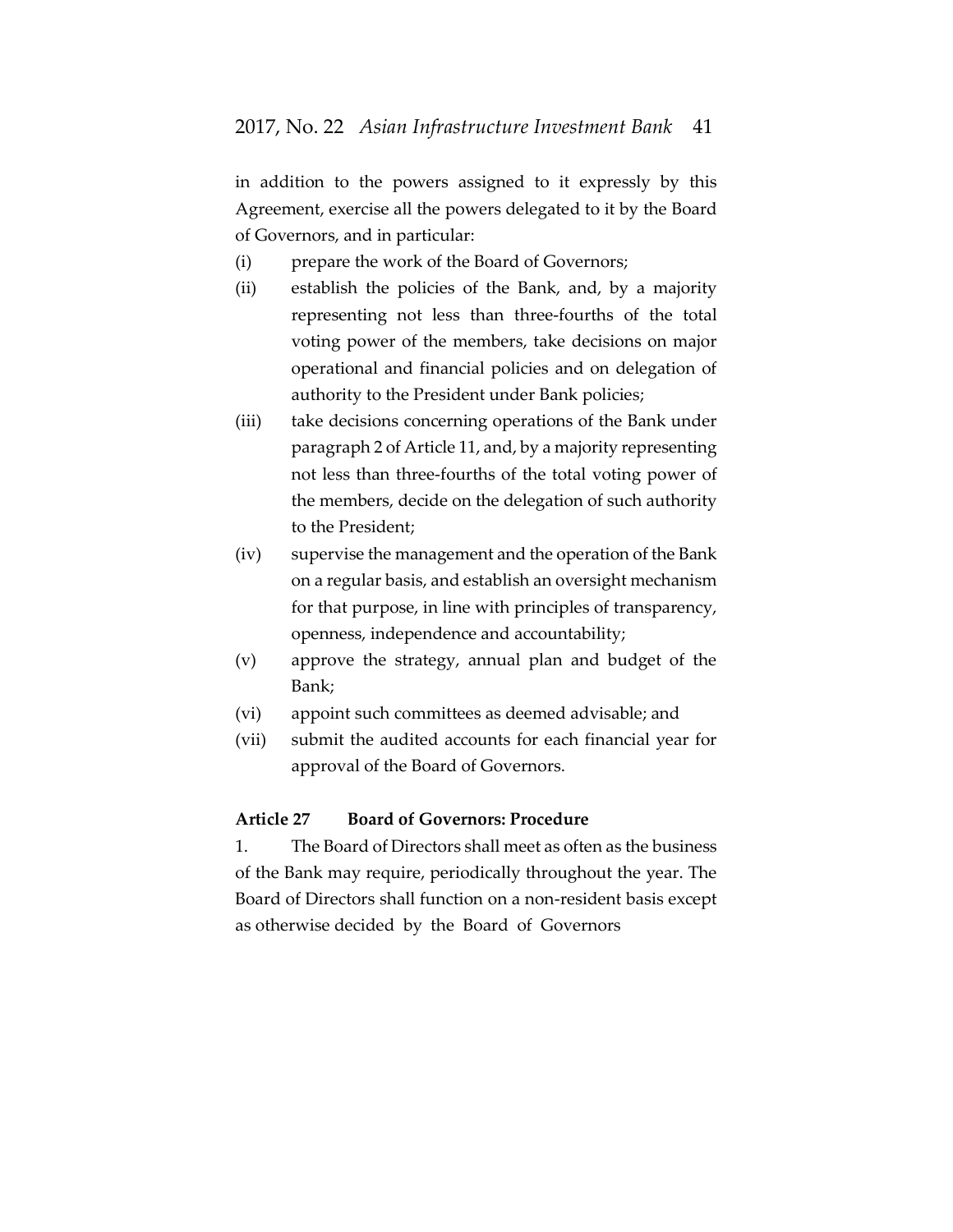by a Super Majority vote as provided in Article 28. Meetings may be called by the Chairman or whenever requested by three (3) Directors.

2. A majority of the Directors shall constitute a quorum for any meeting of the Board of Directors, provided such majority represents not less than two-thirds of the total voting power of the members.

3. The Board of Governors shall adopt regulations under which, if there is no Director of its nationality, a member may send a representative to attend, without right to vote, any meeting of the Board of Directors when a matter particularly affecting that member is under consideration.

4. The Board of Directors shall establish procedures whereby the Board can hold an electronic meeting or vote on a matter without holding a meeting.

## **Article 28 Voting**

1. The total voting power of each member shall consist of the sum of its basic votes, share votes and, in the case of a Founding Member, its Founding Member votes.

- (i) The basic votes of each member shall be the number of votes that results from the equal distribution among all the members of twelve (12) per cent of the aggregate sum of the basic votes, share votes and Founding Member votes of all the members.
- (ii) The number of the share votes of each member shall be equal to the number of share of the capital stock of the Bank held by that member.
- (iii) Each Founding Member shall be allocated six hundred (600) Founding Members votes.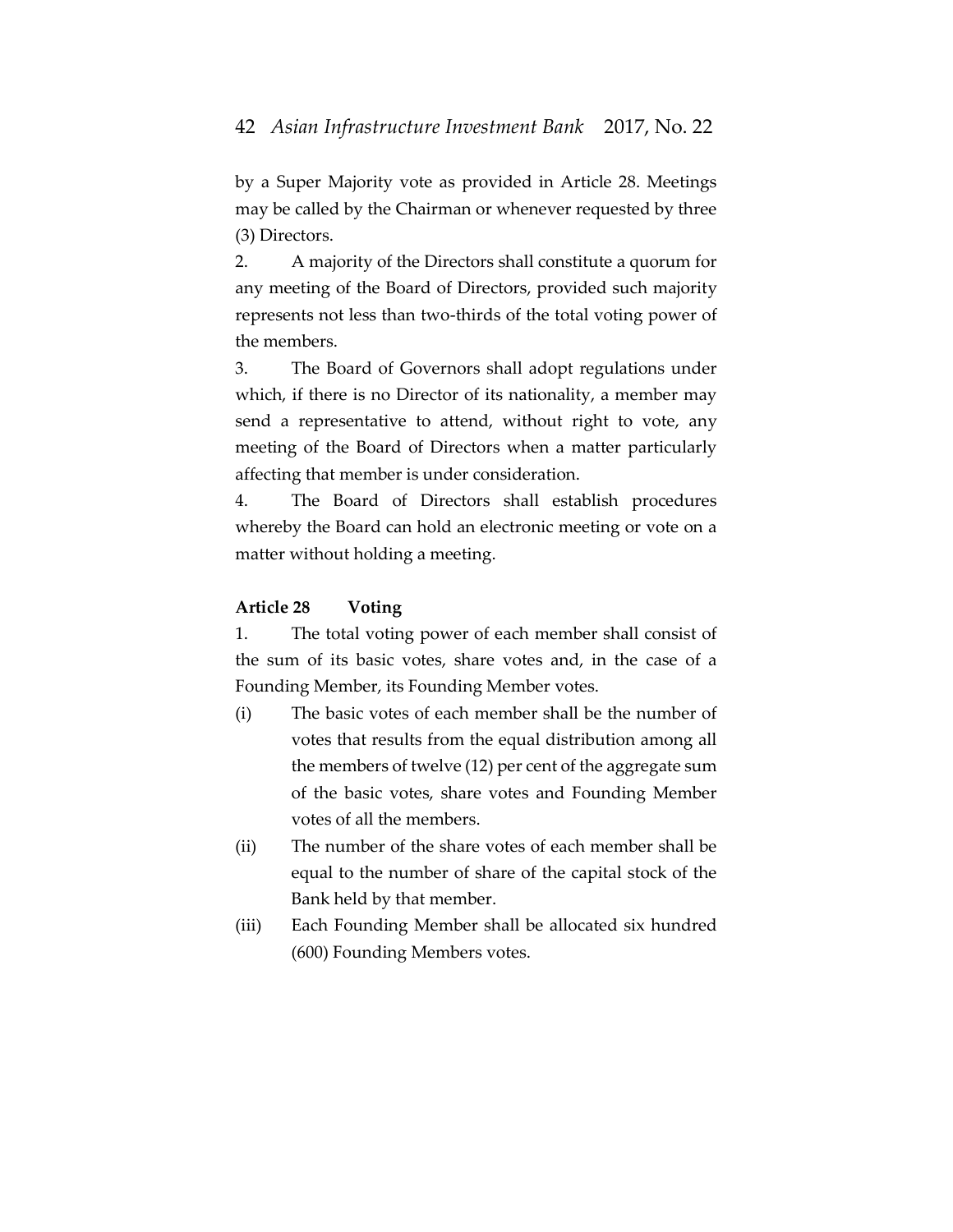In the event a member fails to pay any part amount due in respect of its obligations in relation to paid-in shares under Article 6, the number of share votes to be exercised by the member shall, as long as a such failure continues, be reduced proportionately, by the percentage which the amount due and unpaid represents of the total par value of paid-in shares subscribed to by that member.

2. In voting in the Board of Governors, each Governor shall be entitled to cast the votes of the members he represents.

- (i) Except as otherwise expressly provided in this Agreement, all matters before the Board of Governors shall be decided by a majority of the votes cast.
- (ii) A Super Majority vote of the Board of Governors shall require an affirmative vote of two-thirds of the total number of Governors, representing not less than threefourths of the total voting power of the members.
- (iii) A Special Majority vote of the Board of Governors shall require an affirmative vote of a majority of the total number of Governors, representing not less than majority of the total voting power of the members.

3. In voting in the Board of Directors, each Director shall be entitled to cast the number of votes to which the Governors who elected him are entitled and those to which any Governors who have assigned their votes to him, pursuant to Schedule B, are entitled.

- (i) A Director entitled to cast the votes of more than one member may cast the votes for those members separately.
- (ii) Except as otherwise expressly provided in this Agreement, all matters before the Board of Directors shall be decided by a majority of the votes cast.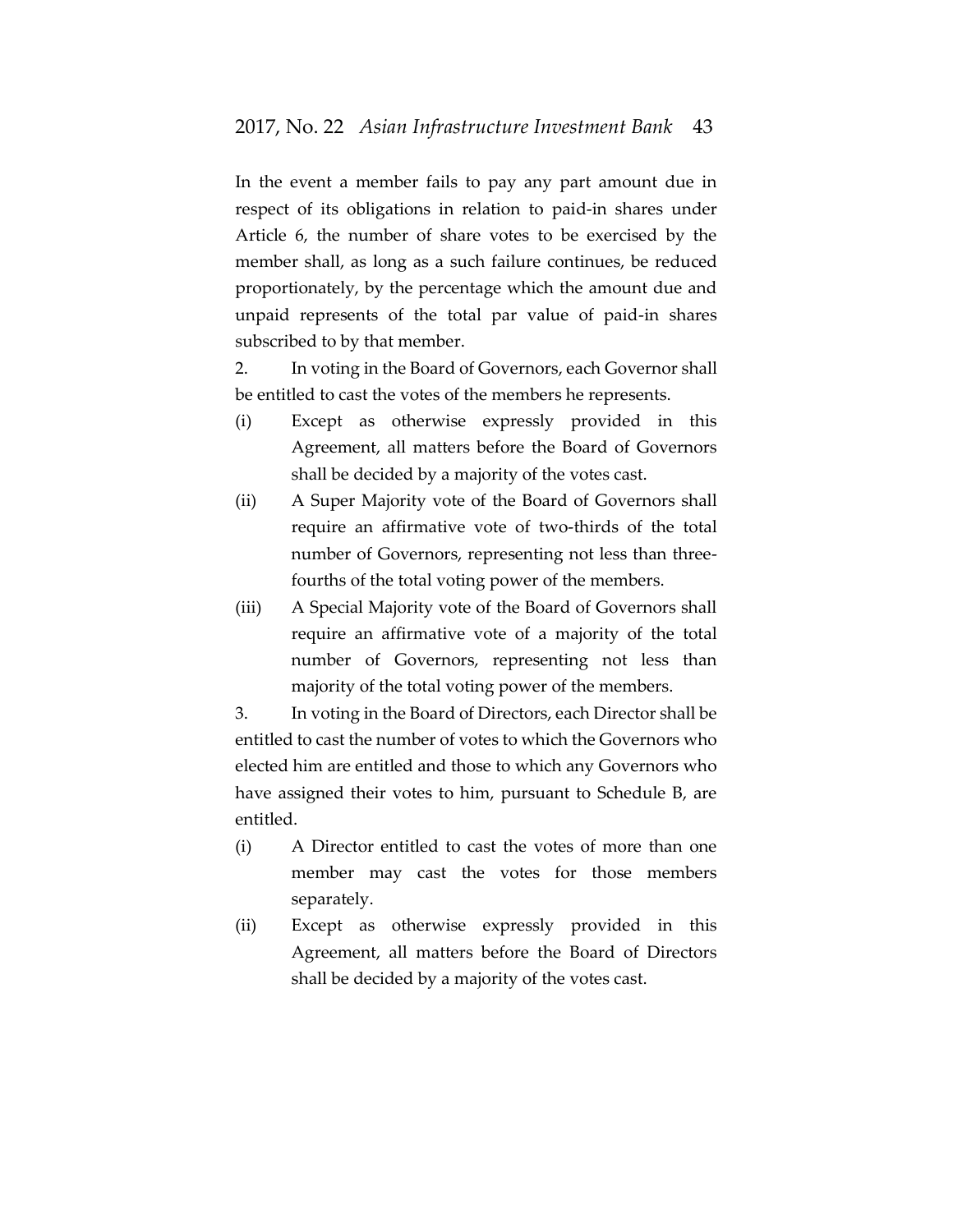### **Article 29 The President**

1. The Board of Governor, through an open, transparent and merit-based process, shall elect a president of the Bank by a Super Majority vote as provided in Article 28. He shall be a national of a regional member country. The President, while holding office, shall not be a Governor or a Director or an Alternate for either.

2. The term of office of the President shall be five (5) years. He may be re-elected once. The President may be suspended or removed from office when the Board of Governors so decides by a Super Majority vote as provided in Article 28.

> (a) If the office of the President for any reason becomes vacant during his term, the Board of Governors shall appoint an Acting President for a temporary period or elect a new President, in accordance with paragraph 1 of this Article.

3. The President shall be Chairman of the Board of Directors but shall have no vote, except a deciding vote in case of equal division. He may participate in meetings of the Board of Governors but shall not vote.

4. The President shall be legal representative of the Bank. He shall be chief of the staff of the Bank and shall conduct, under the direction of the Board of Directors, the current business of the Bank.

### **Article 30 Officers and Staff of the Bank**

1. One or more Vice-Presidents shall be appointed by the Board of Directors on the recommendation of the President, on the basis of an open, transparent and merit-based process. A Vice-President shall hold office for such term, exercise such authority and perform such functions in the administration of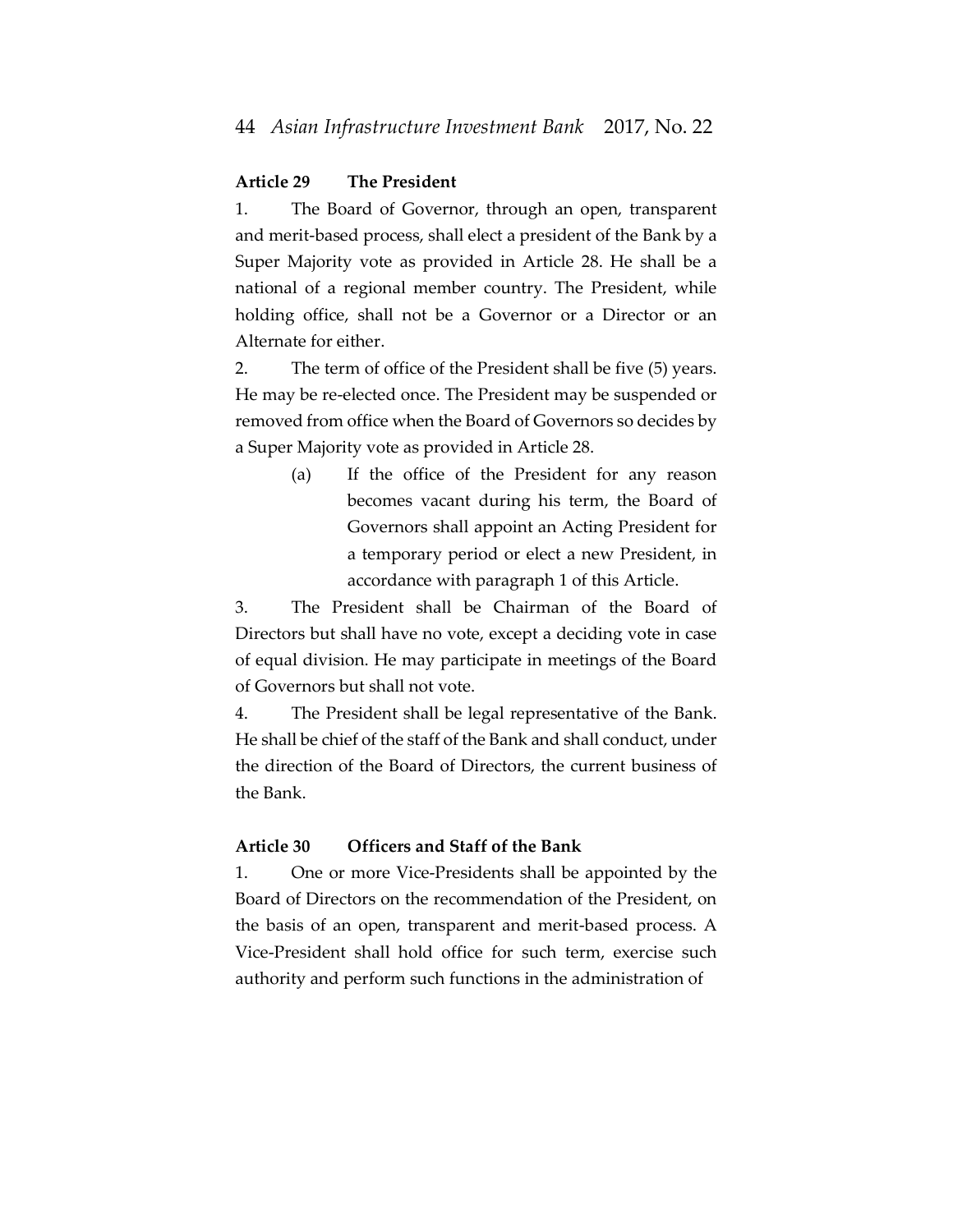the Bank, as may be determined by the Board of Directors. In the absence or incapacity of the President, Vice-President shall exercise the authority and perform the functions of the President.

2. The President shall be responsible for the organization, appointment and dismissal of the officers and staff in accordance with the regulations adopted by the Board of Directors, with the exception of Vice-Presidents to the extent provided in paragraph 1 above.

3. In appointing officers and staff and recommending Vice-Presidents, the President shall, subject to the paramount importance of securing the highest standards of efficiency and technical competence, pay due regard to the recruitment of personnel on as wide a regional geographical basis as possible.

### **Article 31 The International Character of the Bank**

1. The Bank shall not accept Special Funds, loans or assistance that may in any way prejudice, limits, deflect or otherwise alter its purpose or functions.

2. The Bank, its President, officers and staff shall not interfere in the political affairs of any member, nor shall they be influenced in their decisions by the political character of the member concerned. Only economic considerations shall be relevant to their decisions. Such considerations shall be weighed impartially in order to achieve and carry out the purpose and functions of the Bank.

3. The President, officers and staff of the Bank, in the discharge of their offices, owe their duty entirely to the Bank and to no other authority. Each member of the Bank shall respect the international character of this duty and shall refrain from all attempts any of them in the discharge of their duties.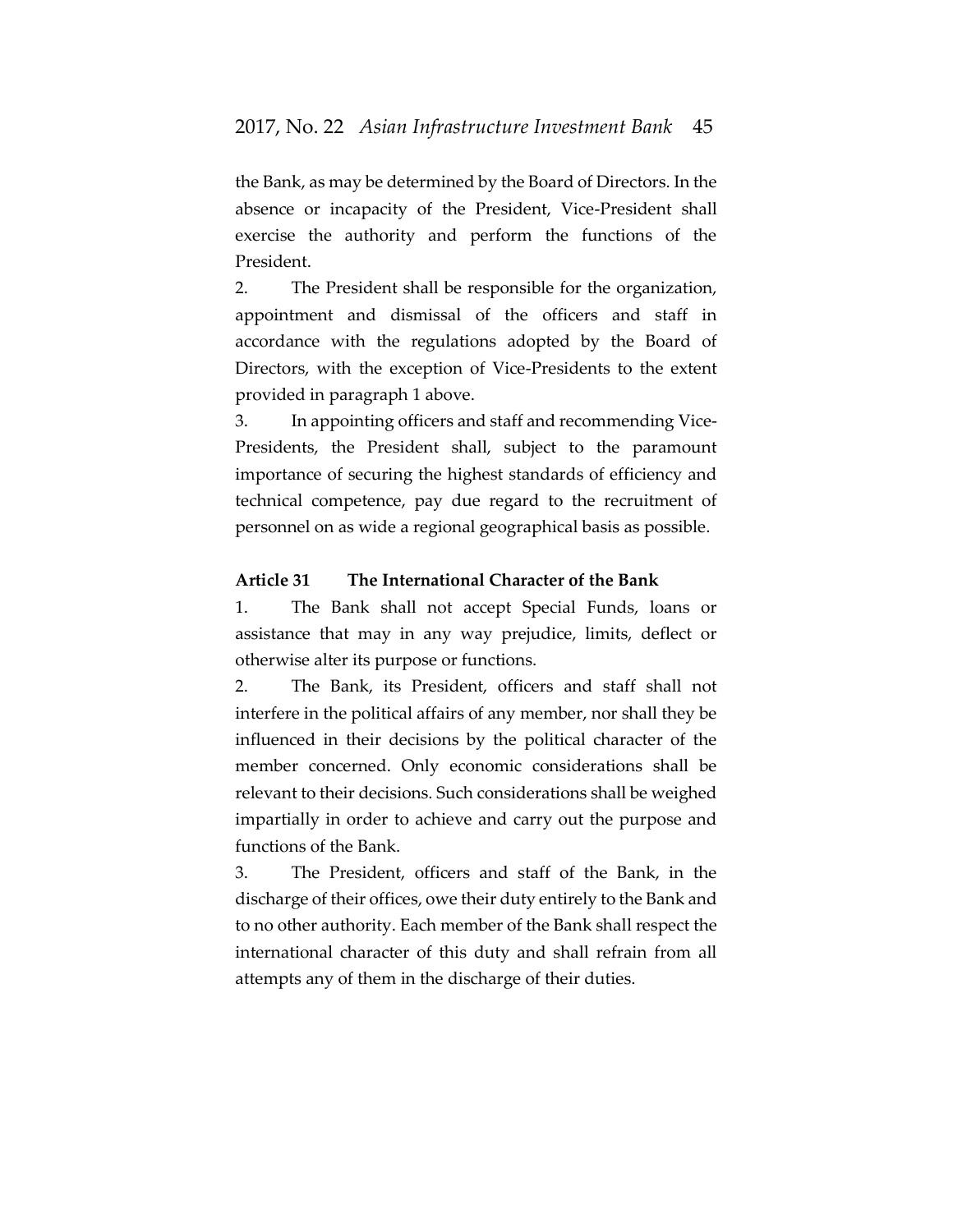# **CHAPTER VI GENERAL PROVISIONS**

#### **Article 32 Offices of the Bank**

1. The Principal office of the Bank shall be located in Beijing, People's Republic of China.

2. The Bank may establish agencies or offices elsewhere.

#### **Article 33 Channel of Communication; Depositories**

1. Each member shall designate an appropriate official entity with which the Bank may communicate in connection with any matter arising under this Agreement.

2. Each member shall designate its central bank, or such other institution as may be agreed upon with the Bank, as a depository with which the Bank may keep its holdings of currency of that member as well as other assets of the Bank.

3. The Bank may hold its assets with such depositories as the Board of Directors shall determine.

#### **Article 34 Reports and Information**

1. The working language of the Bank shall be English, and the Bank shall rely on the English text of this Agreement for all the decisions and for interpretations under Article 54.

2. Members shall furnish the Bank with such information it may reasonably request of them in order to facilitate the performance of its functions.

3. The Bank shall transmit to its members an annual report containing an audited statement of its accounts and shall publish such report. It shall also transmit quarterly to its members a summary statement of its financial position and a profit and loss statement showing the results of its operations.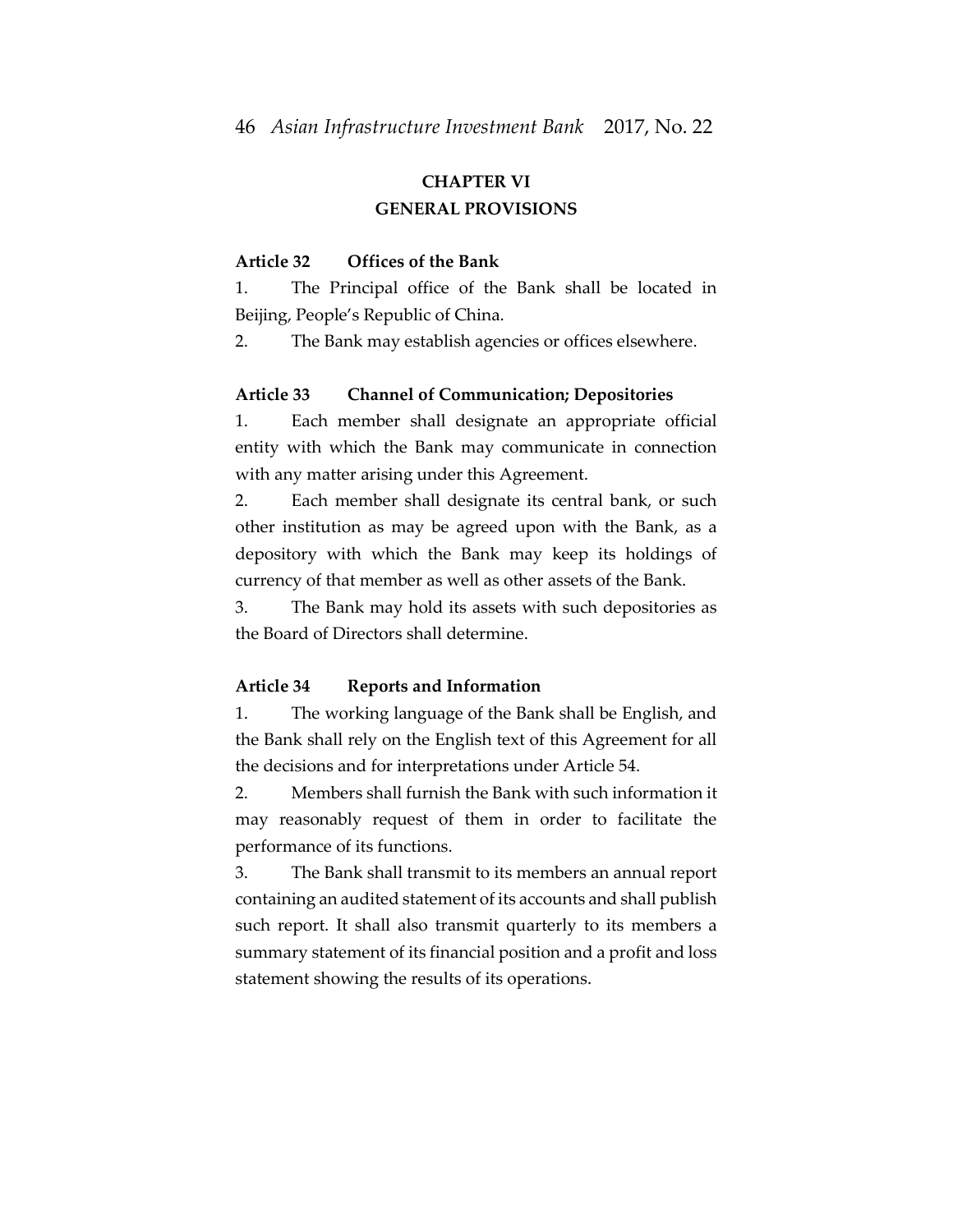4. The Bank shall establish a policy on the disclosure of information in order to promote transparency in its operations. The Bank may publish such report as it deems desirable in the carrying out of its purpose and functions.

# **Article 35 Cooperation with Members and International Organizations**

1. The Bank shall work in close cooperation with all its members and, in such manner as it may deem appropriate within the term of this Agreement, with other international financial situations, and international organizations concerned with the economic development of the region of the Bank's operational areas.

2. The Bank may enter into arrangements with such organizations for purposes consistent with this Agreement, with the approval of the Board of Directors.

# **Article 36 References**

1. Referencing in this Agreement to Article or Schedule refer to Articles and Schedules of this Agreement, unless otherwise specified.

2. References in this Agreement to a specific gender shall be equally applicable to any gender.

### **CHAPTER VII**

### **WITHDRAWAL AND SUSPENSION OF MEMBERS**

# **Article 37 Withdrawal of Membership**

1. Any member may withdraw from the Bank at any time by delivering a notice in writing to the Bank at its principal office.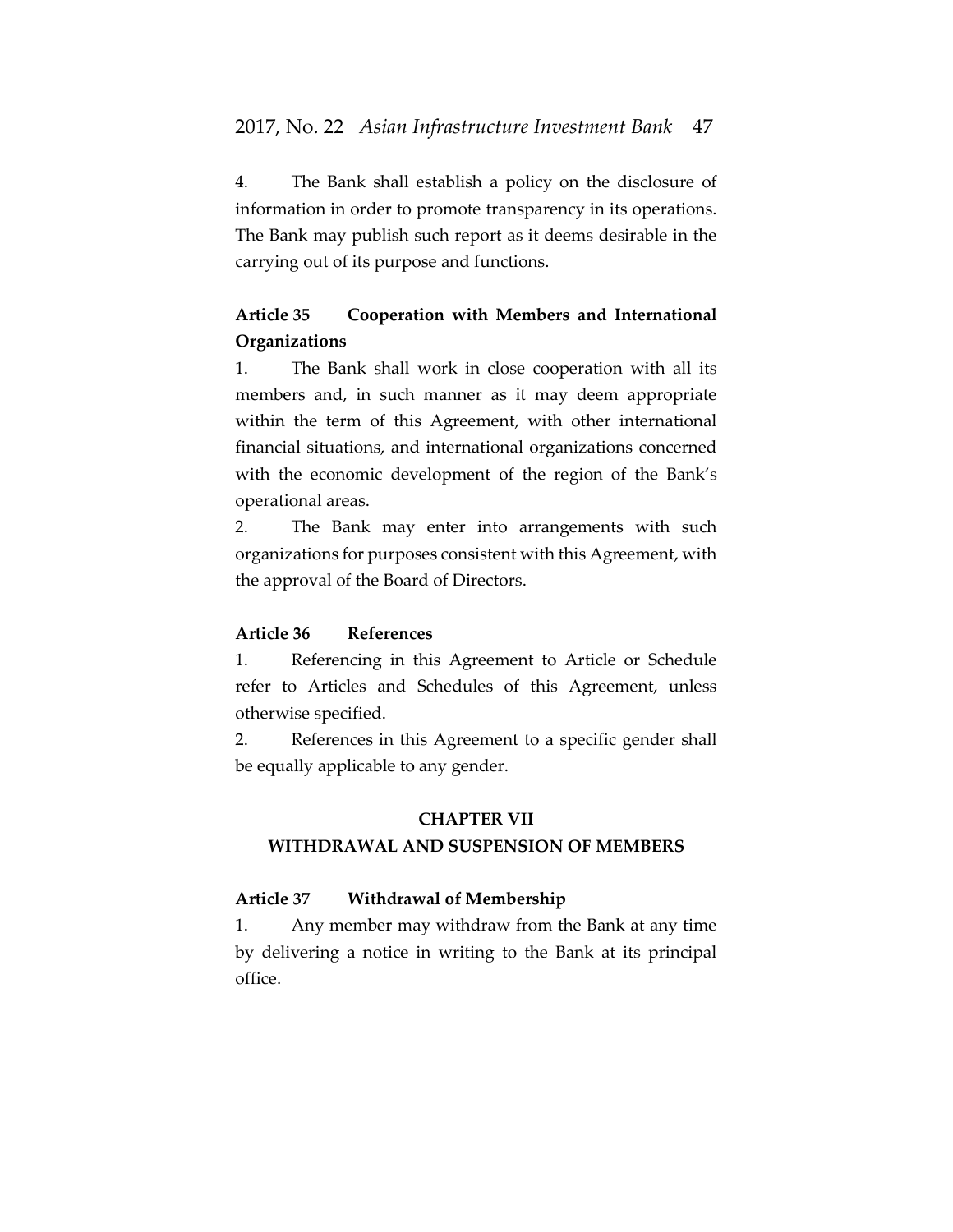2. Withdrawal by a member shall become effective, and its membership shall cease, on the date specified in its notice but in no event less than six (6) months after the date that notice has been received by the Bank. However, at any time before the withdrawal becomes finally effective, the member may notify the Bank in writing of the cancellation of its notice of intention to withdraw.

3. A withdrawing member shall remain liable for all direct and contingent obligations to the Bank to which it was subject at the date of delivery of the withdrawal notice. If the withdrawal becomes finally effective, the member shall not incur any liability for obligations resulting from operations of the Bank effected after the date on which the withdrawal notice was received by the Bank.

## **Article 38 Suspension of Membership**

1. If a member fails to fulfill any of its obligations to the Bank, the Board of Governors may suspend such member by a Super Majority vote as provided in Article 28.

2. The member so suspended shall automatically cease to be a member one (1) year from the date of its suspension, unless the Board of Governors decides by a Super Majority vote as provided in Article 28 to restore the member to good standing.

3. While under suspension, a member shall not be entitled to exercise any right under this Agreement, except the right of withdrawal, but shall remain subject to all its obligations.

# **Article 39 Settlement of Accounts**

1. After the date which a country ceases to be a member, it shall remain liable for its direct obligation to the Bank and for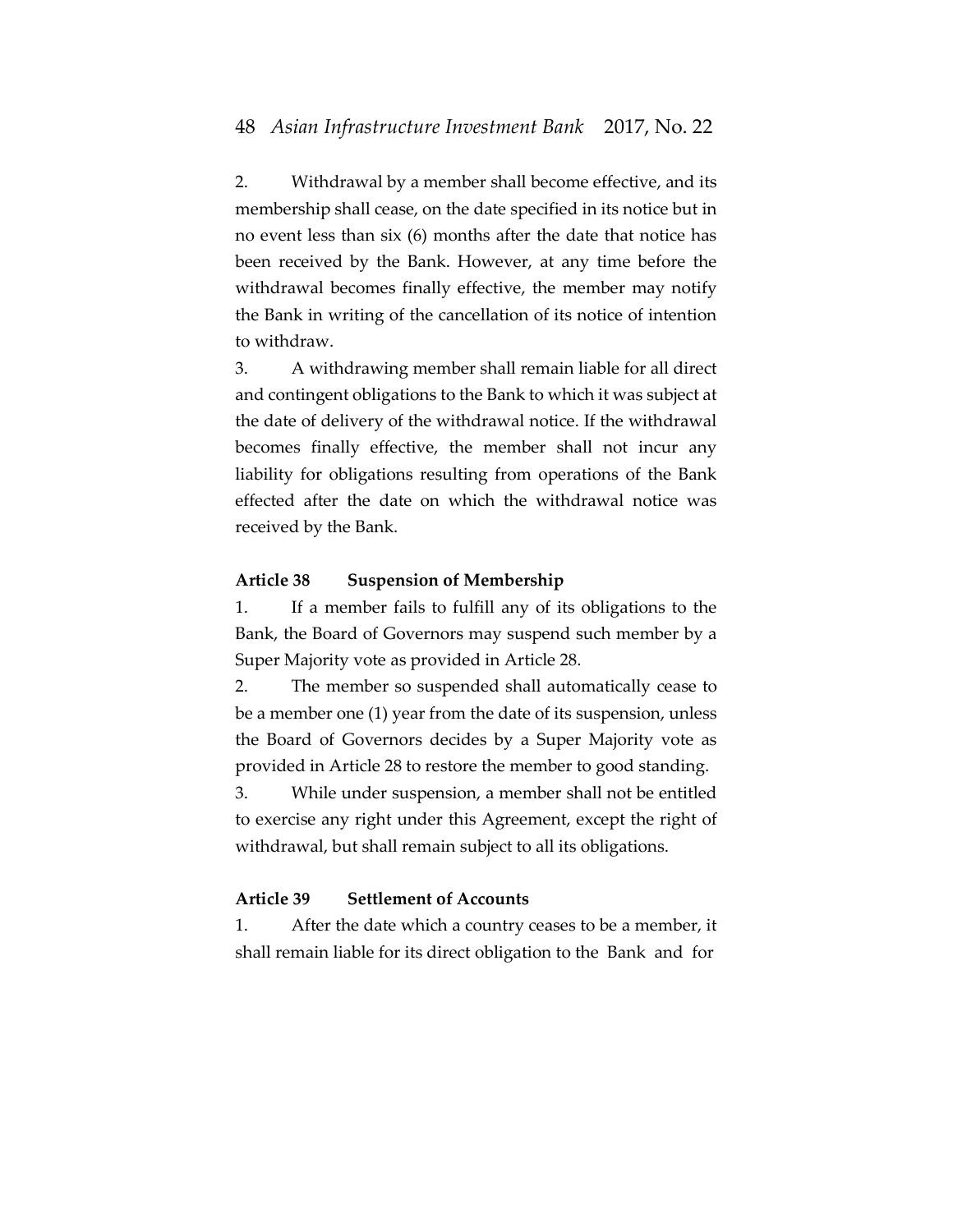its contingent liabilities to the Bank so long as any part of the loans, guarantees, equity investment or other forms of financing under paragraph 2 (vi) of Article 11 (hereinafter, other financing) contracted before it ceased to be a member is outstanding, but it shall not incur liabilities with respect to loans, guarantees, equity investment or other financing entered into thereafter by the Bank nor share either in the income or the expenses of the Bank. 2. At the time a country ceases to be a member, the Bank shall arrange for the repurchase of such country's shares by the Bank as a part of the settlement of accounts with such country in accordance with the provisions of paragraphs 3 and 4 of this Article. For this purpose, the repurchase price of the shares shall be the value shown by the books of the Bank on the date the country ceases to be a member.

3. The payment for shares repurchased by the Bank under this Article shall be governed by the following conditions:

(i) Any amount due to the country concerned for its shares shall be withheld so long as that country, its central bank or any of its agencies, instrumentalities or political subdivisions remains liable, as borrower, guarantor or other contracting party with respect to equity investment or other financing, to the Bank and such amount may, at the option of the Bank, be applied on any such liability as it matures. No amount shall be withheld on account of the contingent liability of the country for future calls on its subscription for shares in accordance with paragraph 3 of Article 6. In any event, no amount due to a member for its shares shall be paid until six (6) months after the date on which the country ceases to be a member.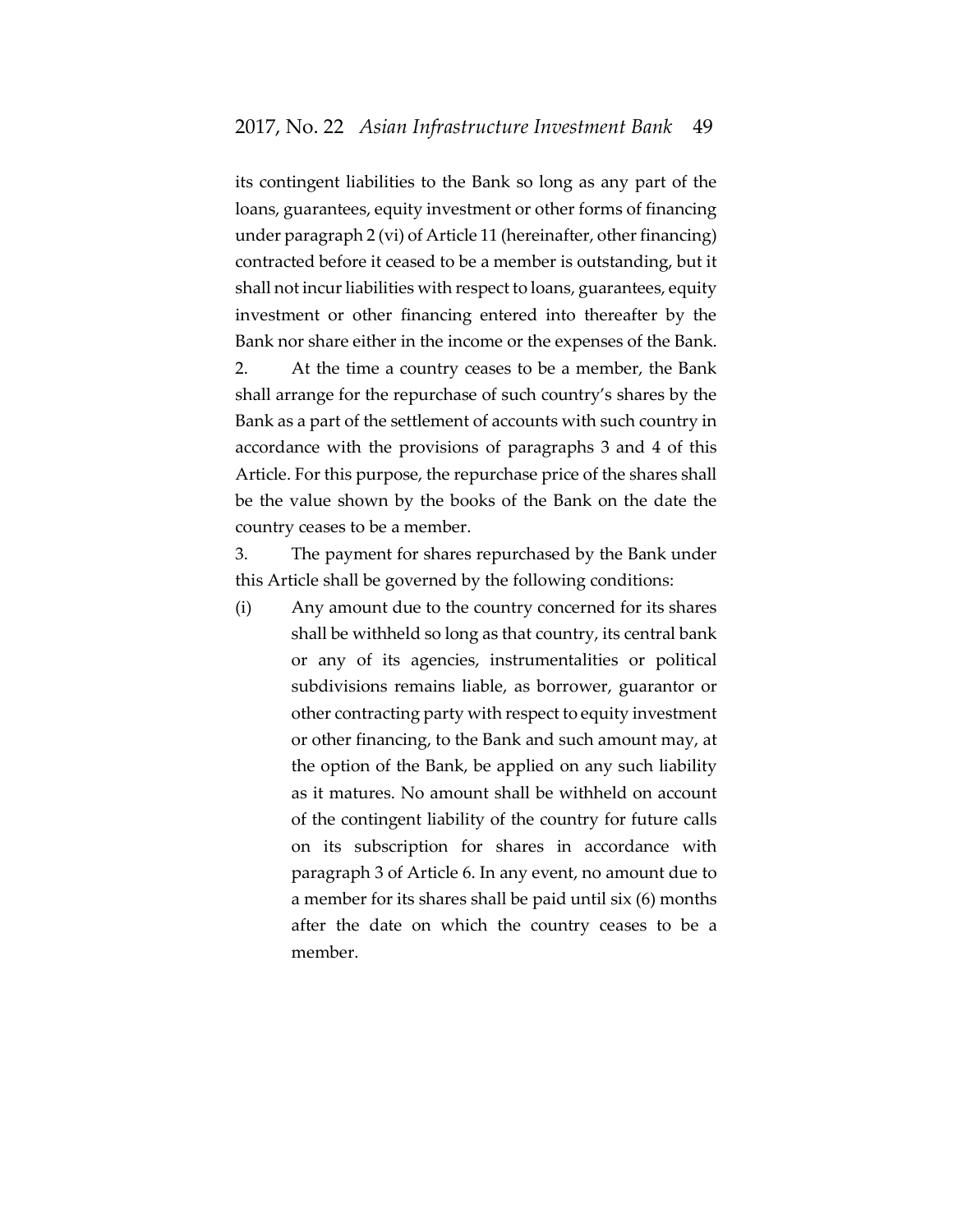- (ii) Payments for shares may be made from time to time, upon surrender of the corresponding stock certificates by the country concerned, to the extent by which the amount due as the repurchase price in accordance with paragraph 2 of this Article exceeds the aggregate amount of liabilities, on loans, guarantees, equity investments and other financing referred to in sub-paragraph (i) of this paragraph, until the former member has received the full repurchase price.
- (iii) Payments shall be made in such available currencies as the Bank determines, taking into account its financial position.
- (iv) If losses are sustained by the Bank on any loans, guarantees, equity investments or other financing which were outstanding on the date when a country ceased to be a member and the amount of such losses exceeds the amount of the reserve provided against losses on that date, the country concerned shall repay, upon demand, the amount by which the repurchase price of its shares would have been reduced if the losses had been taken into account when the repurchase price was determined. In addition, the former member shall remain liable on any call for unpaid subscriptions in accordance with paragraph 3 of Article 6, to the same extent that it would have been required to respond if the impairment of capital had occurred and the call had been made at the time the repurchase price of its shares was determined.
- 4. If the Bank terminates its operations pursuant to Article 41 within six (6) months of the date upon which any country ceases to be a member, all rights of the country concerned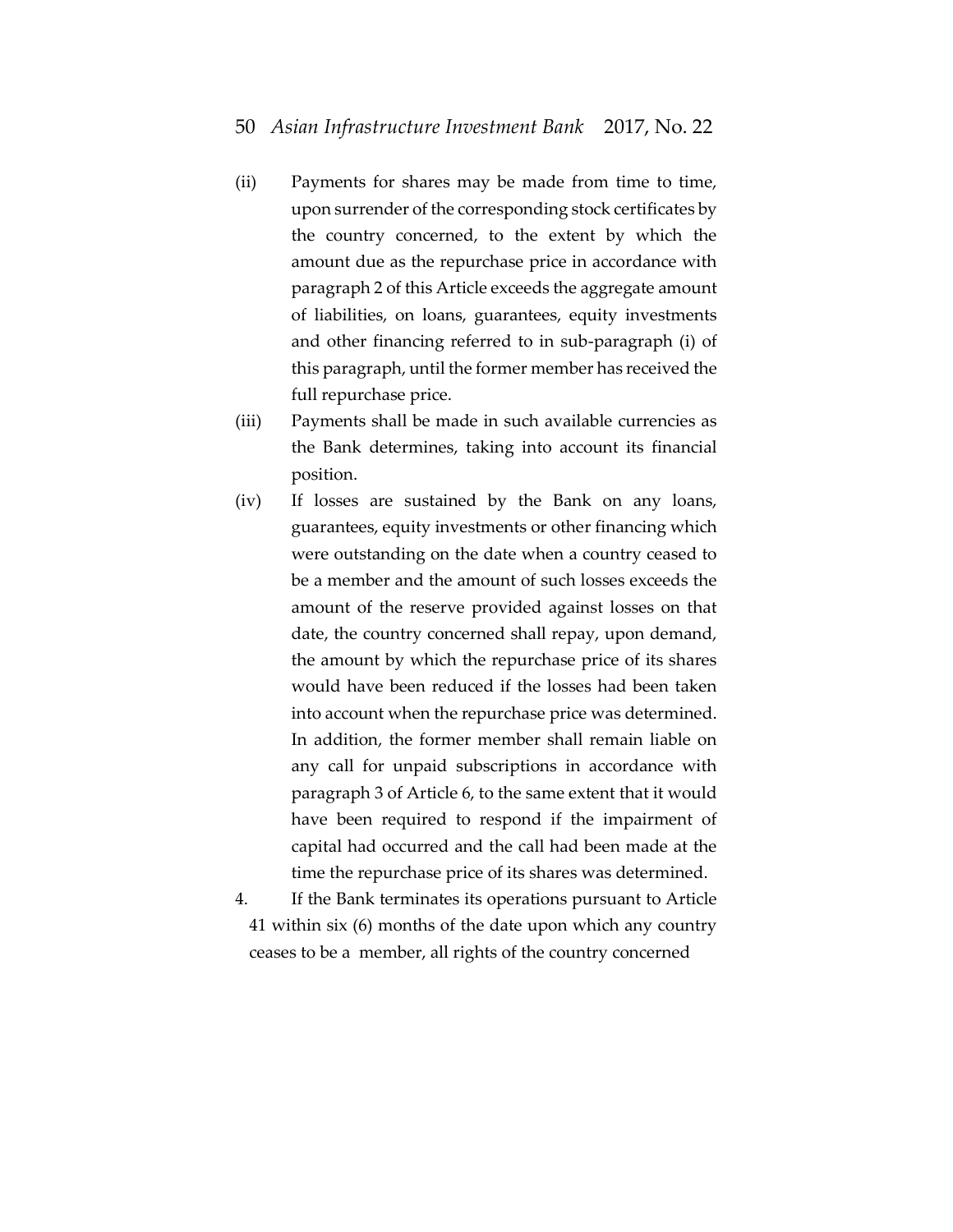shall be determined in accordance with the provisions of Article 41 to 43. Such country shall be considered as still a member for purposes of such Articles but shall have no voting rights.

# **CHAPTER VIII**

# **SUSPENSION AND TERMINATION OF OPERATIONS OF THE BANK**

#### **Article 40 Temporary Suspension of Operations**

In an emergency, the Board of Directors may temporarily suspend operations in respect of new loans, guarantees, equity investment and other forms of financing under sub-paragraph 2 (vi) of the Article 11, pending an opportunity for further consideration and action by the Board of Governors.

## **Article 41 Termination of Operations**

1. The Bank may terminate its operations by a resolution of the Board of Governors approved by a Super Majority vote as provided in Article 28.

2. After such termination, the Bank shall forthwith cease all activities, except those incidents to the orderly realization, conservation and preservation of its assets and settlement of its obligations.

# **Article 42 Liability of Members and Payments of Claims**

1. In the event of termination of the operation of the Bank, the liability of all members for uncalled subscriptions to the capital stock of the Bank and in respect of the depreciation of their currencies shall continue until all claims of creditors, including all contingent claims, shall have been discharged.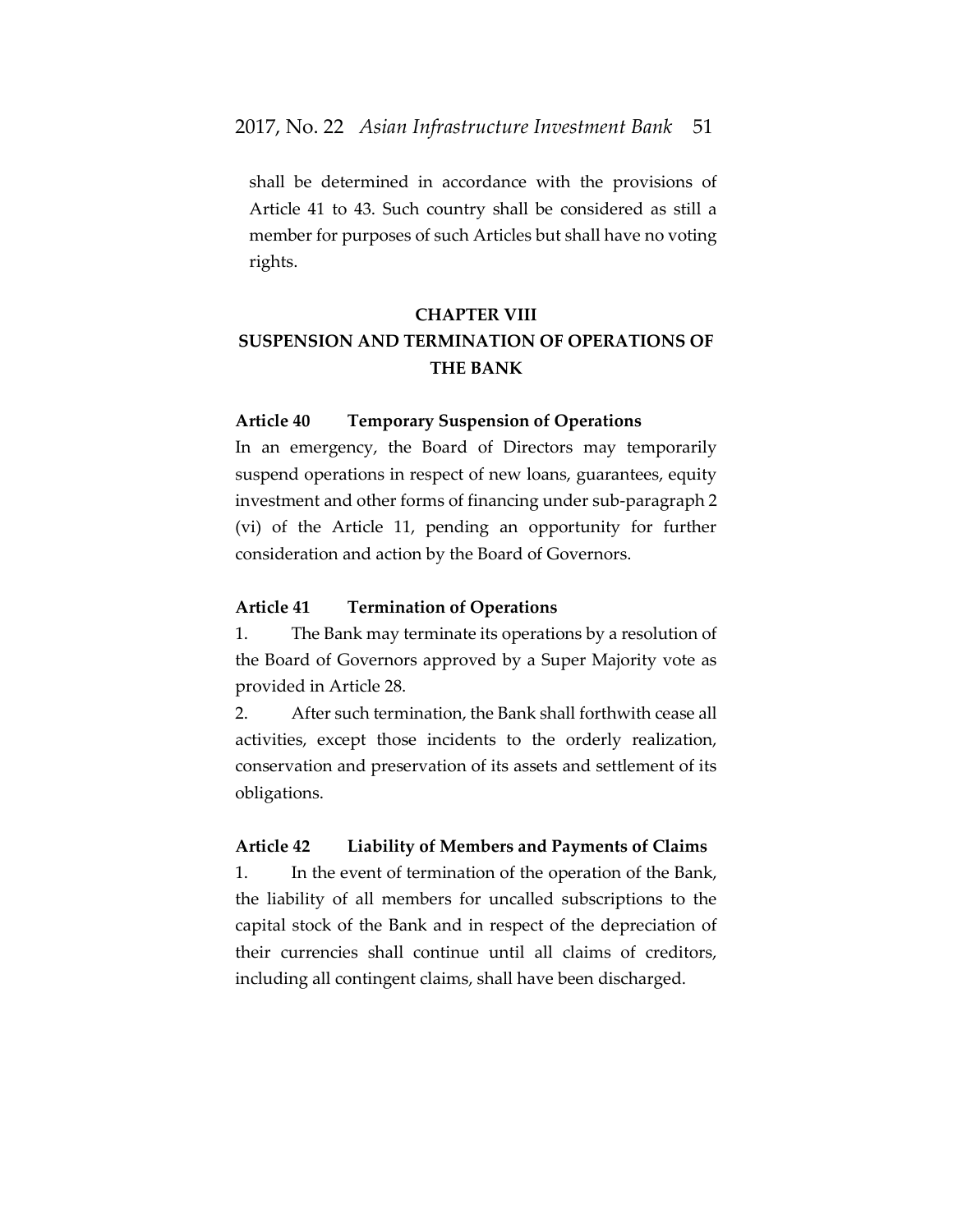2. All creditors holding direct claims shall first be paid out of the assets of the Bank and then out of payments to the Bank or unpaid or callable subscriptions. Before making any payments to creditors holding direct claims, the Board of Directors shall make such arrangements as are necessary, in its judgment, to ensure a pro rata distribution among holders of direct and contingent claims.

### **Article 43 Distribution of Assets**

1. No distribution of assets shall be made to members on account of their subscriptions to the capital stock of the Bank until:

(i) all liabilities to creditors have been discharged or provided for; and

(ii) the Board of Governors has decided, by a Super Majority vote as provided in Article 28, to make such distribution.

2. Any distribution of the assets of the Bank to the members shall be in proportion to the capital stock held by each member and shall be effected at such times and under such conditions as the Bank shall deem fair and equitable. The shares of assets distributed need not be uniform as to type of asset. No member shall be entitled to receive its share in such a distribution of assets until it has settled all of its obligations to the Bank.

3. Any member receiving assets distributed pursuant to this Article shall enjoy the same rights with respect to such assets as the Bank enjoyed prior to their distribution.

# **CHAPTER IX**

### **STATUS, IMMUNITIES, PRIVILEGES AND EXEMPTIONS**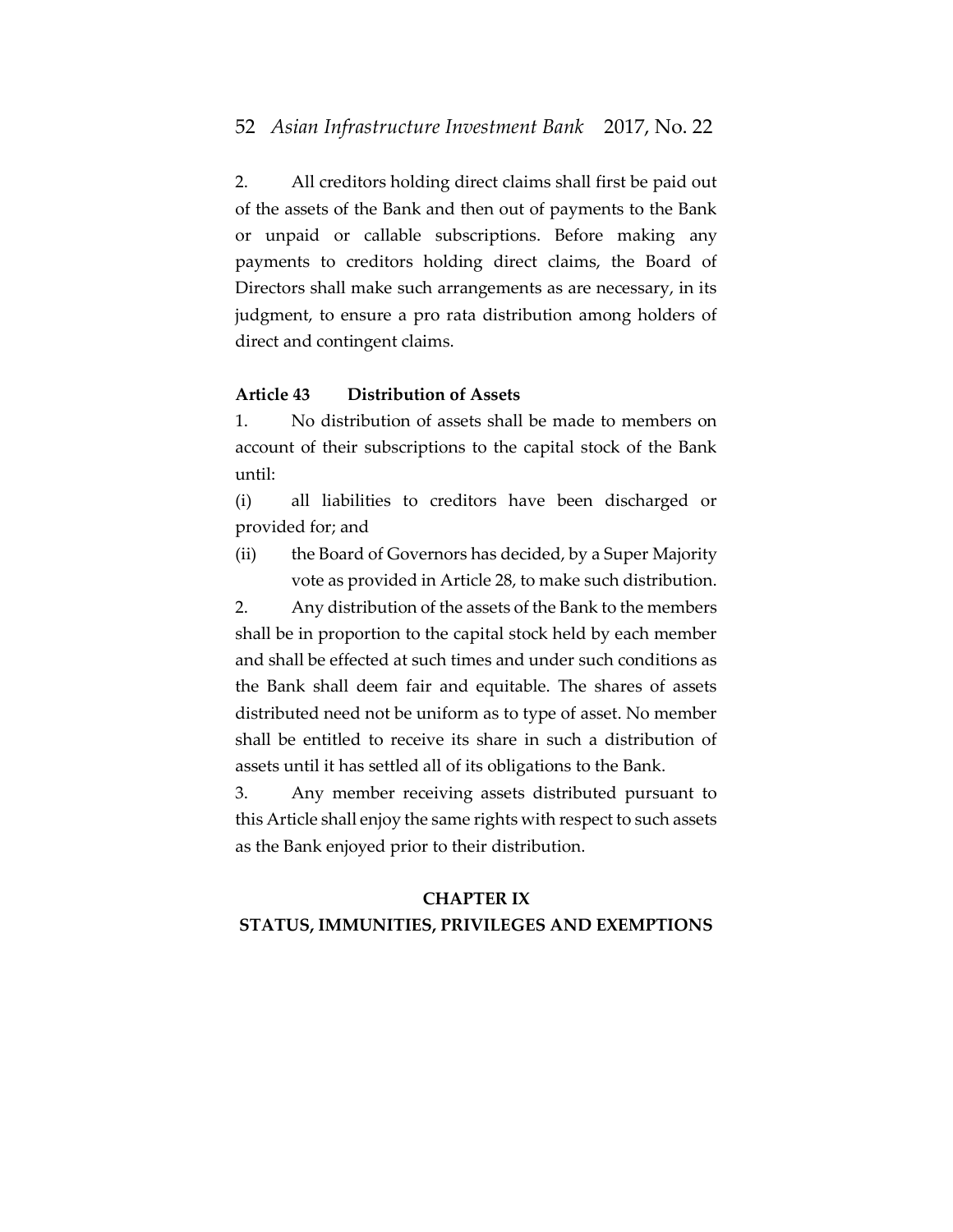## **Article 44 Purposes of Chapter**

1. To enable the Bank to fulfill its purpose and carry out the functions entrusted to it, the status, immunities, privileges and exemptions set forth in this Chapter shall be accorded to the Bank in the territory of each member.

2. Each member shall promptly take such action as is necessary to make effective in its own territory the provisions set forth in this Chapter and shall inform the Bank of the action which it has taken.

#### **Article 45 Status of the Bank**

The Bank shall possess full juridical personality and, in particular, the full legal capacity:

- (i) to contract;
- (ii) to acquire, and dispose of, immovable property;
- (iii) to institute and respond to legal proceedings; and
- (iv) to take such other action as may be necessary or useful for its purpose and activities.

#### **Article 46 Immunity from Judicial Proceedings**

1. The Bank shall enjoy immunity from every form of legal process, except in cases arising out of or in connection with the exercise of its power to raise funds, through borrowings or other means, to guarantee obligations, or to buy and sell or underwrite the sale of securities, in which cases actions may be brought against the Bank only in a court of competent jurisdiction in the territory of a country in which the Bank has an office, or has appointed an agent for the purpose of accepting service or notice of process, or has issued or guaranteed securities.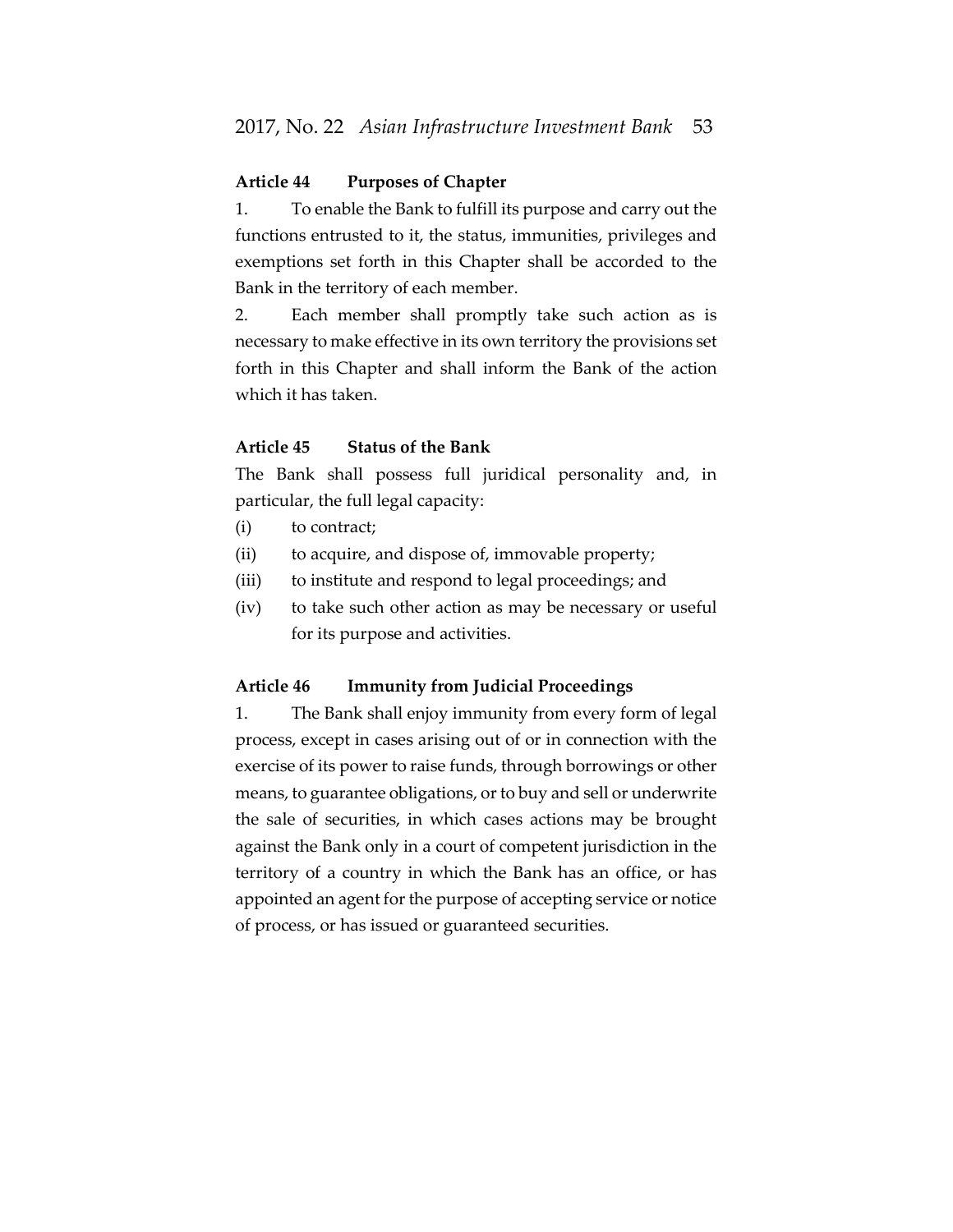2. Notwithstanding the provisions of paragraph 1 of this Article, no action shall be brought against the Bank by any member, or by any agency or instrumentality of a member, or by any entity or person directly or indirectly acting for or deriving claims from a member or from any agency or instrumentality of a member. Members shall have recourse to such special procedures for the settlement of controversies between the Bank and its members as may be prescribed in this Agreement, in the by-laws and regulations of the Bank, or in the contracts entered into with the Bank.

3. Property and assets of the Bank shall, wheresoever located and by whomsoever held, be immune from all forms of seizure, attachment or execution before the delivery of final judgment against the Bank.

#### **Article 47 Immunity of Assets and Archives**

1. Property and assets of the Bank, wheresoever located and by whomsoever held, shall be immune from search, requisition, confiscation, expropriation or any other form of taking or foreclosure by executive or legislative action.

2. The archives of the Bank, and, in general, all documents belonging to it, or held by it, shall be inviolable, wheresoever located and by whomsoever held.

#### **Article 48 Freedom of Assets from Restrictions**

To the extent necessary to carry out the purpose and functions of the Bank effectively, and subject to the provisions of this Agreement, all property and assets of the Bank shall be free from restrictions, regulations, controls and moratoria of any nature.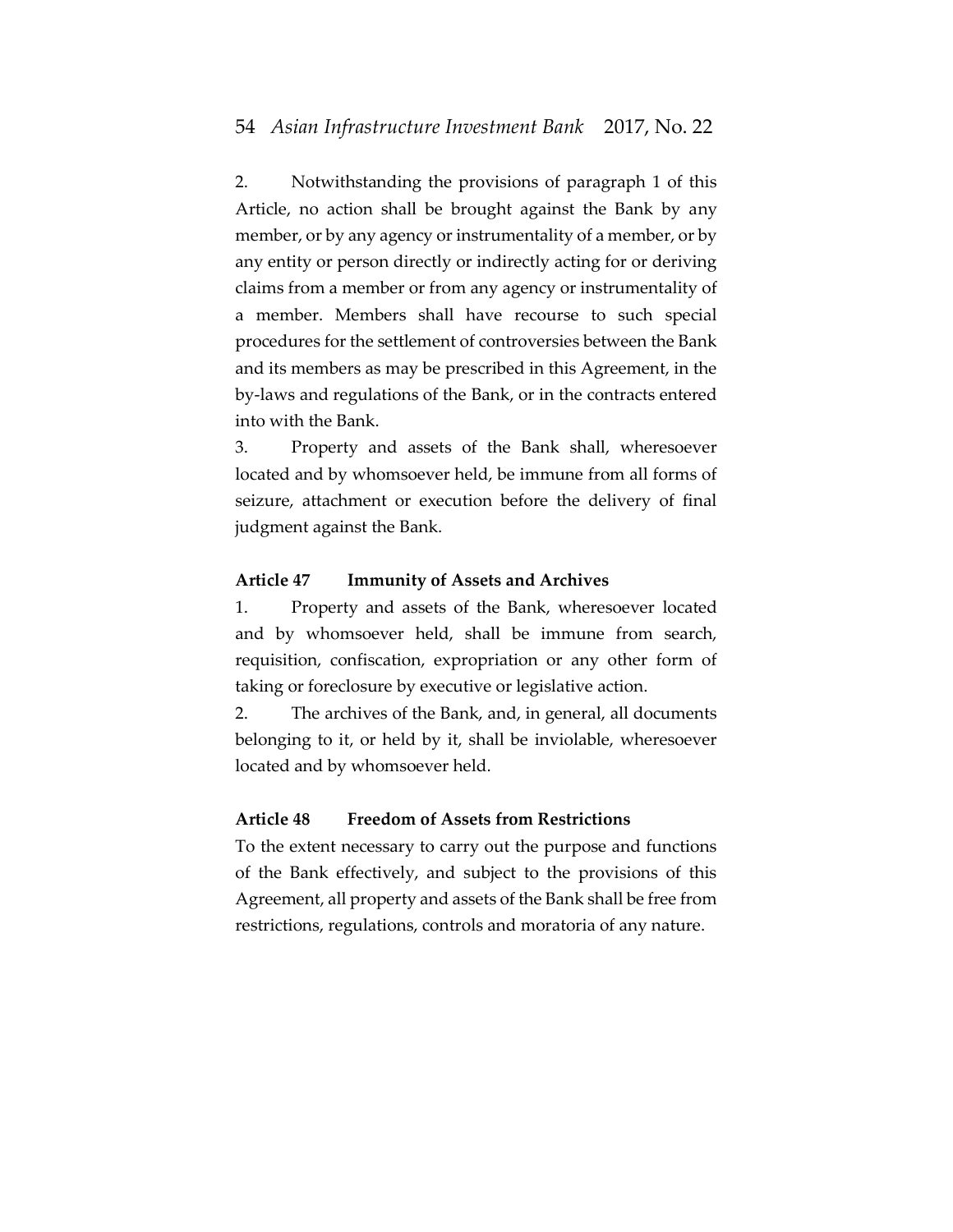### **Article 49 Privilege for Communications**

Official communications of the Bank shall be accorded by each member the same treatment that it accords to the official communications of any other member.

# **Article 50 Immunities and Privileges of Officers and Employees**

All Governors, Directors, Alternates, the President, Vice-Presidents and other officers and employees of the Bank, including experts and consultants performing missions or services for the Bank:

- (i) shall be immune from legal process with respect to acts performed by them in their official capacity, except when the Bank waives the immunity and shall enjoy inviolability of all their official papers, documents and records;
- (ii) where they are not local citizens or nationals, shall be accorded the same immunities from immigration restrictions, alien registration requirements and national service obligations, and the same facilities as regards exchange regulations, as are accorded by members to the representatives, officials and employees of comparable rank of their members; and
- (iii) shall be granted the same treatment in respect of travelling facilities as is accorded by members to representatives, officials and employees of comparable rank of other members.

## **Article 51 Exemption from Taxation**

1. The Bank, its assets, property, income and its operations and transactions pursuant to this Agreement, shall be exempt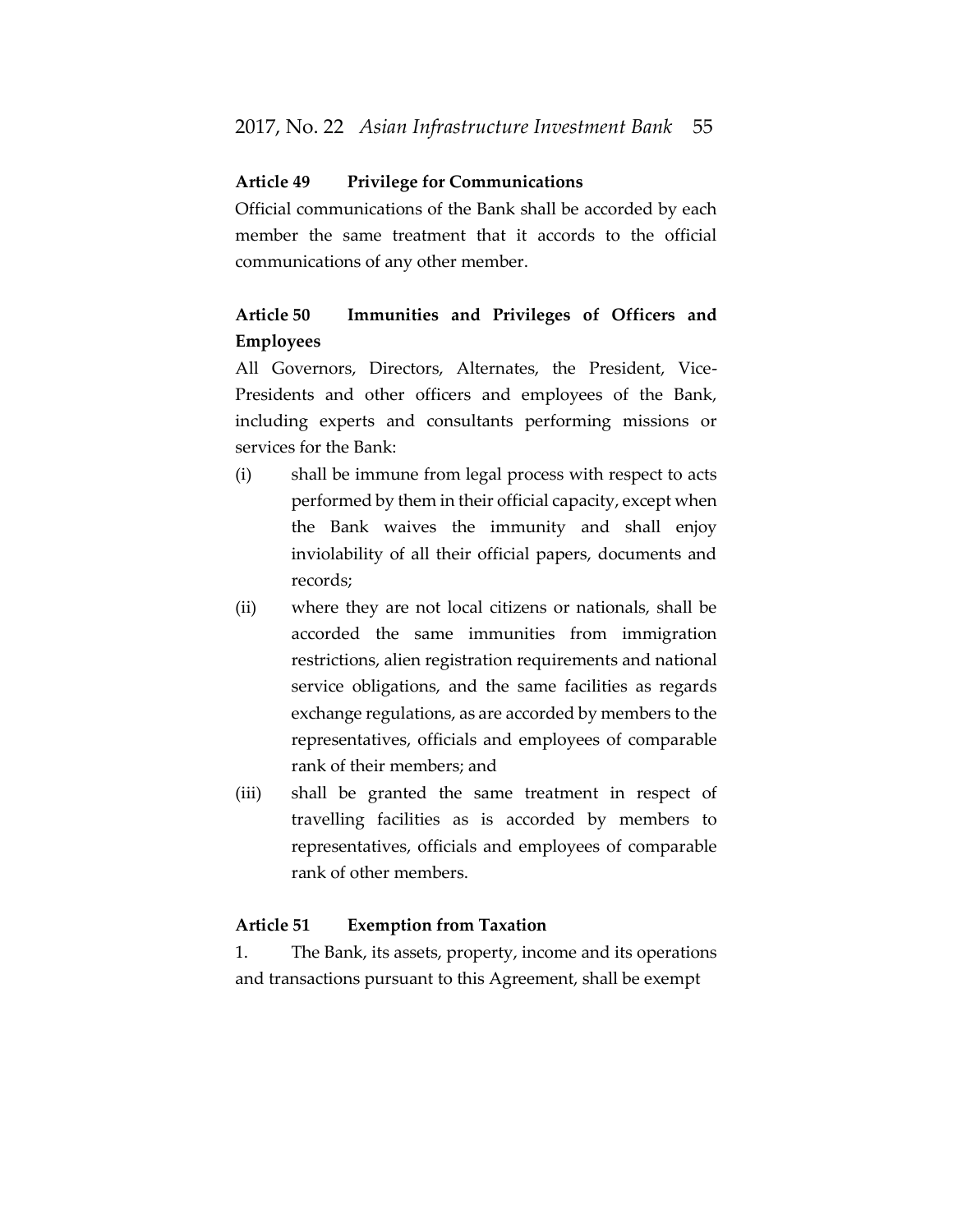from all taxation and from all customs duties. The Bank shall also be exempt from any obligation for the payment, withholding or collection of any tax or duty.

2. No tax of any kind shall be levied on or in respect of salaries, emoluments and expenses, as the case may be, paid by the Bank to Directors, Alternate Directors, the President, Vice-Presidents and other officers or employees of the Bank, including experts and consultants performing missions or services for the Bank, except where a member deposits with its instrument of ratification, acceptance, or approval a declaration that such member retains for itself and its political subdivisions the right to tax salaries, and emoluments, as the case may be, paid by the Bank to citizens or nationals of such members.

3. No tax of any kind shall be levied on any obligation or security issued by the Bank, including any dividend or interest thereon, by whomsoever held:

- (i) which discriminates against such obligation or security solely because it is issued by the Bank; or
- (ii) if the sole jurisdictional basis for such taxation is the place or currency in which it is issued, made payable or paid, or the location of any office or place of business maintained by the Bank.

4. No tax of any kind shall be levied on any obligation or security guaranteed by the Bank, including any dividend or interest thereon, by whomsoever held:

- (i) which discriminates against such obligation or security solely because it is guaranteed by the Bank; or
- (ii) if the sole jurisdictional basis for such taxation is the location of any office or place of business maintained by the Bank.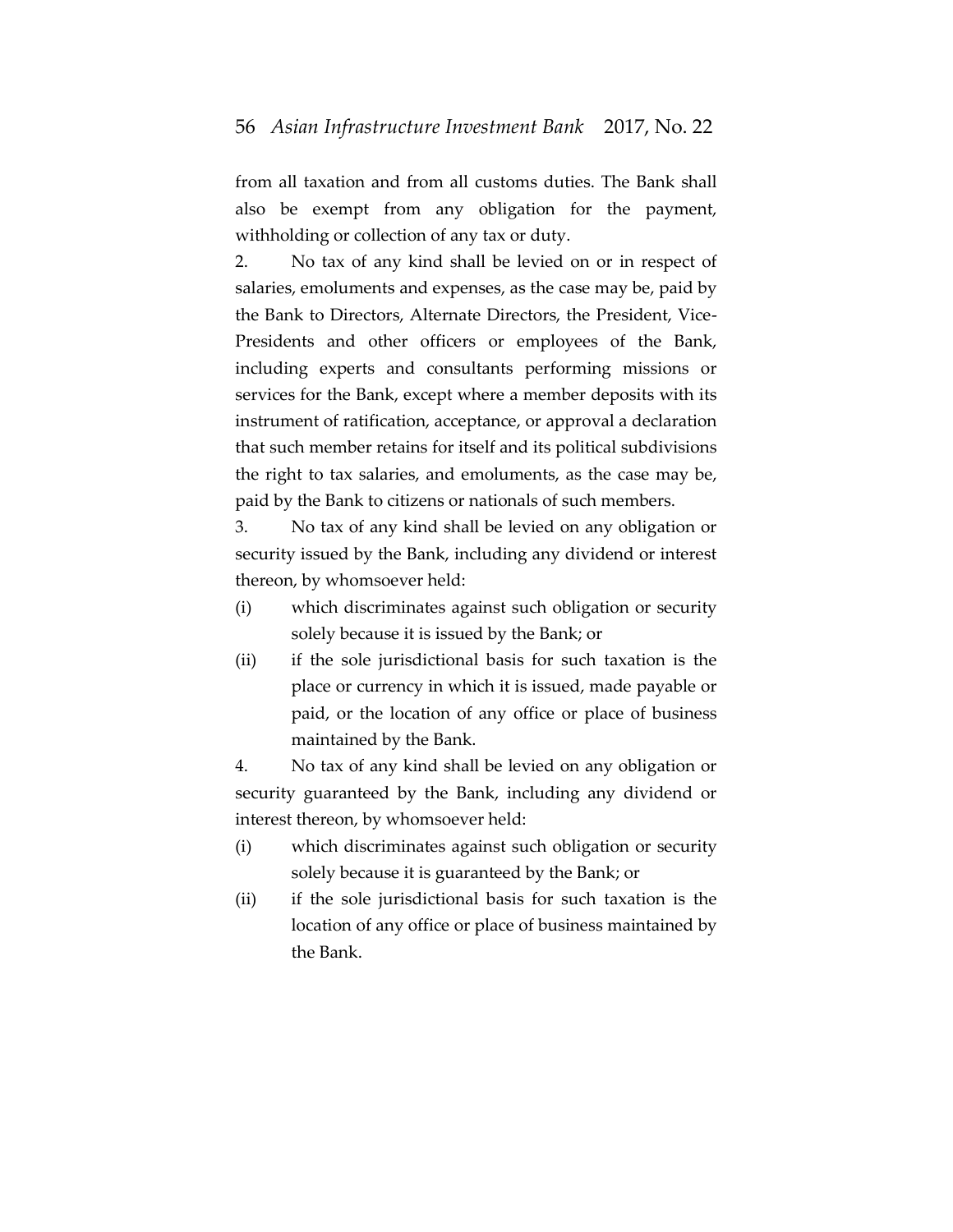# **Article 52 Waivers**

1. The Bank at its discretion may waive any of the privileges, immunities and exemptions conferred under this Chapter in any case or instance, in such manner and upon such conditions as it may determine to be appropriate in the best interests of the Bank.

### **CHAPTER X**

### **AMENDMENT, INTERPRETATION AND ARBITRATION**

#### **Article 53 Amendments**

1. This Agreement may be amended only by a resolution of the Board of Governors approved by a Super Majority vote as provided in Article 28.

2. Notwithstanding the provisions of paragraph 1 of this Article, the unanimous agreement of the Board of Governors shall be required for the approval of any amendment modifying:

(i) the right to withdraw from the Bank;

(ii) the limitations on liability provided in paragraphs 3 and 4 of Article 7; and

(iii) the rights pertaining to purchase of capital stock provided in paragraph 4 of Article 5.

3. Any proposal to amend this Agreement, whether emanating from a member or the Board of Directors, shall be communicated to the Chairman of the Board of Governors, who shall bring the proposal before the Board of Governors. When an amendment has been adopted, the Bank shall so certify in an official communication addressed to all members. Amendments shall enter into force for all members three (3) months after the date of the official communication unless the Board of Governors specifies therein a different period.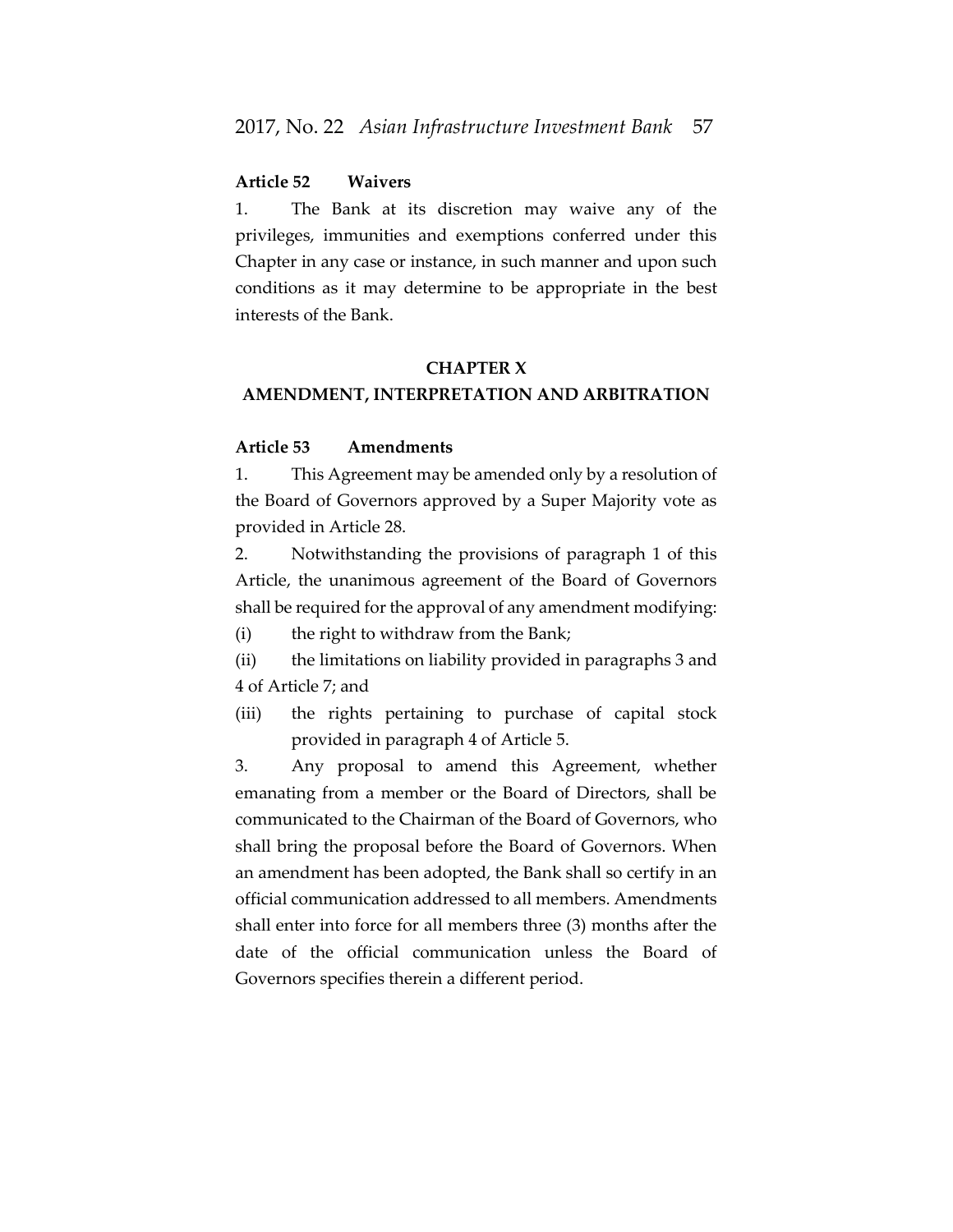### **Article 54 Interpretation**

1. Any question of interpretation or application of the provisions of this Agreement arising between any member and the Bank, or between two or more members of the Bank, shall be submitted to the Board of Directors for decision. If there is no Director of its nationality on that Board, a member particularly affected by the question under consideration shall be entitled to direct representation in the Board of Directors during such consideration; the representative of such member shall, however, have no vote. Such right of representation shall be regulated by the Board of Governors.

2. In any case where the Board of Directors has given a decision under paragraph 1 of this Article, any member may require that the question be referred to the Board of Governors, whose decision shall be final. Pending the decision of the Board of Governors, the Bank may, so far as it deems necessary, act on the basis of the decision of the Board of Directors.

#### **Article 55 Arbitration**

If a disagreement should arise between the Bank and a country which has ceased to be a member, or between the Bank and any member after adoption of a resolution to terminate the operations of the Bank, such disagreement shall be submitted to arbitration by a tribunal of three arbitrators. One of the arbitrators shall be appointed by the Bank, another by the country concerned, and the third, unless the parties otherwise agree, by the President of the International Court of Justice or such other authority as may have been prescribed by regulations adopted by the Board of Governors. A majority vote of the arbitrators shall be sufficient to reach a decision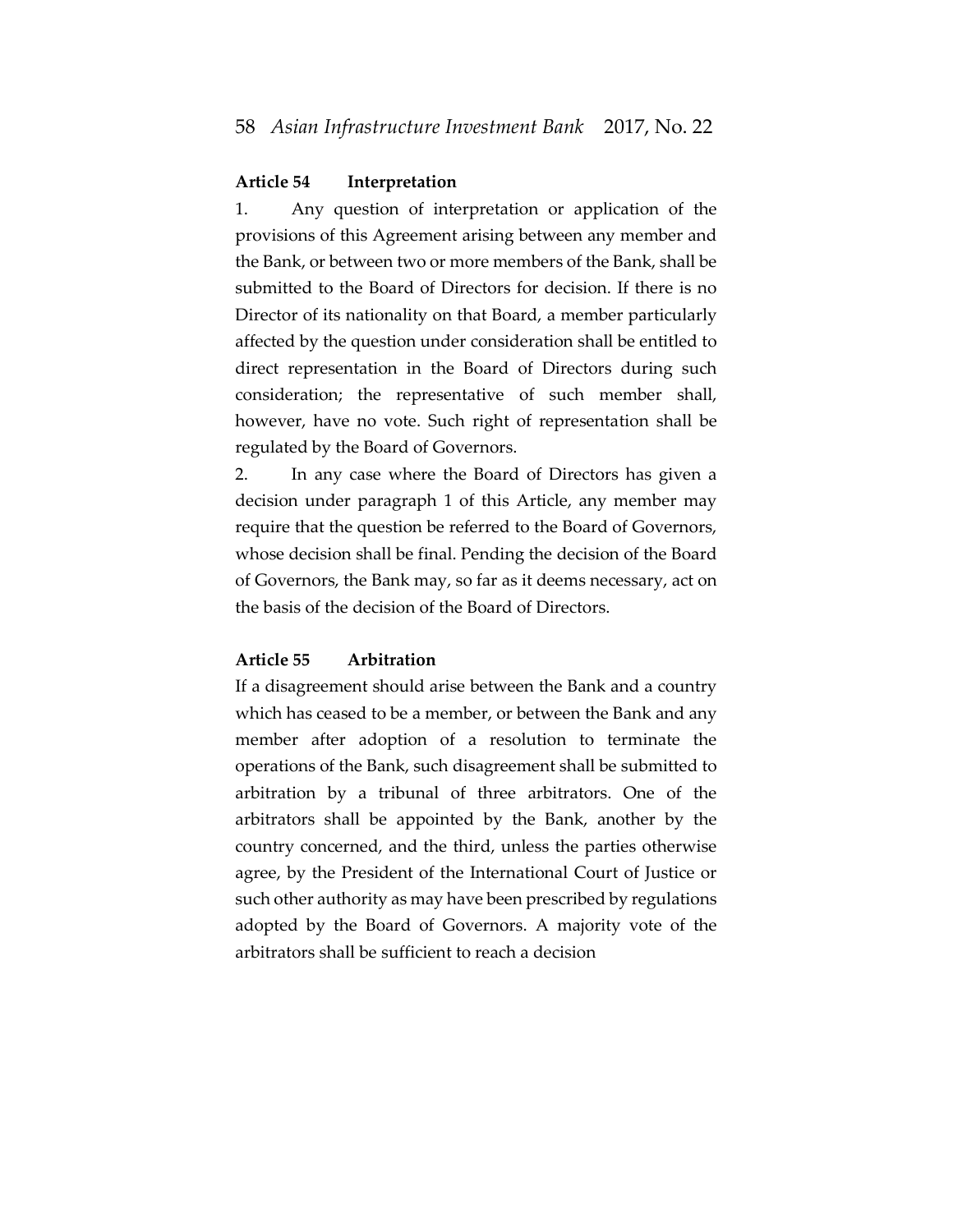which shall be final and binding upon the parties. The third arbitrator shall be empowered to settle all questions of procedure in any case where the parties are in disagreement with respect thereto.

#### **Article 56 Approval Deemed Given**

Whenever the approval of any member is required before any act may be done by the bank except under paragraph 2 of Article 53, approval shall be deemed to have been given unless the member presents an objection within such reasonable period as the Bank may fix in notifying the member of the proposed act.

# **CHAPTER XI FINAL PROVISIONS**

### **Article 57 Signature and Deposit**

1. This Agreement, deposited with the Government of the People's Republic of China (hereinafter called the "Depository"), shall remain open until December 31, 2015 for signature by the Governments of countries whose names are set forth in Schedule A.

2. The Depository shall send certified copies of this Agreement to all the Signatories and other countries which become members of the Bank.

### **Article 58 Ratification, Acceptance or Approval**

1. This Agreement shall be subject to ratification, acceptance or approval by the Signatories, Instruments of ratification, acceptance or approval shall be deposited with the Depository not later than December 31, 2016, or if necessary,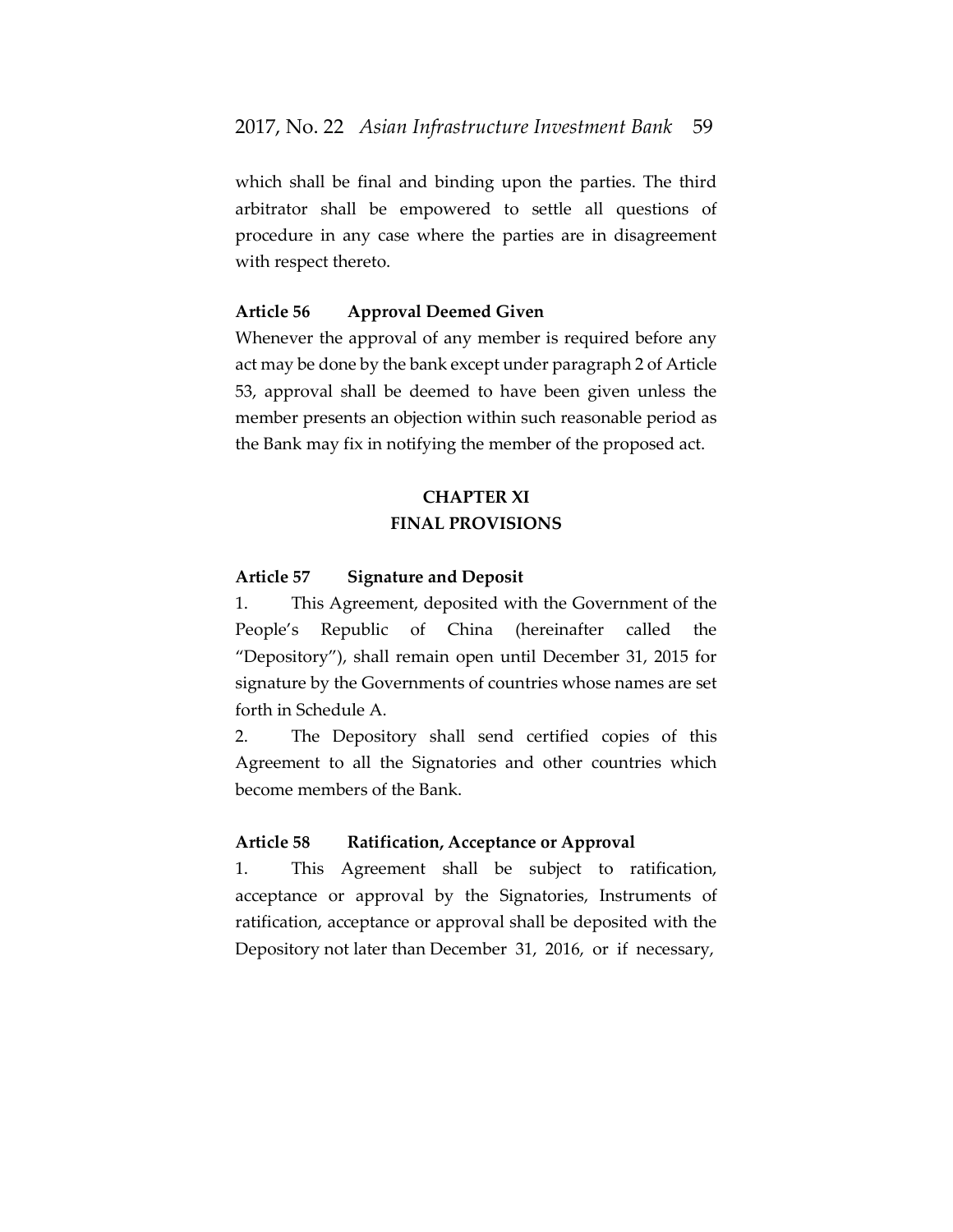until such later date as may be decided by the Board of Governors by a Special Majority vote as provided in Article 28. The Depository shall duly notify the other Signatories of each deposit and the date thereof.

2. A Signatory whose instrument of ratification, acceptance or approval is deposited before the date on which this Agreement enters into force, shall become a member of the Bank, on that date. Any other Signatory which complies with the provisions of the preceding paragraph, shall become a member of the Bank on the date on which its instrument of ratification, acceptance or approval is deposited.

#### **Article 59 Entry into Force**

This Agreement shall enter into force when instruments of ratification, acceptance or approval have been deposited by at least ten (10) Signatories whose initial subscriptions, as set forth in Schedule A to this Agreement, in the aggregate comprise not less than fifty (50) per cent of total of such subscriptions.

# **Article 60 Inaugural Meeting and Commencement of Operations**

1. As soon as this Agreement enters into force, each member shall appoint a Governor, and the Depository shall call the inaugural meeting of the Board of Governors.

- 2. At its inaugural meeting, the Board of Governors:
- (i) shall elect the President;
- (ii) shall elect the Directors of the Bank in accordance with paragraph 1 of Article 25, provided that the Board of Governors may decide to elect fewer Directors for an initial period shorter than two years in consideration of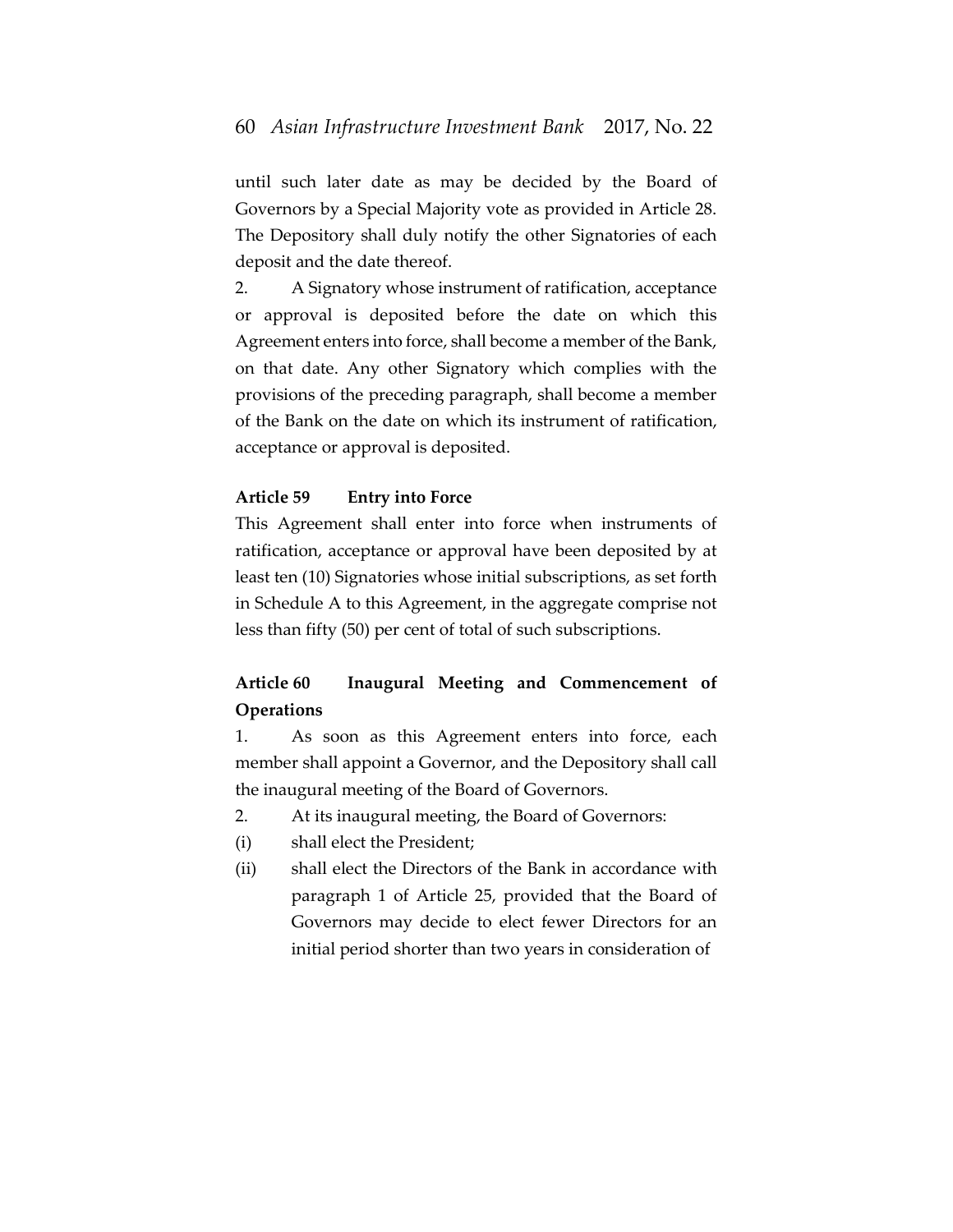the number of members and Signatories which have not yet become members;

- (iii) shall make arrangements for the determination of the date on which the Bank shall commence its operations; and
- (iv) shall make such other arrangements as necessary to prepare for the commencement of the Bank's operations.
- 3. The Bank shall notify its members of the date of the commencement of its operations.

DONE at Beijing, People's Republic of China on June 29, 2015, in a single original deposited in the archives of the Depository, whose English, Chinese and French texts are equally authentic.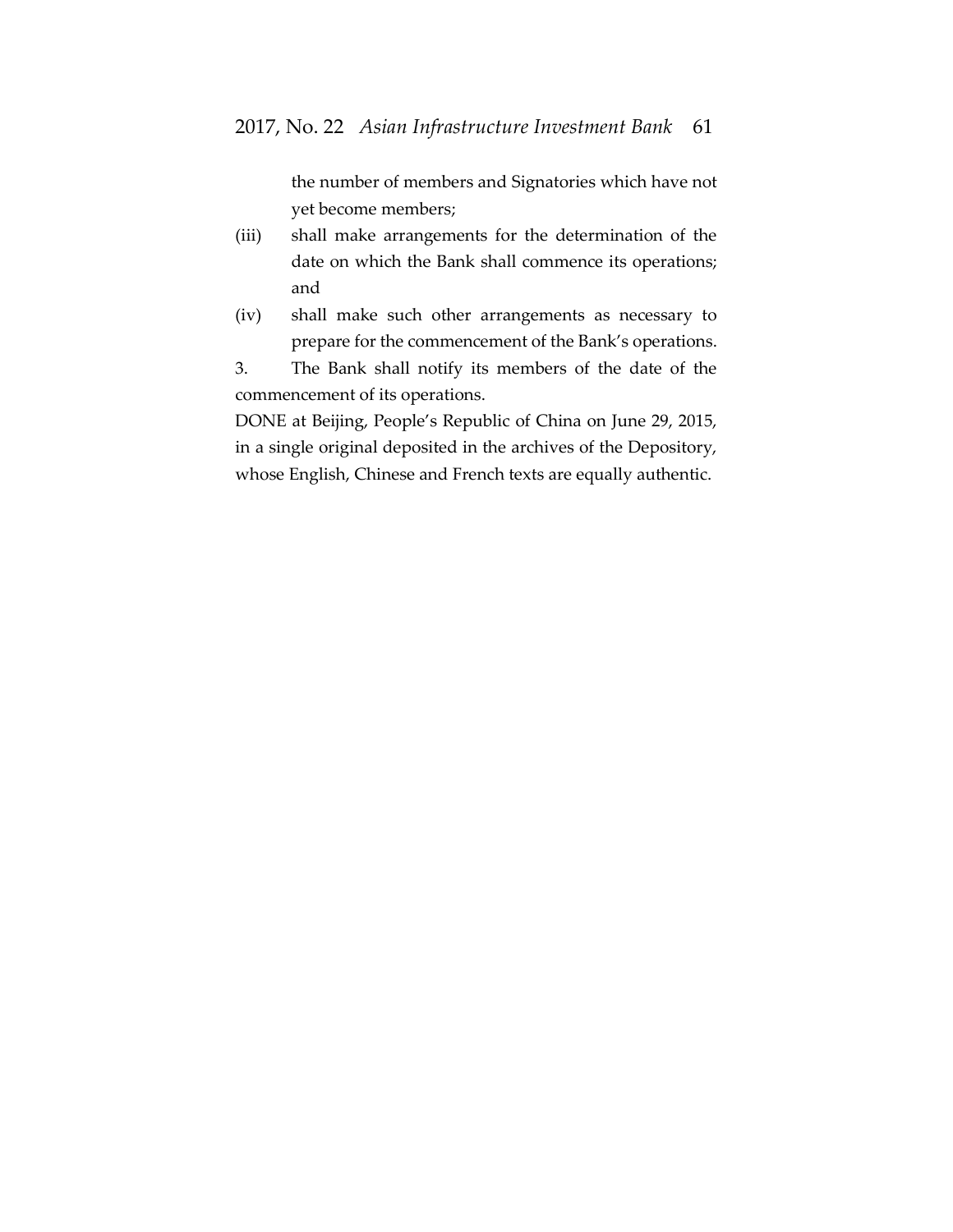# **SCHEDULE A**

**Initial Subscriptions to the Authorized Capital Stock for Countries Which May Become Members in accordance with Article 58**

|                          | Number of     | Capital         |
|--------------------------|---------------|-----------------|
|                          | <b>Shares</b> | Subscription    |
|                          |               | (in million \$) |
| PART A                   |               |                 |
| <b>REGIONAL</b>          |               |                 |
| <b>MEMBERS</b>           |               |                 |
| Australia                | 36,912        | 3,691.2         |
| Azerbaijan               | 2,541         | 254.1           |
| Bangladesh               | 6,605         | 660.5           |
| <b>Brunei Darussalam</b> | 524           | 52.4            |
| Cambodia                 | 623           | 62.3            |
| China                    | 297,804       | 29,780.4        |
| Georgia                  | 539           | 53.9            |
| India                    | 83,673        | 8,367.3         |
| Indonesia                | 33,607        | 3,360.7         |
| Iran                     | 15,808        | 1,580.8         |
| <b>Israel</b>            | 7,499         | 749.9           |
| Jordan                   | 1,192         | 119.2           |
| Kazakhstan               | 7,293         | 729.3           |
| Korea                    | 37,388        | 3,738.8         |
| Kuwait                   | 5,360         | 536.0           |
| Kyrgyz Republic          | 268           | 26.8            |
| Lao People's             | 430           | 43.0            |
| Democratic Republic      |               |                 |
| Malaysia                 | 1,095         | 109.5           |
| <b>Maldives</b>          | 72            | 7.2             |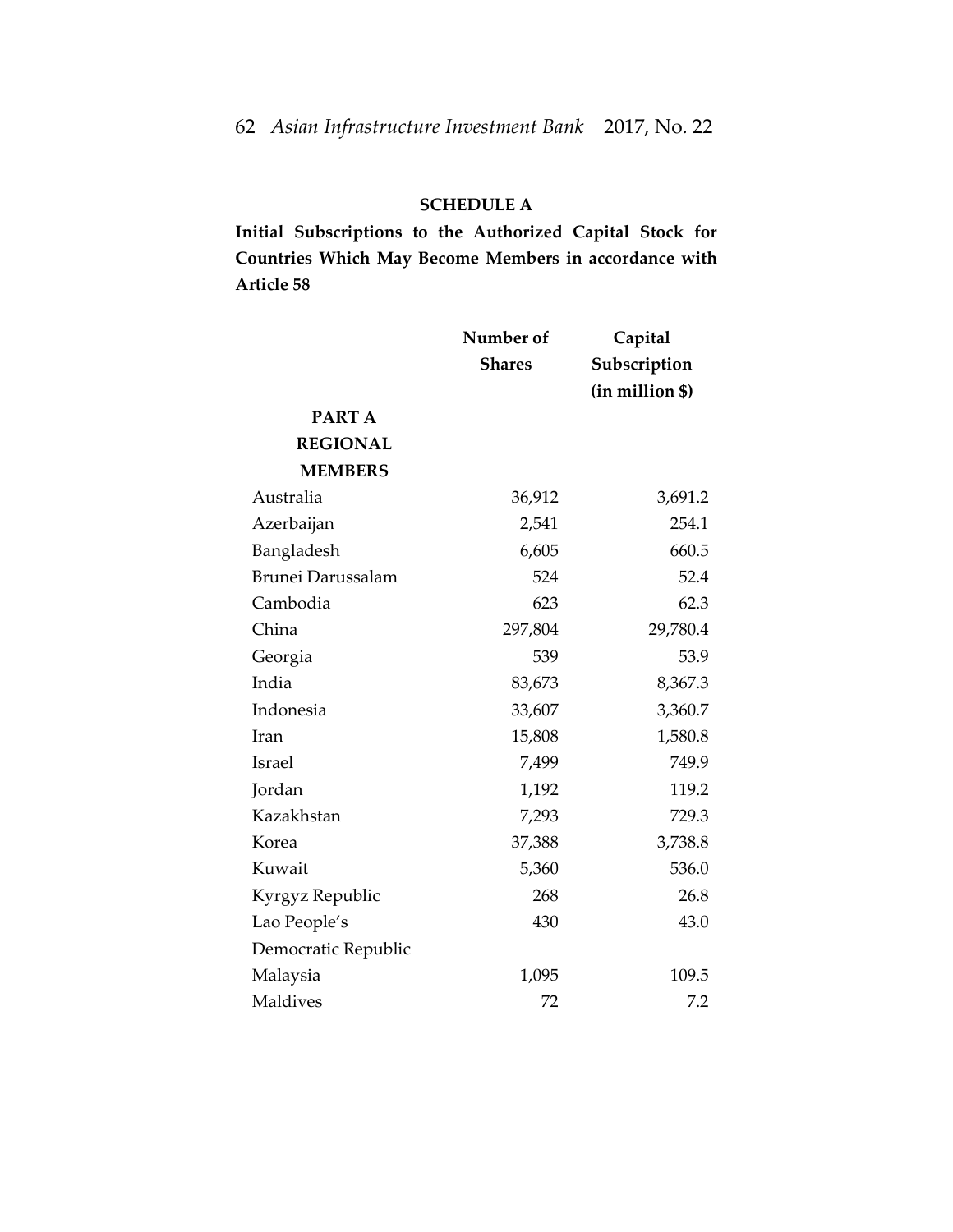| Mongolia                    | 411     | 41.1     |
|-----------------------------|---------|----------|
| Myanmar                     | 2,645   | 264.5    |
| Nepal                       | 809     | 80.9     |
| New Zealand                 | 4,615   | 461.5    |
| Oman                        | 2,592   | 259.2    |
| Pakistan                    | 10,341  | 1,034.1  |
| Philippines                 | 9,791   | 979.1    |
| Qatar                       | 6,044   | 604.4    |
| Russia                      | 65,362  | 6,536.2  |
| Saudi Arabia                | 25,446  | 2,544.6  |
| Singapore                   | 2,500   | 250.0    |
| Sri Lanka                   | 2,690   | 269.0    |
| Tajikistan                  | 309     | 30.9     |
| Thailand                    | 14,275  | 1,427.5  |
| Turkey                      | 26,099  | 2,609.9  |
| <b>United Arab Emirates</b> | 11,857  | 1,185.7  |
| Uzbekistan                  | 2,198   | 219.8    |
| Vietnam                     | 6,633   | 663.3    |
| Unallocated                 | 16,150  | 1,615.0  |
| <b>TOTAL</b>                | 750,000 | 75,000.0 |
| PART B.                     |         |          |
| <b>NON-REGIONAL</b>         |         |          |
| <b>MEMBERS</b>              |         |          |
| Austria                     | 5,008   | 500.8    |
| <b>Brazil</b>               | 31,810  | 3,181.0  |
| Denmark                     | 3,695   | 369.5    |
| Egypt                       | 6,505   | 650.5    |
| Finland                     | 3,103   | 310.3    |
| France                      | 33,756  | 3,375.6  |
| Germany                     | 44,842  | 4,484.2  |
| Iceland                     | 176     | 17.6     |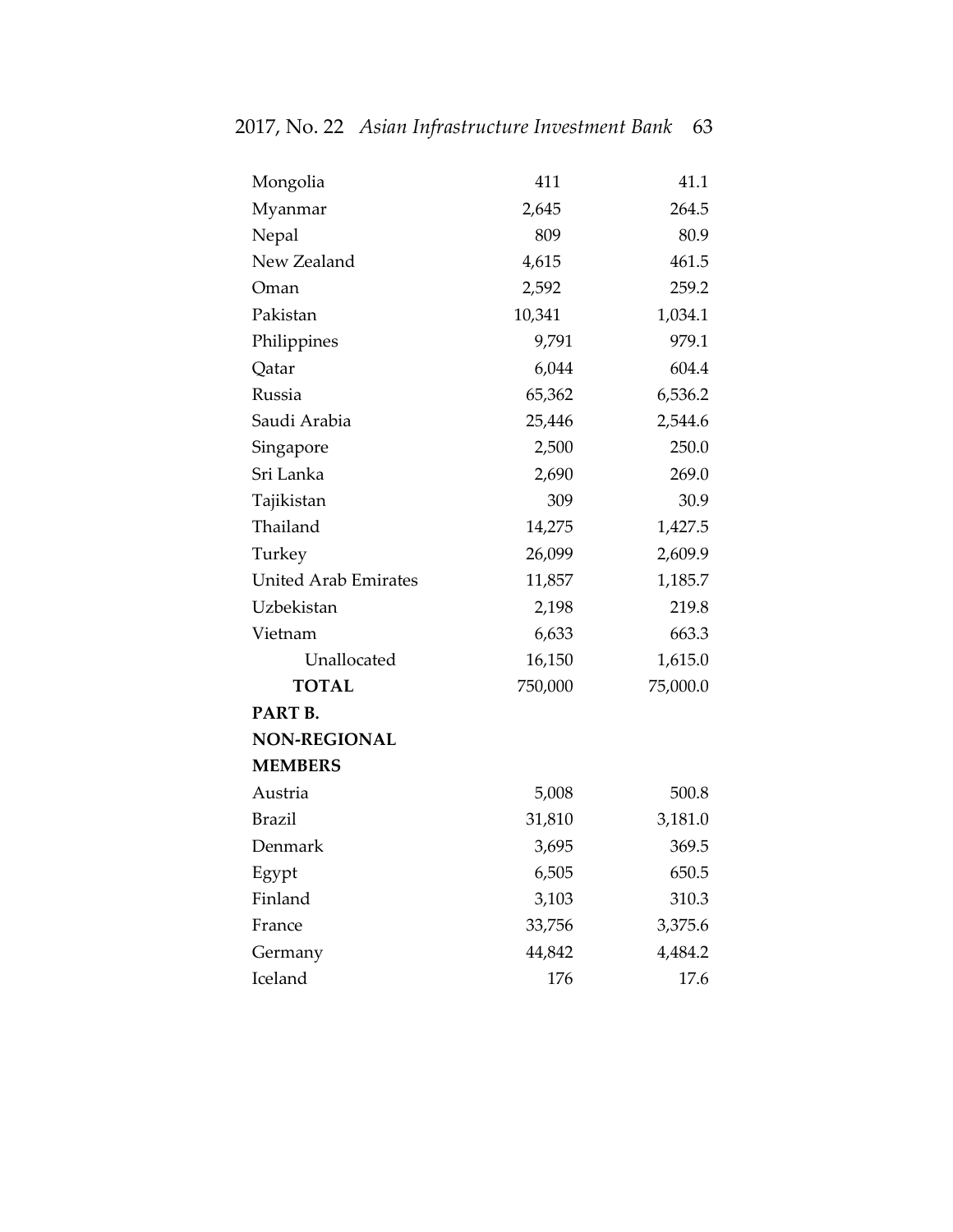| Italy              | 25,718    | 2,571.8   |
|--------------------|-----------|-----------|
| Luxembourg         | 697       | 69.7      |
| Malta              | 136       | 13.6      |
| Netherlands        | 10,313    | 1,031.3   |
| Norway             | 5,506     | 550.6     |
| Poland             | 8,318     | 831.8     |
| Portugal           | 650       | 65.0      |
| South Africa       | 5,905     | 590.5     |
| Spain              | 17,615    | 1,761.5   |
| Sweden             | 6,300     | 630.0     |
| Switzerland        | 7,064     | 706.4     |
| United Kingdom     | 30,547    | 3,054.7   |
| Unallocated        | 2,336     | 233.6     |
| <b>TOTAL</b>       | 250,000   | 25,000.0  |
| <b>GRAND TOTAL</b> | 1,000,000 | 100,000.0 |

# **SCHEDULE B ELECTION OF DIRECTORS**

The Board of Governors shall prescribe rules for the conduct of each election of Directors, in accordance with the following provisions.

1. Constituencies. Each Director shall represent one or more members in a constituency. The total aggregate voting power of each constituency shall consist of the votes which the Director is entitled to cast under paragraph 3 of Article 28.

2. Constituency Voting Power. For each election, the Board of Governors shall establish a Minimum Percentage for constituency voting power for Directors to be elected by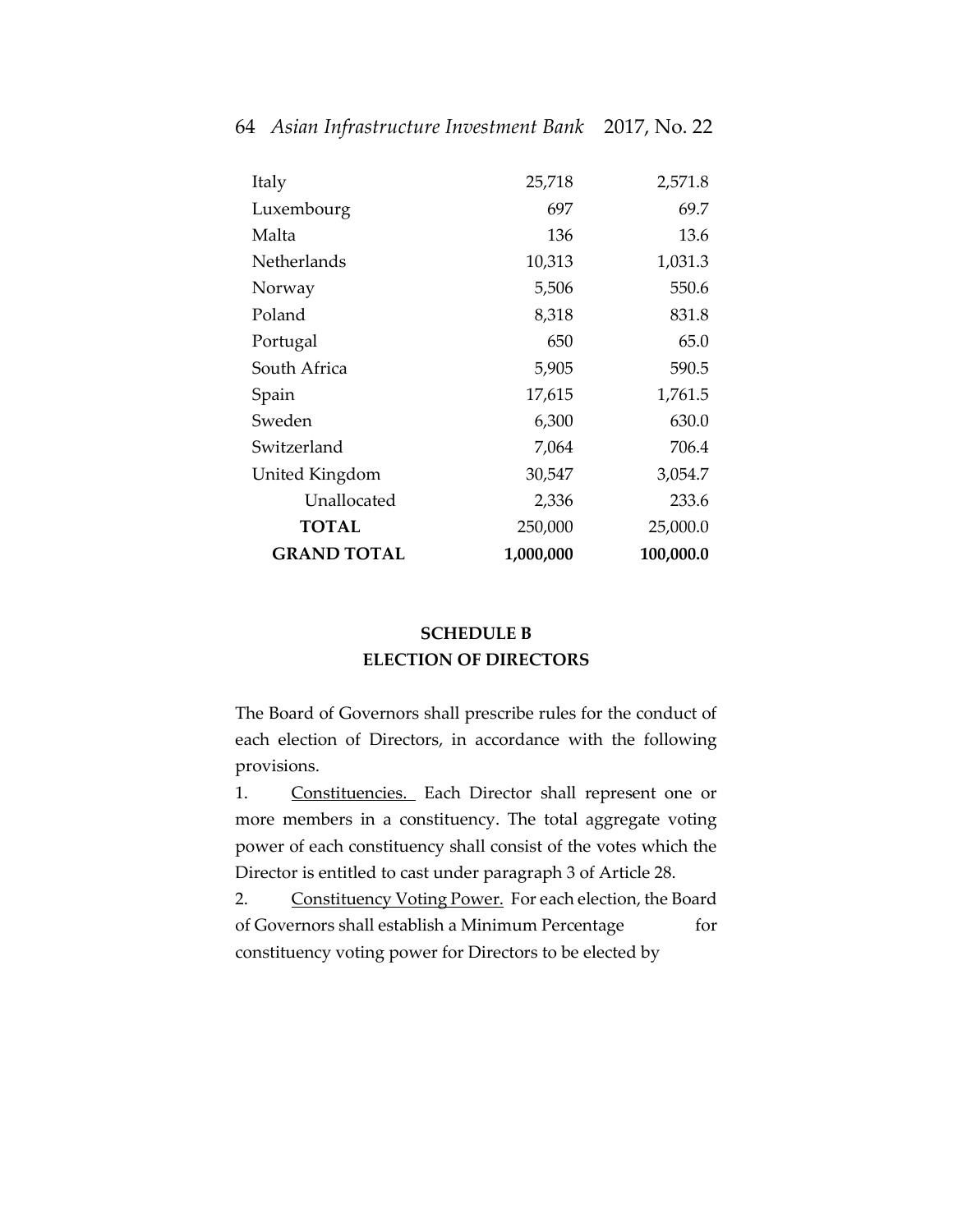Governors representing regional members (Regional Directors) and a Minimum Percentage for constituency voting power for Directors to be elected by Governors representing non-regional members (Non-Regional Directors).

- (a) The Minimum Percentage for Regional Directors shall be set as a percentage of the total votes eligible to be cast in the election by the Governors representing regional members (Regional Governors). The initial Minimum Percentage of Regional Directors shall be 6%.
- (b) The Minimum Percentage for Non-Regional Directors shall be set as a percentage of the total votes eligible to be cast in the election by the Governors representing non-regional members (Non-Regional Governors). The initial Minimum Percentage for Non-Regional Directors shall be 15%.

3. Adjustment Percentage. In order to adjust voting power across constituencies when subsequent rounds of balloting are required under paragraph 7 below, the Board of Governors shall establish, for each election, an Adjustment Percentage for Regional Directors and an Adjustment Percentage for Non-Regional Directors. Each Adjustment Percentage shall be higher than the corresponding Minimum Percentage.

> (a) The Adjustment Percentage for Regional Directors shall be set as a percentage of the total votes eligible to be cast in the election by the Non-Regional Governors. The initial Adjustment Percentage for Non-Regional Directors shall be 15%.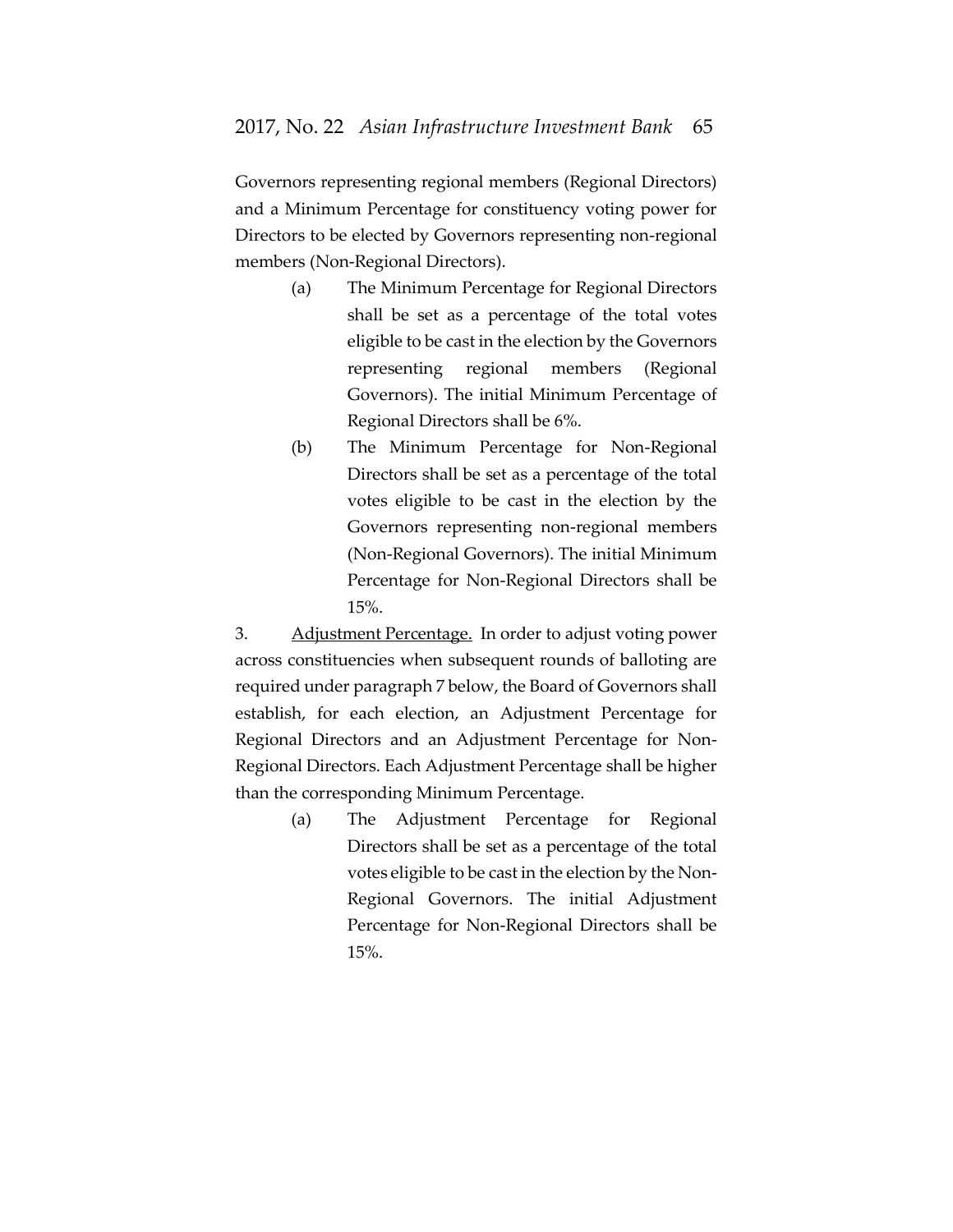(b) The Adjustment Percentage for Non-Regional Directors shall be set as a percentage of the total votes eligible to be cast in the election by the Non-Regional Governors. The initial Adjustment Percentage for Non-Regional Directors shall be 60%.

4. Number of Candidates. For each election, the Board of Governors shall establish the number of Regional Directors and Non-Regional Directors to be elected in light of its decisions on the size and composition of the Board of Directors pursuant to paragraph 2 of Article 25.

- (a) The initial number of Regional Directors shall be nine.
- (b) The initial number of Non-Regional Directors shall be three.

5. Nominations. Each Governor may only nominate one person. Candidates for the office of Regional Director shall be nominated by Regional Governors. Candidates for the office of Non-Regional Director shall be nominated by Non-Regional Governors.

6. Voting. Each Governor may vote for one candidate, casting all of the votes to which the member appointing him is entitled under paragraph 1 of Article 28. The election of Regional Directors shall be by ballot of Regional Governors. The election of Non-Regional Directors shall be by ballot of Non-Regional Governors.

7. First Ballot. On the first ballot, candidates receiving the highest number of votes, up to the number of Directors to be elected, shall be elected as Directors, provided that, to be elected, a candidate shall have received a sufficient number of votes to reach the applicable Minimum Percentage.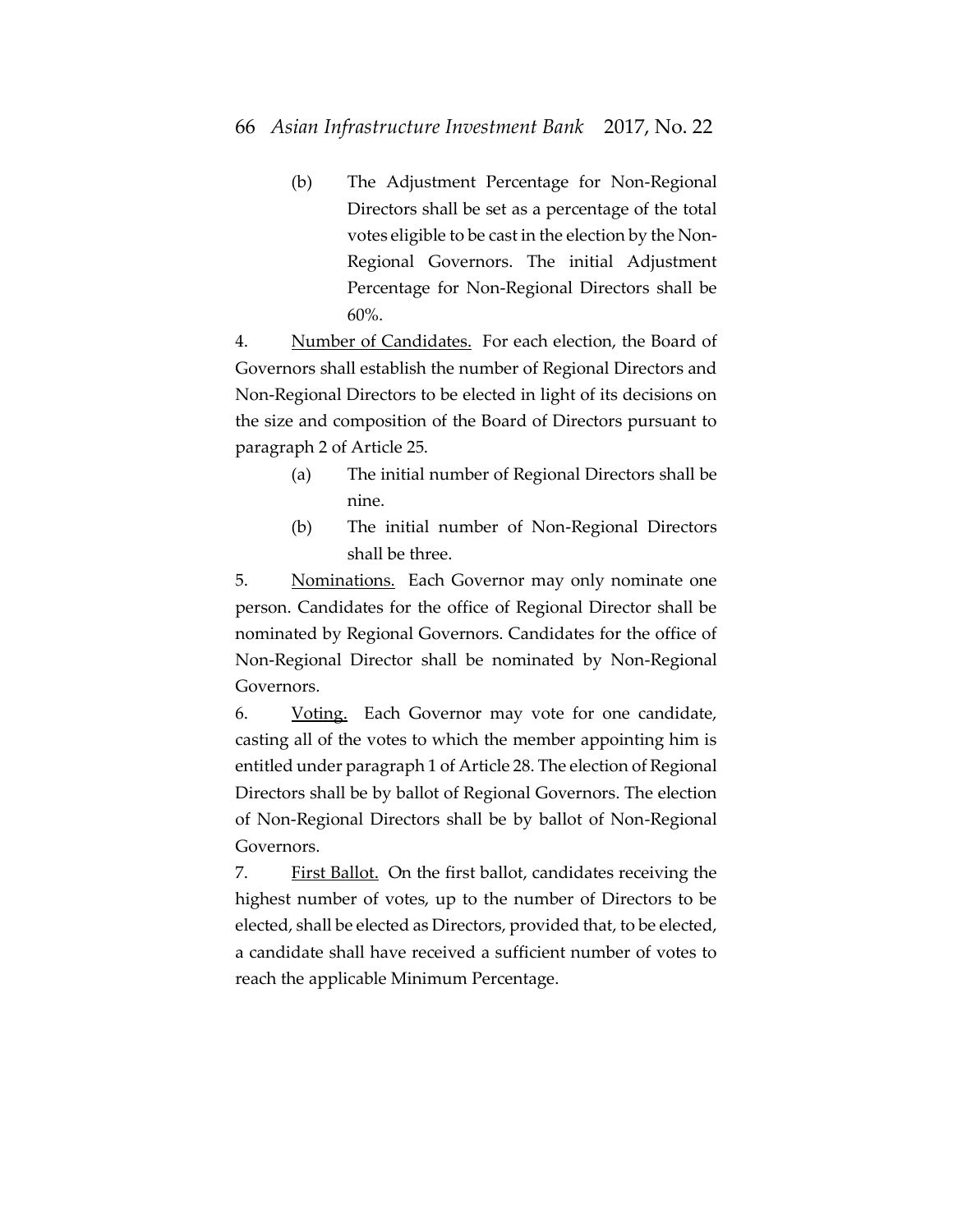(a) If the required number of Directors is not elected on the first ballot, and the number of candidates was the same as the number of Directors to be elected, the Board of Governors shall determine the subsequent actions to complete the election of Regional Directors or the election of Non-Regional Directors, as the case may be.

8. Subsequent Ballots. If the required number of Directors is not elected on the first ballot, and there were more candidates than the number of Directors to be elected on the ballot, there shall be subsequent ballots, as necessary. For subsequent ballots:

- (a) The candidate receiving the lowest number of votes in the preceding ballot shall not be a candidate in the next ballot.
- (b) Votes shall be cast only by: (i) Governors who voted in the preceding ballot for a candidate who was not elected; and (ii) Governors whose votes for a candidate who was elected are deemed to have raised the votes for that candidate above the applicable Adjustment Percentage under (c) below.
- (c) The votes of all the Governors who cast votes for each candidate shall be added in descending order of number, until the number of votes representing the applicable Adjustment Percentage has been exceeded. Governors whose votes were counted in that calculation shall be deemed to have cast all their votes for that Director, including the Governor whose votes brought the total over the Adjustment Percentage. The remaining Governors whose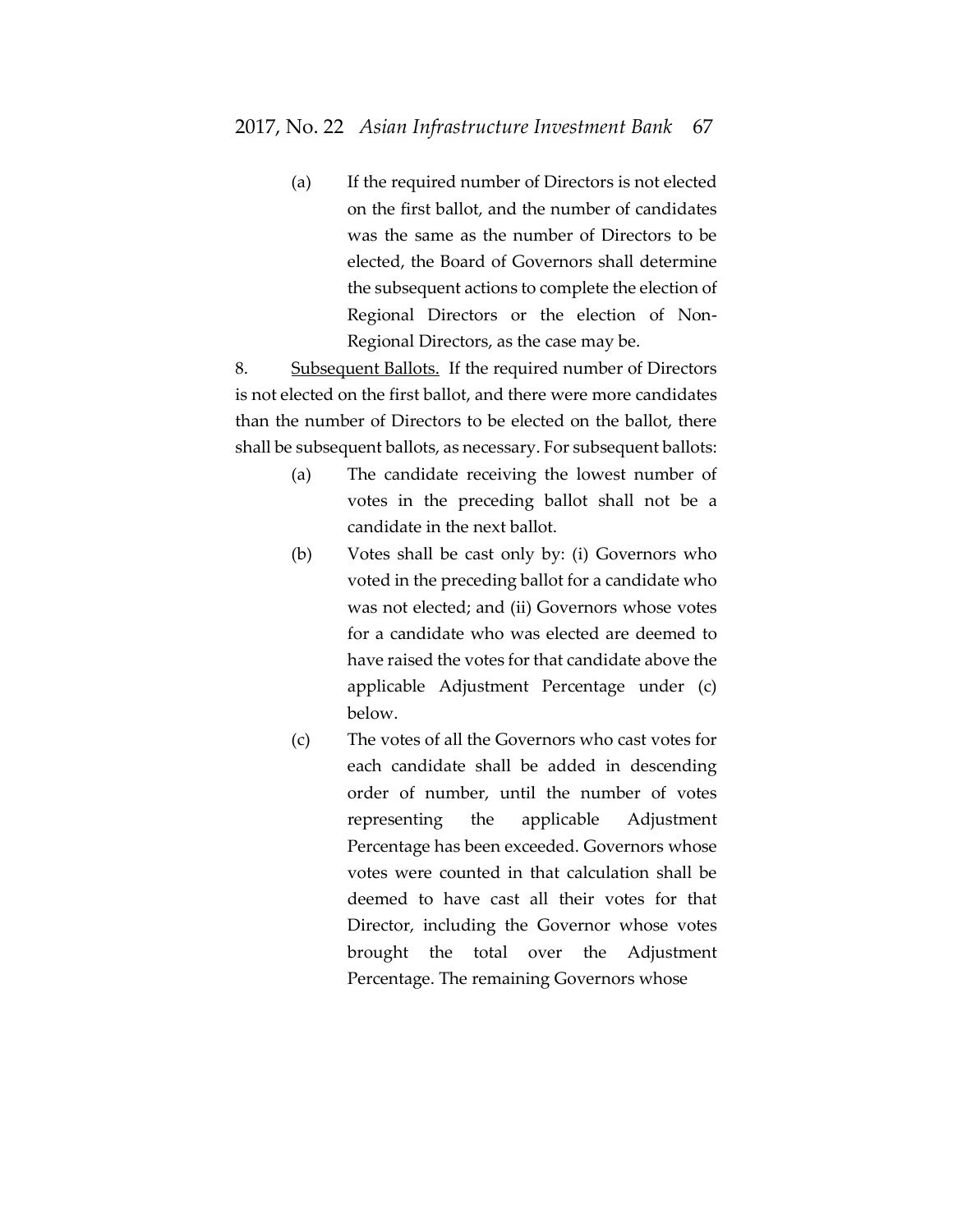votes were not counted in that calculation shall be deemed to have raised the candidate's total votes above the Adjustment Percentage, and the votes of those Governors shall not count towards the election of that candidate. These remaining Governors may vote in the next ballot.

(d) If in any subsequent ballot, only one Director remains to be elected, the Director may be elected by a simple majority of the remaining votes. All such remaining votes shall be deemed to have counted towards the election of the last Director.

9. Assignment of Votes. Any Governor who does not participate in voting for the election or whose votes do not contribute to the election of a Director may assign the votes to which he is entitled to an elected Director, provided that such Governor shall first have obtained the agreement of all those Governors who have elected that Director to such assignment.

10. Founding Member Privileges. The nomination and voting by Governors for Directors and the appointment of Alternate Director by Directors shall respect the principle that each Founding Member shall have the privilege to designate the Director or an Alternate Director in its constituency permanently or on a rotating basis.

#### **REVISION NOTES 2017 - 2019**

\_\_\_\_\_\_\_\_\_\_

This is the official version of this Ordinance as at 31 December 2019.

This Act has been revised by the Legislative Drafting Division in 2017 to 2019 respectively under the authority of the Attorney General given under the *Revision and Publication of Laws Act 2008.* 

Lemalu Hermann P. Retzlaff Attorney General of Samoa